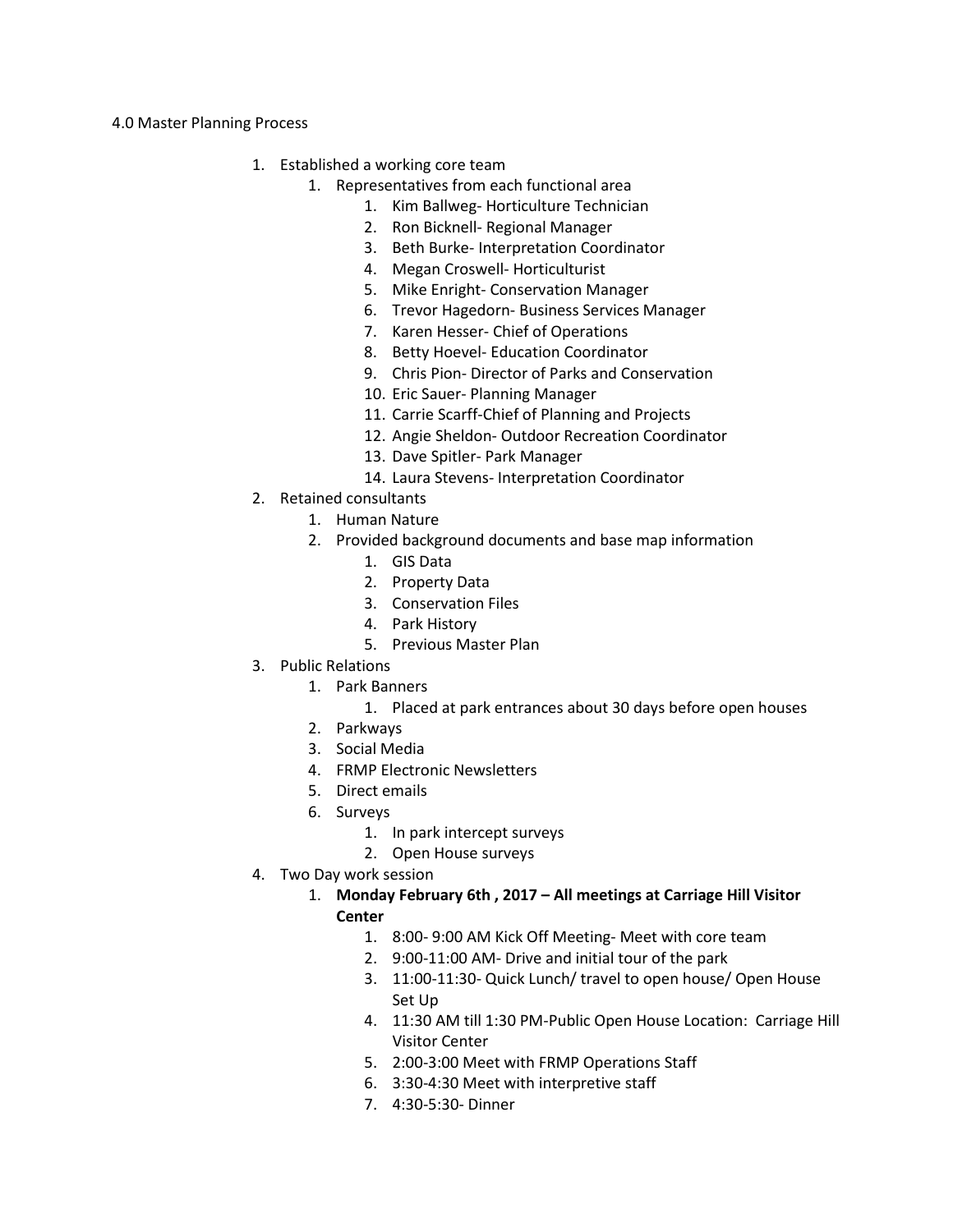- 8. 6:00 PM till 8:00 PM- Public Open House Location: Carriage Hill Visitor Center
- 2. **Tuesday February 7th , 2017**
	- 1. 8:00-9:00 Meet with key volunteers
	- 2. 9:00-12:30 Walking and in depth tour of the park- Site analysis (includes public safety)
	- 3. 12:30-1:00 Lunch and Team Discussions
	- 4. 1:30-2:30 Meet with community stakeholders
	- 5. 3:00-4:00 Meet with Program Staff
	- 6. 4:00-5:00 Meet with core team for wrap up
	- 7. Consultant Team departs
- 5. Develop meeting notes
	- 1. Core team review and comments provided to the consultant
- 6. Develop program
	- 1. Core team review and comment
- 7. Developed concept alternatives
	- 1. Presentation to the Core Team
	- 2. Core Team and Staff Comments
- 8. Develop Pre-final site plan
	- 1. Presentation to the Core Team
	- 2. Core Team and Staff Comments
- 9. Public feedback
	- 1. Public Open House
		- 1. Notified participants by email
		- 2. Posted meeting on social media and website
	- 2. Post Pre-final plan online for public comment
- 10. Final plan development
	- 1. Site Plan
	- 2. Capital Improvement Estimate
	- 3. Established 10 top priority projects
	- 4. Developed Projections
		- 1. Narratives and project cost estimates
			- 1. Parks and Conservation
			- 2. Programing and Interpretation
			- 3. Business Operations
			- 4. Public Safety
			- 5. Philanthropy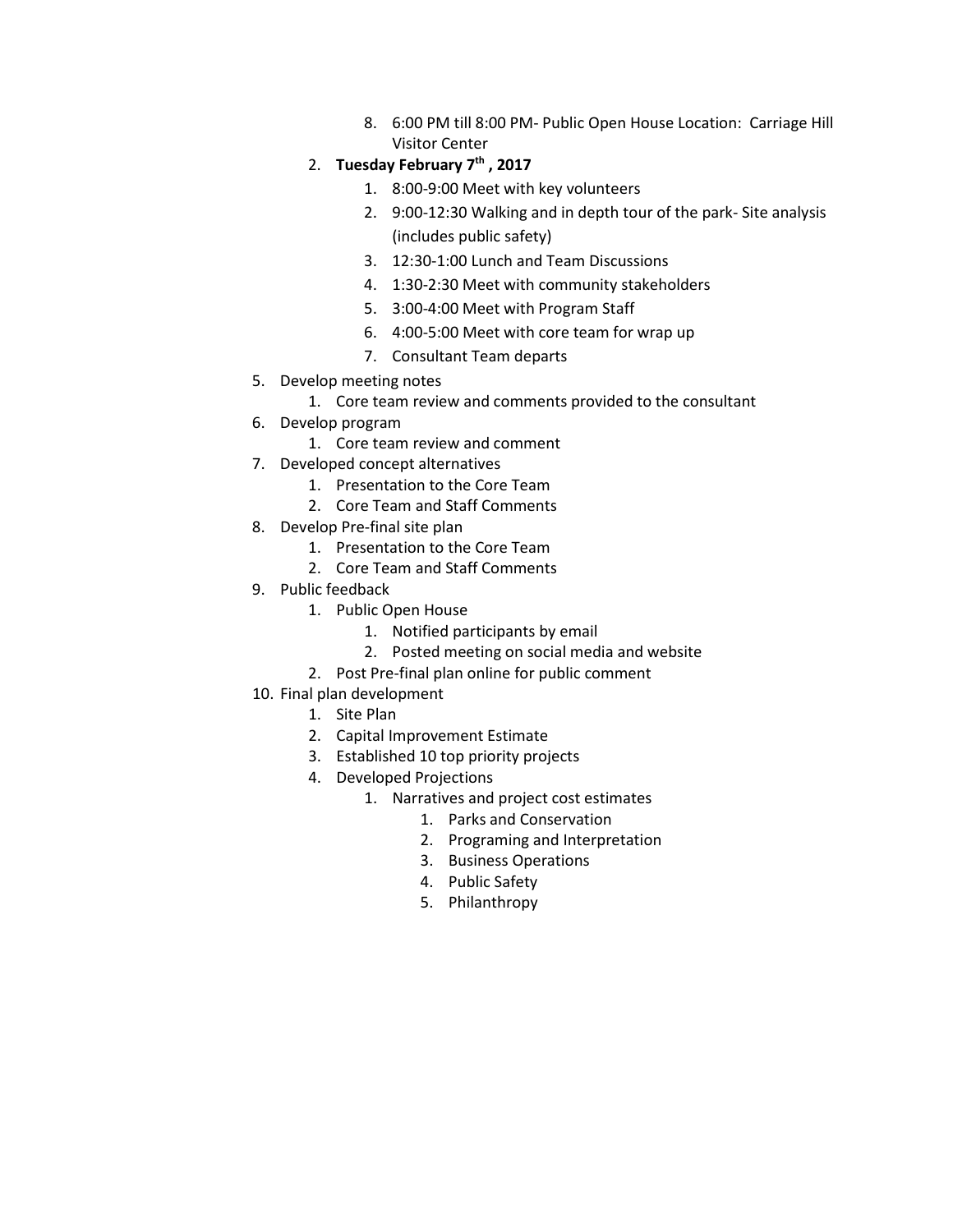Huffman MetroPark Operations Meeting December 12, 2018  $2:00 - 3:00$  pm

Katrina Arnold-Conservation and Nature Program Manager, Jonathan Bermick- Business Operations Analyst, Beth Burke-Interpretation Outdoor Education Coordinator, Trish Butler-Director of Marketing and Community Engagement, David Cabeen- Park Technician, Valerie Claggett-Permit Coordinator, Alex Clark-Landscape Architect, Jana Cyphers- Administrative Assistant, Sam Davis-Regional Manager Business Operations, Amy Dingle- Director of Outdoor Connections, Raymond Dowdell- P/T Park Technician, Christopher Gordy-Historic Farm Specialist, Karen Hesser- Chief of Operations, Mary Klunk-Conservation Manager, Matt Paulus- Park Technician, Chris Pion- Director of Parks and Conservation, Randy Ryberg-Outdoor Recreation Coordinator, Eric Sauer- Planning Manager, Carrie Scarff- Chief of Planning and Projects, Doug Schauer-Trail Technician, Steve Sherman-Regional Manager Northeast Zone, Laura Stevens-Historical & Cultural Interpretation Coordinator, Matt Stevens- Huffman Park Manager, Antonio Walker- Park Technician, Christopher Walendak-Seasonal Park Technician, Bernadette Whitworth-Historical & Cultural Resources Manager, Joshua York-Education Coordinator

- More conservation at Huffman area Dam area
- Remove invasive species including lesser celandine and honeysuckle, provide a better removal plan
- If we put a MTB trail through Huffman it has to have the conservation (wildflowers, etc.) included. It's the trail that runs parallel to Lower Valley Road. Houston Woods is a good place to see how they are including conservation into the MTB trail.
- Roadway and parking lot need repaved. Asphalt has been washed away. Remove some parking, remove island in parking lot, and rip out 2/3 of the parking lot. Patching the holes in the asphalt is like putting a band aid on the problem
- Roadway needs to be widened to accommodate fire dept. trucks for training/programs at the main lot
- Have a turnaround for buses etc.
- Lower area- make more family orientated, playground, Frisbee golf
- A lot of people are "recharging" in the lower area.
- Concern with adding more bike trails and having the labor to maintain them.
- Access point going into Huffman Lake for kayak and canoes
- Any kind of development to help activate that body of water (Huffman Lake)
- More tables and grills would be utilized by lake, busy on weekends
- Provide more history of park (provide signage, kiosks), talk about the Trilobite, Greg Doerflein has a lot of picture of Wright Bros. and the railcars, trolley cars, electric carts.
- There is a museum on Airway Road that has pictures of what Huffman looked like.
- Improve trail heads to make more visible
- Provide more birding opportunity (bird blind)
- Provide Heart Healthy trails concept
- Historic Interpretive signage components
- Improve restrooms
	- o This would encourage programming for school groups
- Hikers are complaining about the new wells that were installed, the contractor left ruts.
- Provide bat interpretive signage and increase the number of bat boxes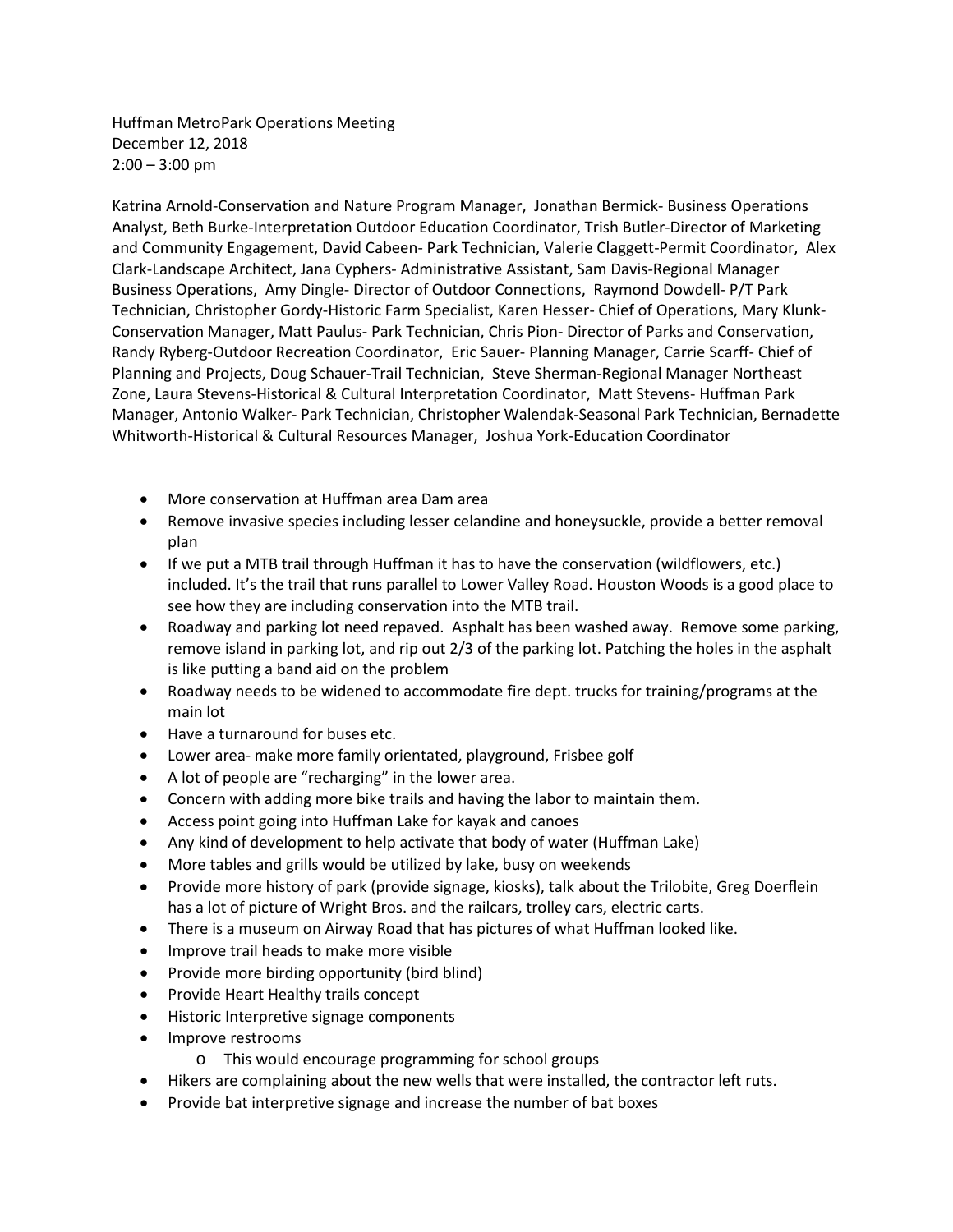- WSU, UD and Wright Patt run through the park in the spring for training they run the road
- Contact ODOT because cars going off Rt. 4 need rumble strips or reflectors. Provide a natural barrier to keep the cars from going so far into the park. Stop sign is too close to exit ramp
- Hang glide off of the dam or zip line
- Trail between 2 parking lots needs widened, when it rains water runs over rocks and makes it difficult to walk over it.
- Big continuous loop trail around the park, loop the outer perimeter of the park it would probably be 3.5 -4 mile trail and connect it to the prairie.
- More brown signage leading people to Huffman (directional signage)
- Provide loop trail with fitness stations
	- o 2 levels upper trail fitness, lower trail more nature/bird watching trail
- Better rec trail signage near WSU apartments Wright Patt area
- Create new entrance into Huffman from Kauffman/444 intersection
- Shelter by lake
- People don't use Red Tail shelter a lot because they don't feel connected to the park. They don't know how to get down into the park. They feel like they are sitting in a parking lot.
- Open up the area at the Red Tail shelter to make it become an overlook again. It is very overgrown with box elder.
- The bow hunters have permission to park on the other side (closer to prairie) of the operations building but the general public does not have permission.
- Shaded shelter on top of dam to read the interpretive/historic signage and a stopping/resting area
- No shade or water near the dam
- 3 tubes that go back out to the river collect a lot of debris and backs up. The last flood it was high enough to dislodge the debris and sent it downstream.
- Continue opening up views in park.
	- o Remove honeysuckle
	- o Condition of roadway
	- o Separation of property lines (FRMP/Base Property)
		- Some of the signage has been removed
		- Base personnel park on our property to get to their hunting area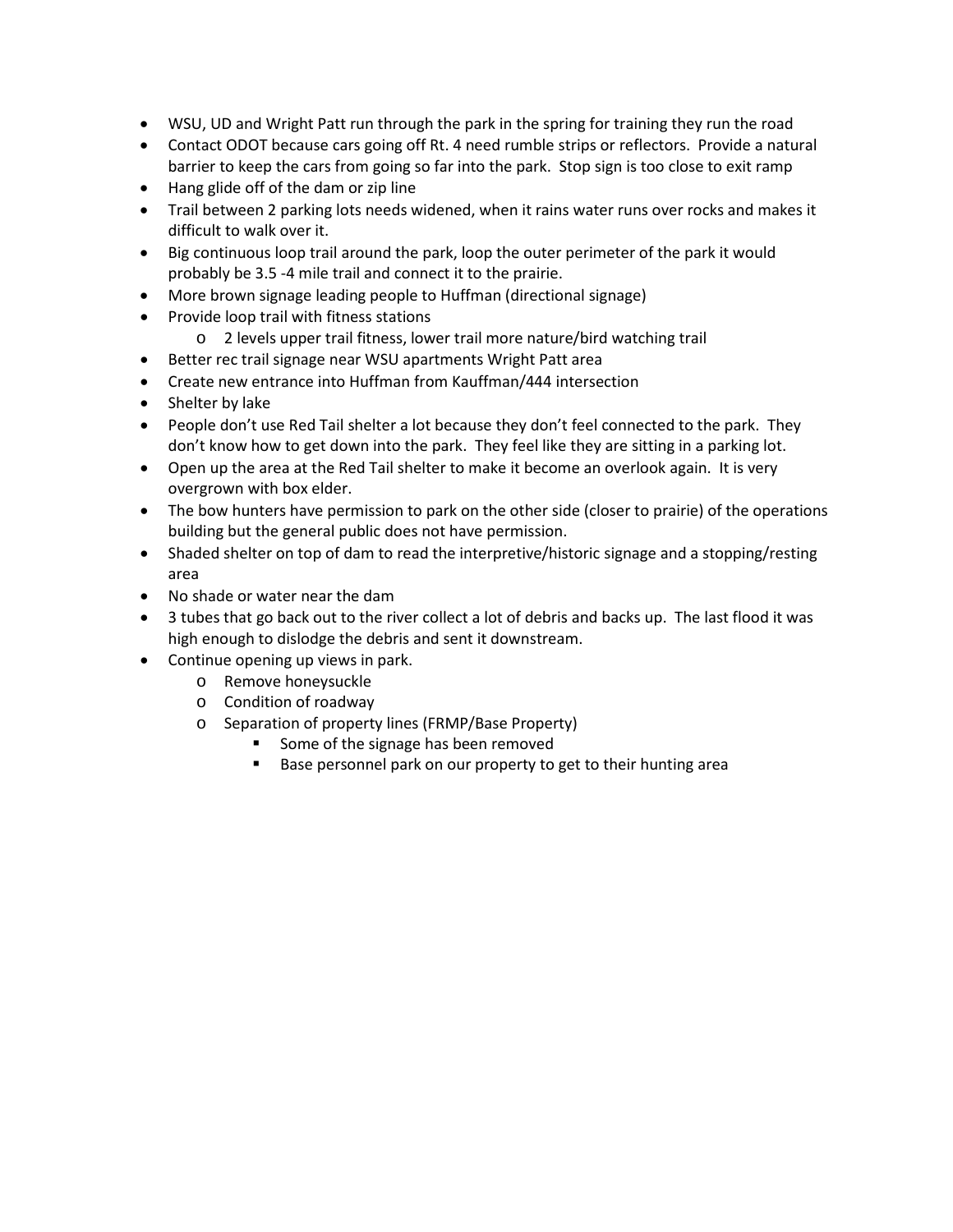Huffman MetroPark Master Plan Volunteer Stakeholders Thursday, December 13, 2018

Katrina Arnold-Conservation and Nature Program Manager, Jonathan Bermick-Business Operations Analyst, Valerie Claggett-Permit Coordinator, Alex Clark-Landscape Architect, Amy Dingle-Director of Outdoor Connections, Randy Ryberg-Outdoor Recreation Coordinator, Eric Sauer-Planning Manager, Steve Sherman-Regional Manager Northeast Zone, Matt Stevens-Huffman Park Manager, Trent Walters- Volunteer, Joshua York-Education Coordinator

- Typical MoMBA visit last 1-2 hours and an average rider can ride all trails in an hour.
- MoMBA is the first trail ready to ride again after a rain in the area
- 165 members in MVMBA
- **Strengths** 
	- o Stacked looped system
		- Advanced riders are further out
		- **Beginners are in the middle**
	- o Drains well and trail is ready to go after a rain
	- o Most well marked with trail signs
	- o Maintenance is really good
- Weaknesses/limit potential
	- o More trails
		- Not a lot of opportunity for more trails
	- o Trails leading into the park
		- Some riders do not like riding on roads
- Upper loop open prairie could expand and add Skills Park or pump track
- More technical features (natural/manmade)
- Trail Forks or MTB Project are website resources for Mt. Bike Trails
	- o 50 mile radius: Dayton is #1
	- o 150 mile radius: Dayton is #13
- MoMBA is comparable in # of miles
- Not a lot of elevation gain
- Highlight some of the park features
	- o Upload technical feature to MTB project to improve the draw to bring in more advanced riders.
- Trail Forks/Strava (apps/websites)
	- o Breaks down riders information
	- o Riders per month
	- o Encourage MVMBA to rate MoMBA on Trail Forks
	- o Help prove people are using the trails
	- o Strava heat map data
		- Average 513 riders in Strava rode MoMBA at least once
- Addition of upper loop and tot track
	- o Helped bring in newer riders, families, women
- Technical features should be added as a ride around
	- o 2-3 features that look cool
- Parallel a small off shoot so you can still ride together
- Compar[e Hayes Arboretum,](http://www.hayesarboretum.org/mountain-biking) Hueston Woods, Caesar Creek, Allen Creek Base
- MoMBA does not feel crowded
- Increase in new riders using the trails
- Add a pump track would be a nice feature to make it more family friendly it would be more beneficial than a playground.
- Longer beginner trail would be nice
	- o John Bryant has a very flat, easy, long trail that would be great for a beginner.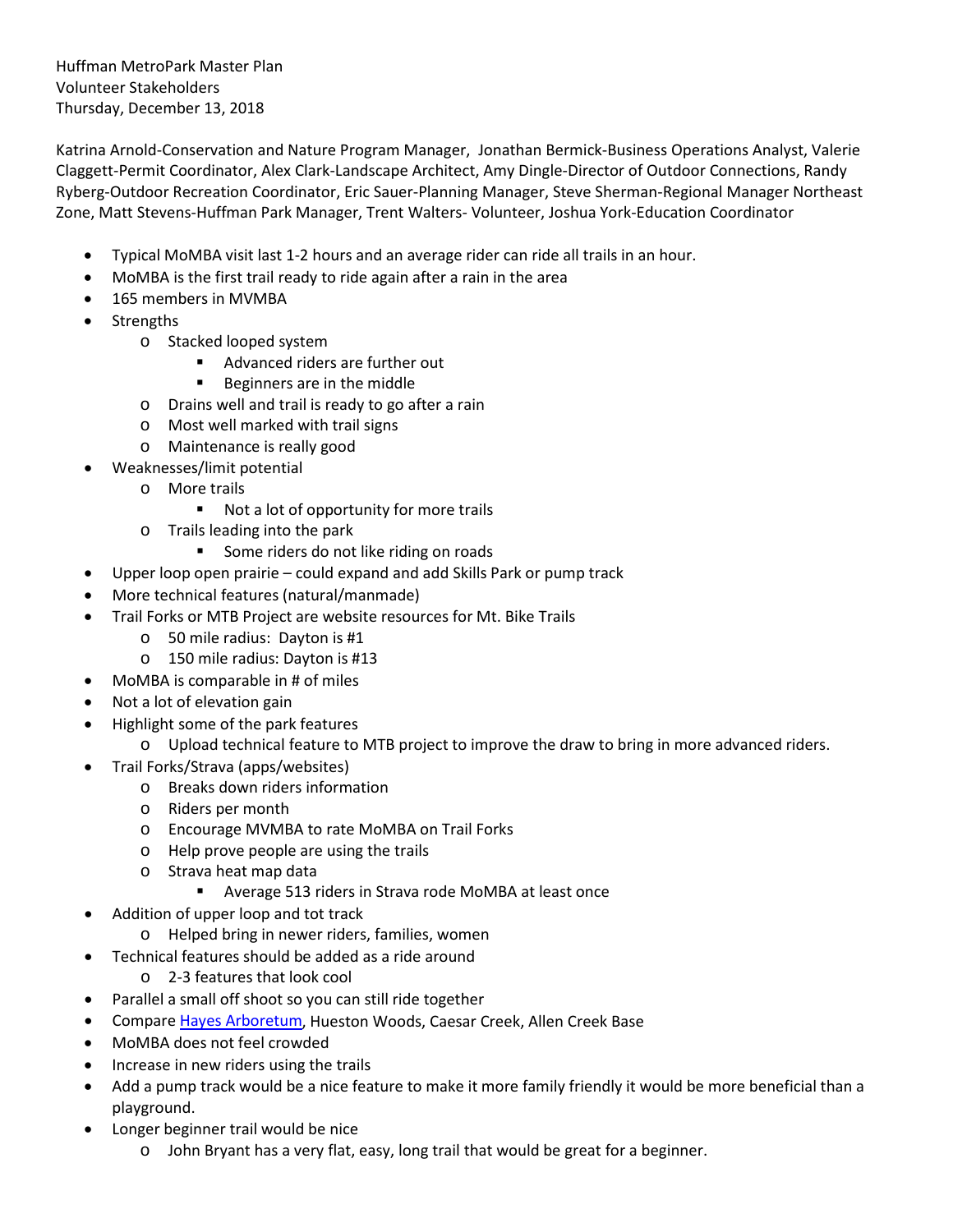• Access to food, shelter (bike friendly hotels, camping) would help draw riders into the park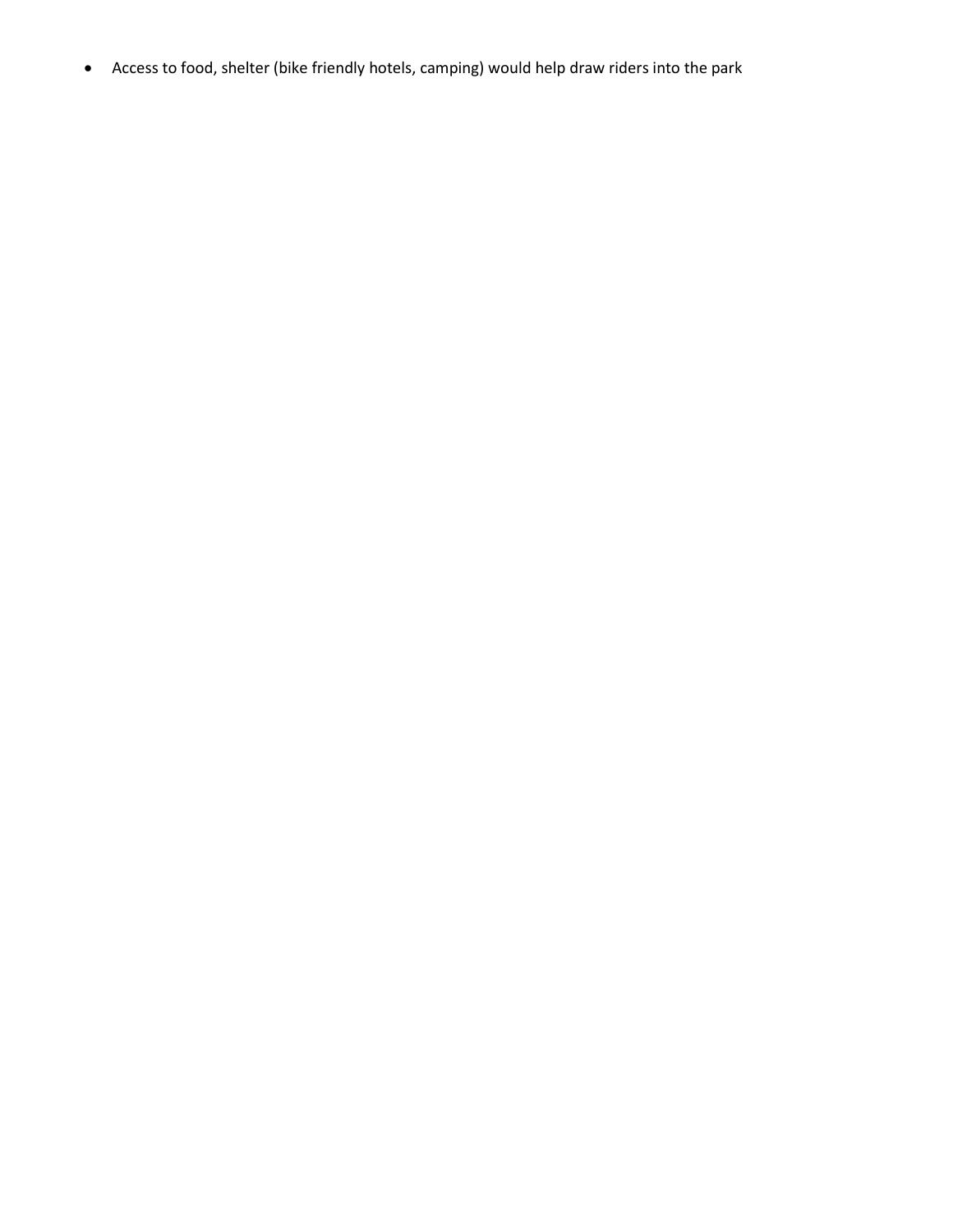Huffman MetroPark Master Plan Interpretive Meeting December 12, 2018

Katrina Arnold- Conservation and Nature Program Manager, Jonathan Bermick-Business Operations Analyst, Beth Burke-Interpretation Outdoor Education Coordinator, Trish Butler-Director of Marketing and Community Engagement, Valerie Claggett-Permit Coordinator, Alex Clark-Landscape Architect, Sam Davis-Regional Manager Business Operations, Amy Dingle-Director of Outdoor Connections, Christopher Gordy-Historic Farm Specialist, Karen Hesser-Chief of Operations, Mary Klunk-Conservation Manager, Randy Ryberg-Outdoor Recreation Coordinator, Eric Sauer- Planning Manager, Carrie Scarff- Chief of Planning and Projects, Steve Sherman-Regional Manager Northeast Zone, Laura Stevens-Historical & Cultural Interpretation Coordinator, Matt Stevens-Huffman Park Manager, Bernadette Whitworth-Historical & Cultural Resources Manager, Joshua York-Education Coordinator

- Dayton History has the original plat maps that go back to 1871.
- There was a small town (Osborn) where Huffman currently is. The town of Osborn was wiped out because of the construction of the dam. Osborn moved over to join itself with Fairfield and that is how Fairborn came about.
- Very interesting story of the town having a train depot
- Looking from the top of the dam it's hard to believe that the water went from there all the way downtown. Dayton is fortified now and we include that information on the dam.
- Mormon historical marker and tie in to the small cemetery near Lower Valley and Rt. 4 (Confirmed there is no tie in)
- Is it possible to tie Wright Brothers to Huffman Park area?
	- o They used the interurban
- Partner with Wright Patt Interpretive Center to see how they are going to reconfigure their story of the Wright Bros.
- The dam is a neat place to interpret things. Make that more destination place. Places to sit and shade.
- Provide more information on how he dam was built.
- Provide more information on who built the dam MCD or CCC
- Tie in the history of MetroParks and how we started and our partnership with MCD. Have benches with signage/artwork along the top of the dam telling the story with a great view.
- Only dam we can walk on along the top
- Give a tie in to prairie/flying field
	- o How the planes have always gone over
	- o Need wayfinding for a physical connection
	- o Try to develop a better relationship with the base commander to allow for the connection
	- o Base entrance for commercial traffic will be moved to the other side of Fairborn, which could help with some security issues near the prairie.
- The trilobite was found when they built the dam and it's now the Ohio State Fossil.
- Provide cohesive arrangement of events
	- o Make a timeline of significant events
	- o Map overlays
	- o What we have access to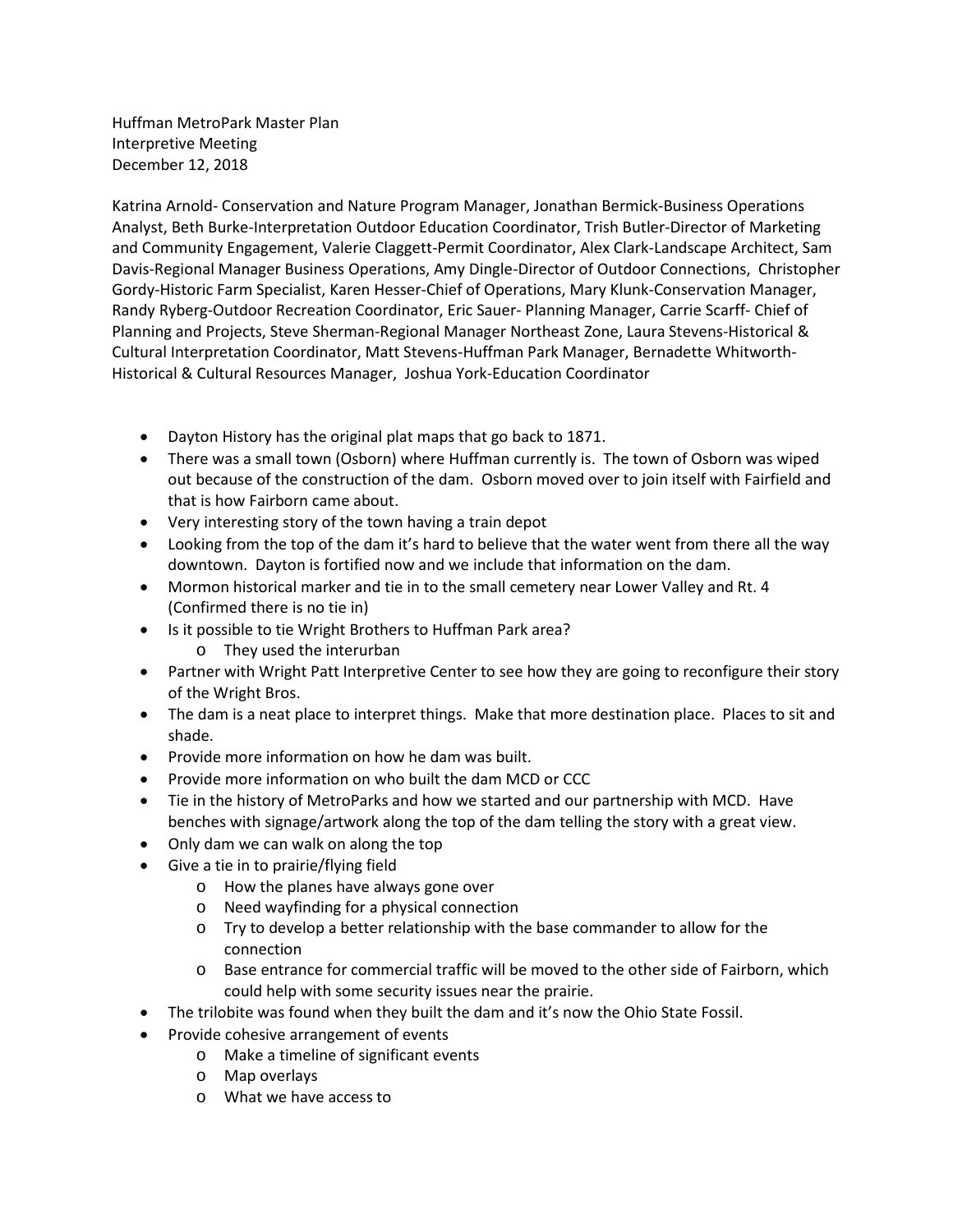- o Osborn, Fairfield, dam, flood, Nature History (Bats, Birds, etc.)
- Disconnect from MoMBA to Huffman and interpretation to help to connect
- FRMP has multiple partnerships with MCD, COD, etc. Huffman is a great place to tell this story
- Build awareness of water quality and water safety
- Physical and perceived barriers
	- o Time, resources and funds
	- o Placement of signage
	- o Wayfinding needs to be improved
	- o Getting people out to the prairie and MoMBA, connecting all of it
- Stories to runners and cyclist
	- $\circ$  Going for fitness they won't stop unless the signage is by the rest area but if you give them a visible then they may come back. Improve wayfinding and visuals to bring them back. You can create it to get them to come back but they won't stop to look during workout.
- Coming up with a look for the sign so people know what it is about ex. Ohio Historical signage
- Loop around the park, you could have
	- o Fossil mile
	- o Old town mile
	- o Trilobite mile
- Online ping on your phone mixed media approach
- Landmarks for the parking area or trailheads
- People think MoMBA is its own MetroPark
	- o Reason for going to active recreation
- As MoMBA evolves and see more families using it add more features to tie it into Huffman and what it has to offer.
- MoMBA is very difficult to find on our website
- Far end by dam looks completely different from the rest of the park. People say it was part of the borrow pit to construct the dam. Get foot traffic back to see it and provide good opportunity for races spot for spectators, parents with kids who are more adventurous.
- It would be nice to have a couple other areas/features at MoMBA for families and to connect to Huffman
- Keep it one single park and hopefully one day be able to purchase adjacent land
- Marketing feels like it's a separate park because the uses are so different and it would be nice to purchase adjacent land, add new trails for walking, or add more interpretive elements at MoMBA to connect the two parks
- How does outdoor recreation connect people to nature?
	- o Explain that in interpretive signage
- Partnerships with Wright State, Wright Patterson, Greene County to encourage people to use the park.
- Draw in new users, marketing can change brochures showing new users
	- $\circ$  Opportunity to show difference faces and try to change the perception of mountain bikers going fast and flying off cliffs
	- o Increase in women and families using the park
- How a conservation agency made MoMBA work and how our trails work
- Local mountain biking club offers beginner classes, classes for women and families
- Loop trail that connects the two parks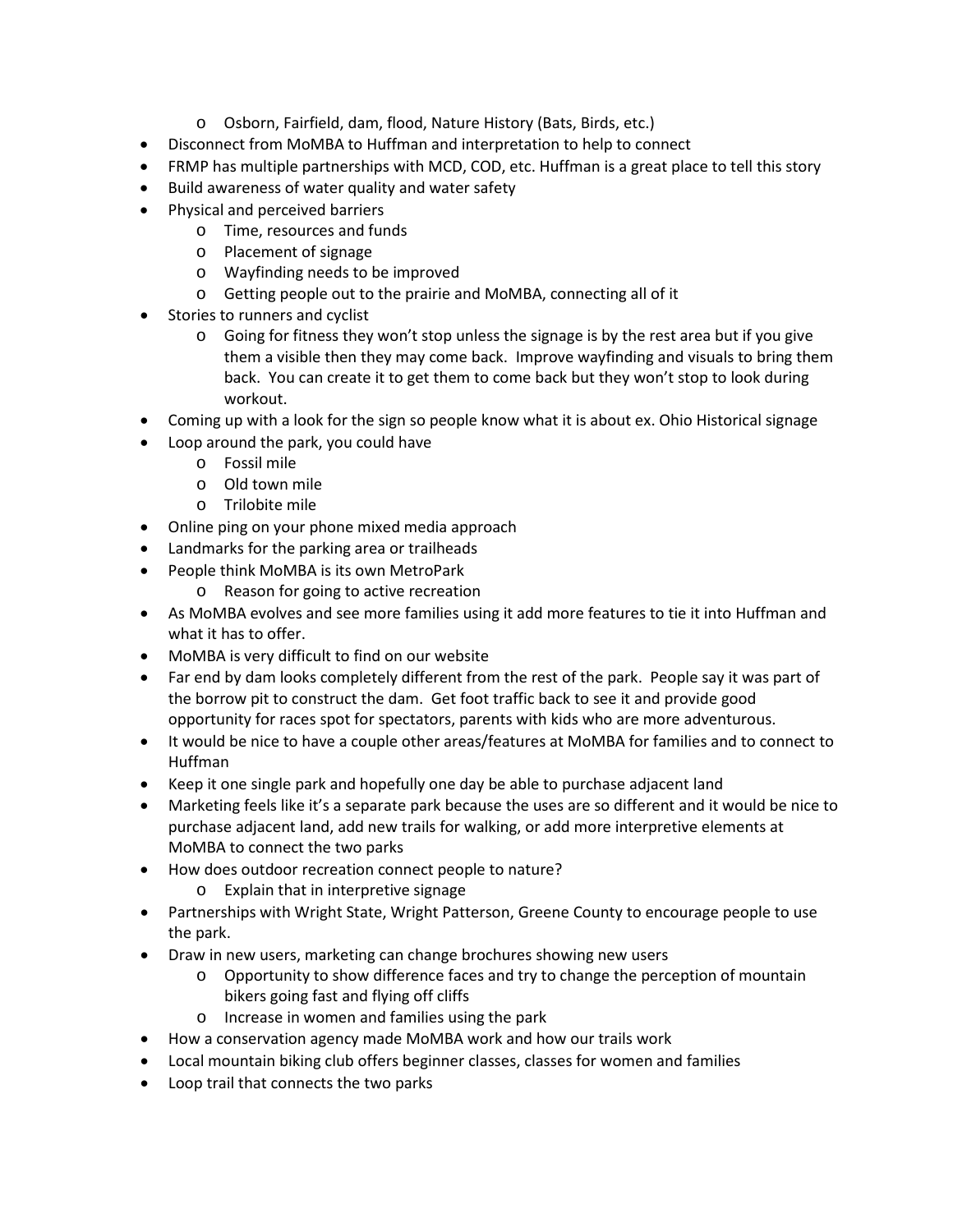Huffman MetroPark Master Plan Programming/Recreation Stakeholders Thursday, December 13, 2018

Brent Anslinger- Outdoor Recreation Program Manager, Katrina Arnold- Conservation and Nature Program Manager, Jonathan Bermick- Business Operations Analyst, Beth Burke-Interpretive Coordinator, Trish Butler- Director of Marketing and Community Engagement, Valerie Claggett- Permit Coordinator, Alex Clark- Landscape Architect, Erik Dahlstrom-Outdoor Recreation Coordinator, Sam Davis- Regional Manager Business Operations, Amy Dingle- Director of Outdoor Connections, Greg Grierson-Recreation Specialist, Jordan Hart-Program Specialist, Karen Hesser- Chief of Operations, Kelly Kingery- Program Specialist, Mary Klunk- Conservation Manager, Margaret Mueller-Special Event Specialists, Chris Pion- Director of Parks and Conservation, Randy Ryberg- Outdoor Recreation Coordinator, Eric Sauer- Planning Manager, Carrie Scarff- Chief of Planning and Projects, Angie Sheldon-Recreation Coordinator, Steve Sherman- Regional Manager Northeast Zone, Laura Stevens- Historic & Cultural Interpretation Coordinator, Matt Stevens- Huffman Park Manager, Bernadette Whitworth-Historic & Cultural Program Manager, Angela York-Special Events Coordinator, Joshua York-Education Coordinator

- More picnic areas by lake
- Boat launch area needs improved
- Not a lot of nooks of greenspace around the lake
- Connecting upper lot to trail
- Need something to deal with illegal dumping
- Lack of restrooms need more for school programming
- Collaborate with Outdoor Education to see what kind of school programming can be done
	- o Different habitats at Huffman (they have to bring things into Eastwood)
		- o Place to park buses and board buses
		- o Shelter area for lunch
- Access to get into Huffman Lake is great for Kayak programs
- Improving the take out on the Mad River (signage/area that looks like you should take out there)
- Tricky navigating getting from river to lake
- Front country camping would get people closer to downtown
- Camping for canoe, kayak instructors
- River left camping in woods
- Canopy walking in wooded area since it floods
- Be able to connect the prairie with Huffman & MoMBA
- Bridge would open up more connectivity
- Lake is very shallow not good for fishing
- Cut out the lake a little more to allow the river to flow through there
- Island side of pond/river add resting, fishing or birding nodes
- Big opportunity on top of dam with view of the city
- MoMBA
	- o Family friendly
	- o Beginner friendly
	- o Needs a shade structure or shelter
	- o Advanced features as options would be nice
	- o Group and individual Camping (boy scout troops)
	- o Pump track
- Cyclocross training (Idea of features used to train for Cyclocross be incorporated as appropriate)
	- o Business opportunity
	- o Add features to improve features (hills, stairs, pavement, mud, sand, etc.)
	- o MoMBA not currently suitable for Cyclocross,
	- o John Bryan has a huge Cyclocross state championship race
	- o Create fitness stations that could be used as a Cyclocross training as well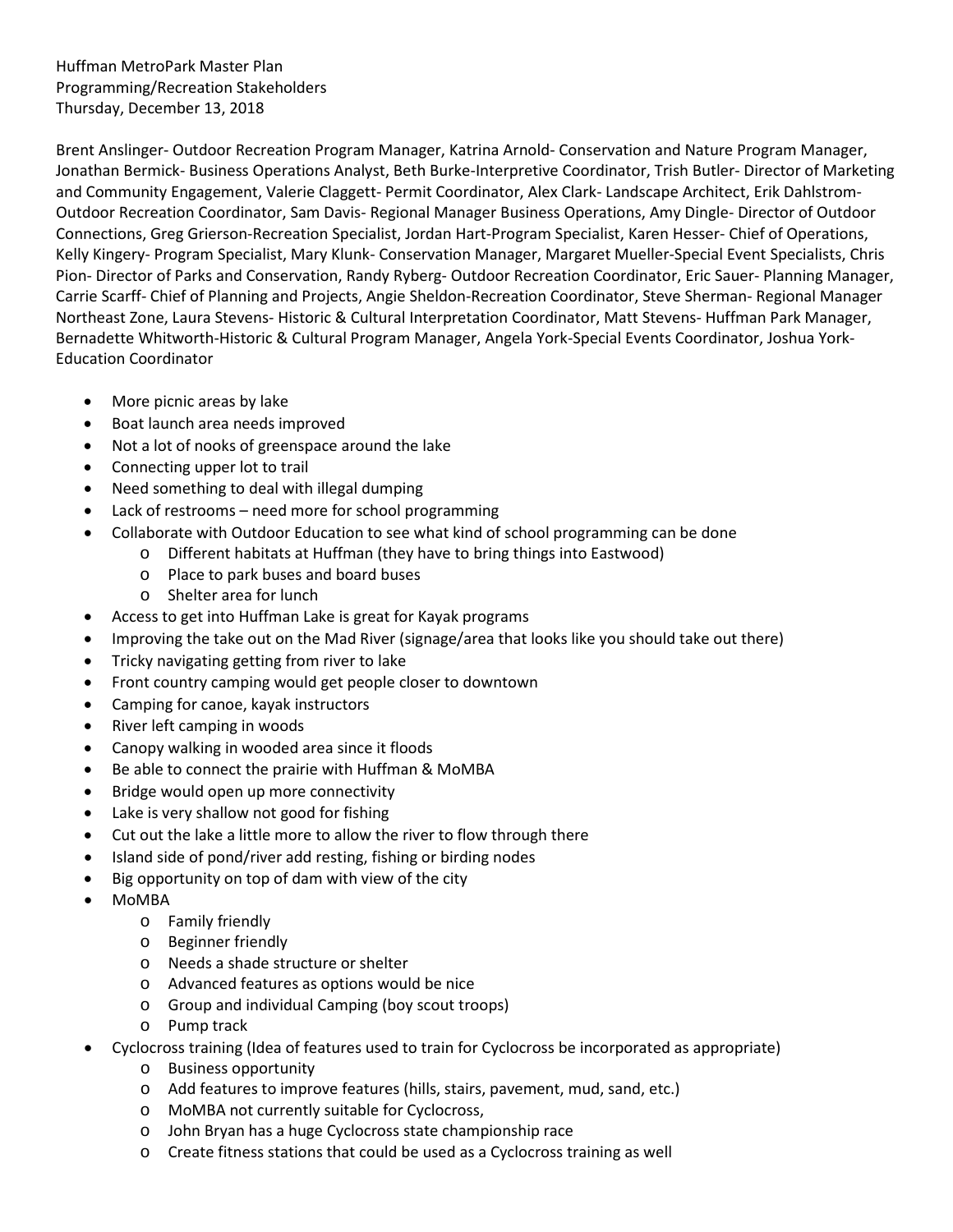- o Good example is Buckeye Trail in Eastwood with the different surface trail
- MoMBA is intended to be taught in a progressive way
	- o add more educational components to help people understand the progression
	- o redesigning the features that we do have
	- o huge disconnect with people not having the equipment and wanting to learn
	- o Programming is difficult because it's a more independent class of users that need equipment to practice
	- o Making trails more easy (Hilltop flow, more roller coaster feel)
	- o Rework twisted to make it an easier trail
	- o Make beginner riders more comfortable
	- o Give advanced riders more side features
	- o Need more personnel staffing levels increased?
	- o Could we customize another mountain bike facility for the new beginner
	- o Focused area to do classes and practice (parallel trails and large flat area with turf)
	- o Stuff in woods focused on advanced rider
- Off bike experiences
	- o Add food trucks
	- o Shelters/shaded areas, boulders
	- o 3 sided shelters for beginning camping
- Changing booth near lake
- Drinking water in main park
- Not promoted well at Wright State
- Connected under 444 is nice to get to MoMBA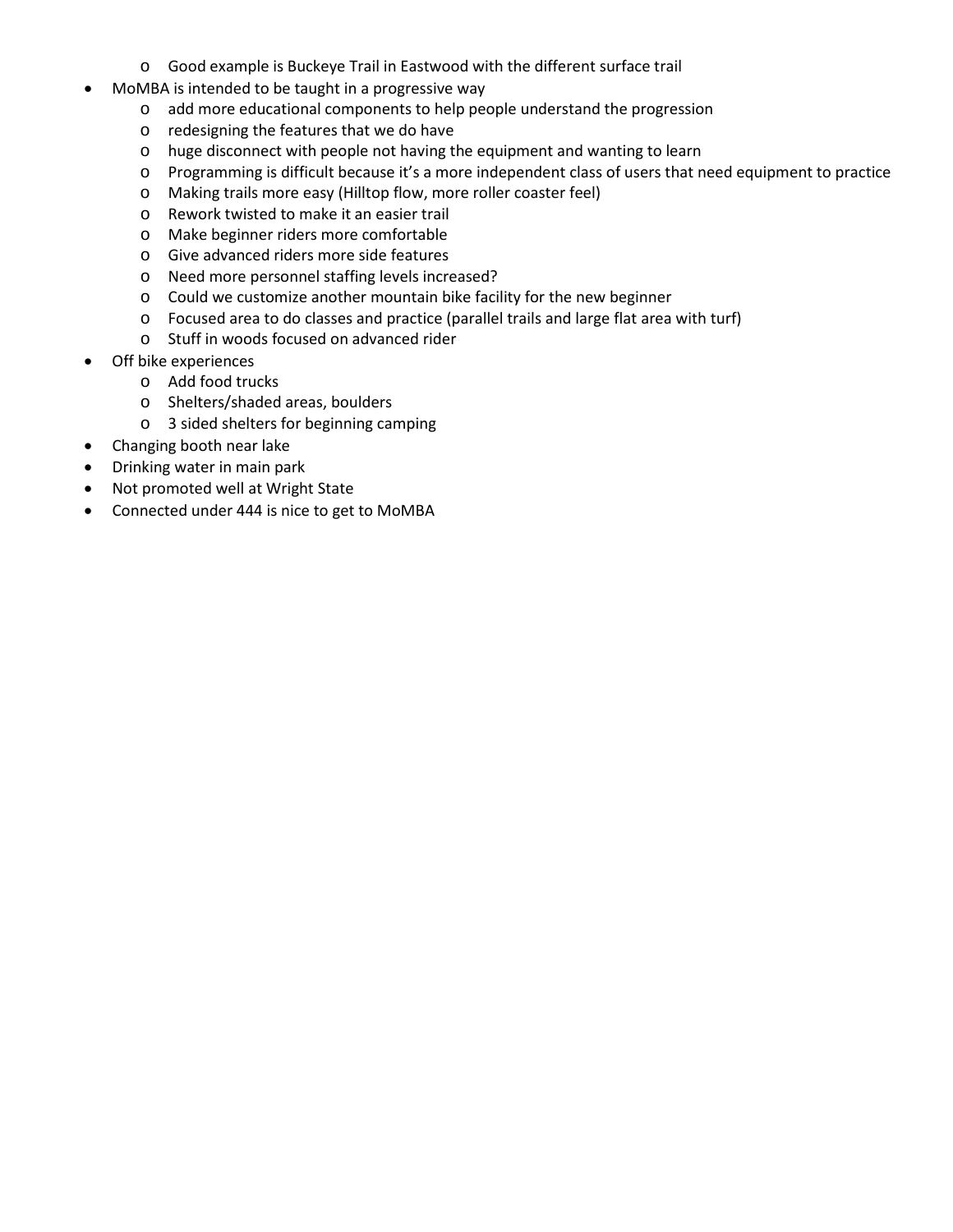Huffman MetroPark Master Plan Community Stakeholders Thursday, December 13, 2018

Katrina Arnold, Conservation and Nature Program Manager; Jonathan Bermick, Business Operations Analyst; Trish Butler, Director of Marketing and Community Engagement; Valerie Claggett, Permit Coordinator; Alex Clark, Landscape Architect, Sam Davis, Regional Manager Business Operations; Amy Dingle, Director of Outdoor Connections; Roxanne Farrier, MCD Property Administrator, Karen Hesser, Chief of Operations; Mary Klunk, Conservation Manager; Chris Pion, Director of Parks and Conservation; Kurt Rinehart, MCD Chief Engineer; Randy Ryberg, Outdoor Recreation Coordinator; Eric Sauer, Planning Manager; Carrie Scarff, Chief of Planning and Projects; Steve Sherman, Regional Manager Northeast Zone; Laura Stevens, Interpretation Coordinator; Matt Stevens, Huffman Park Manager; Joshua York, Education Coordinator

- Bike path over dam
	- o The bidding should happen in the spring
	- o Next summer is goal for completion
	- o Need to update lease to allow for shade structures/benches on top of dam
		- No permanent structures
- Ramp at North end of dam
	- o From top of dam down to the parking lot in park
	- o Paved or multi-use path
	- o Take cyclist off Lower Valley so you can park in parking lot and cross dam
- Concrete work at dam
	- o Taylorsville, Huffman, and Englewood are the big ones
	- o Next couple of years may have projects on those for rehabbing concrete
	- o Will coordinate access
- Create a new entrance on the South side of dam/off Kauffman and add parking lot
	- o Create new entrance/trail head to Huffman Prairie
	- o New safer access to that side of park
- Trails in Woods area
	- o Between WP and City of Dayton there are a lot of monitoring wells
	- o Roxanne will send a map of the wells
- Kurt will look up the distance from the dam upstream so we don't disturb seepage
- Look at pocketing for waterfowl
- The lake will eventually sediment in- No dredging will be allowed
- Interpretive signage would be allowed on top of dam to tell the story of MCD o Protective barrier of water (story)
- Take advantage of the Dayton skyline view on top of dam
	- o Gives a feeling of a fort and how the elevation of the dam protects the city
- MCD met with Wright Patt and nothing was said about security of flight line
- Loop trail around lake
	- o Bridge that would rise and lower with flood water near Mad River
		- Or restore land form never intended to connect lake to river
		- Erosion has caused that open area into the Mad River
		- **Extract material from lake to fill that (possible)**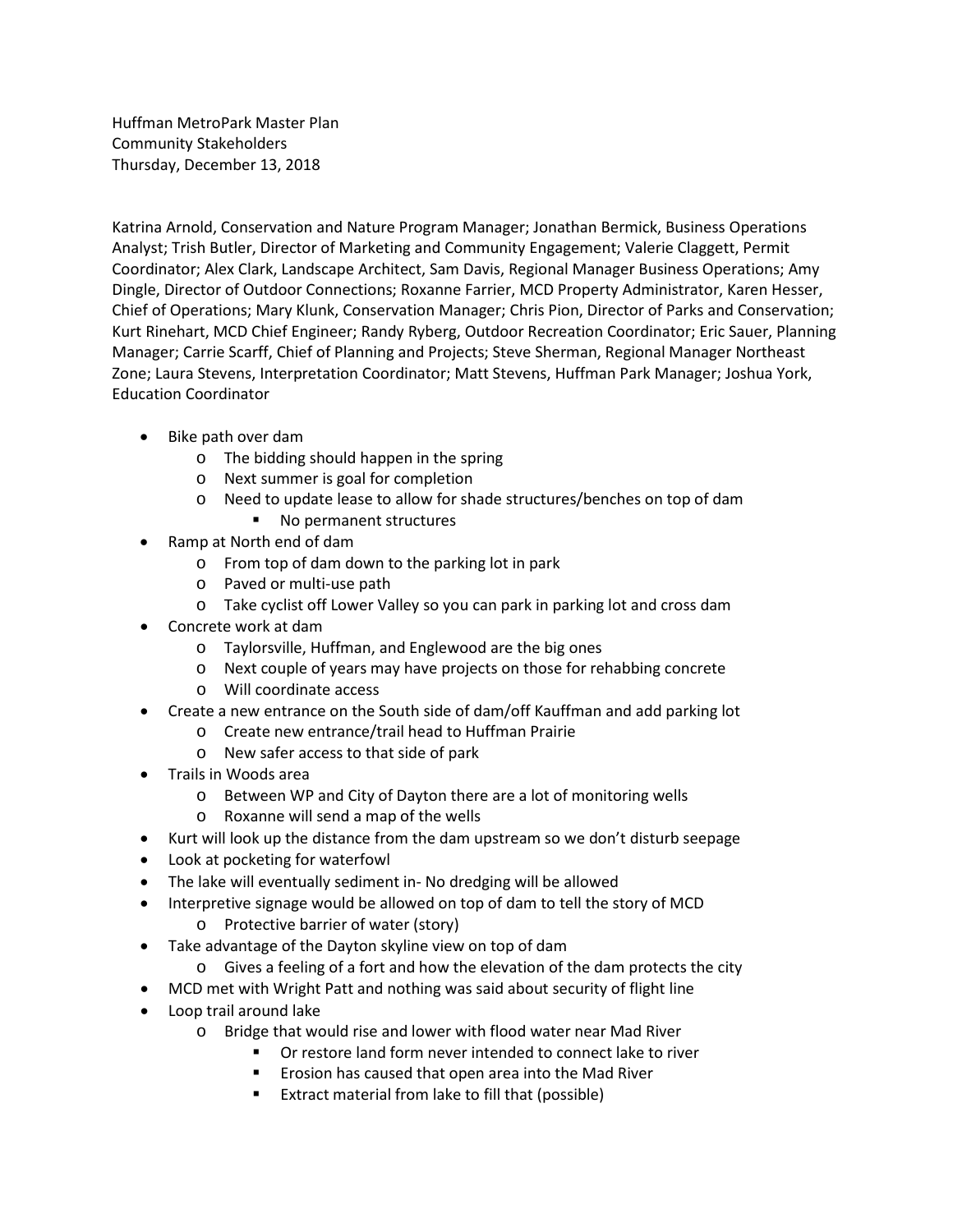- Swinging bridge concept
- Tree debris from floods
	- o Can chipping be done
	- o Safety issues
	- o Who wants to take it? Waterlogged?
	- o Difficult to remove the debris from the dam
	- o More money is budgeted for tub grinding
	- o Can an area (land) be used to take debris to allow them to rot
	- o MCD is interested in better solutions
	- o Standard method is wait until river is low and use track hoe to break it up and send down stream
	- o Another debris pile collects near the lake and river
	- o Block the river from the lake and it could clear up the lake
- Putting bridge in at NE area of park to connect two pieces of park together
- Improved take out of river near lake
- Wouldn't want lake to become completely stagnate
- Pipe Arch style bridge to walk under
	- o Easy to install
	- o Sign all paddlers take out here
	- o Deep piles
- Damage done (ruts) when installing wells
	- o Still under contract
- Well is contaminated so there is no water at Operation Building
- Original construction area and was removed in 1943
	- o Called tree orchard- MCD planned to use for reforestation efforts but was abandoned
	- o Decided to let it grow up naturally
- In 1927 MCD sold the land that makes up what is now WPAFB upstream of the dam to the Air Force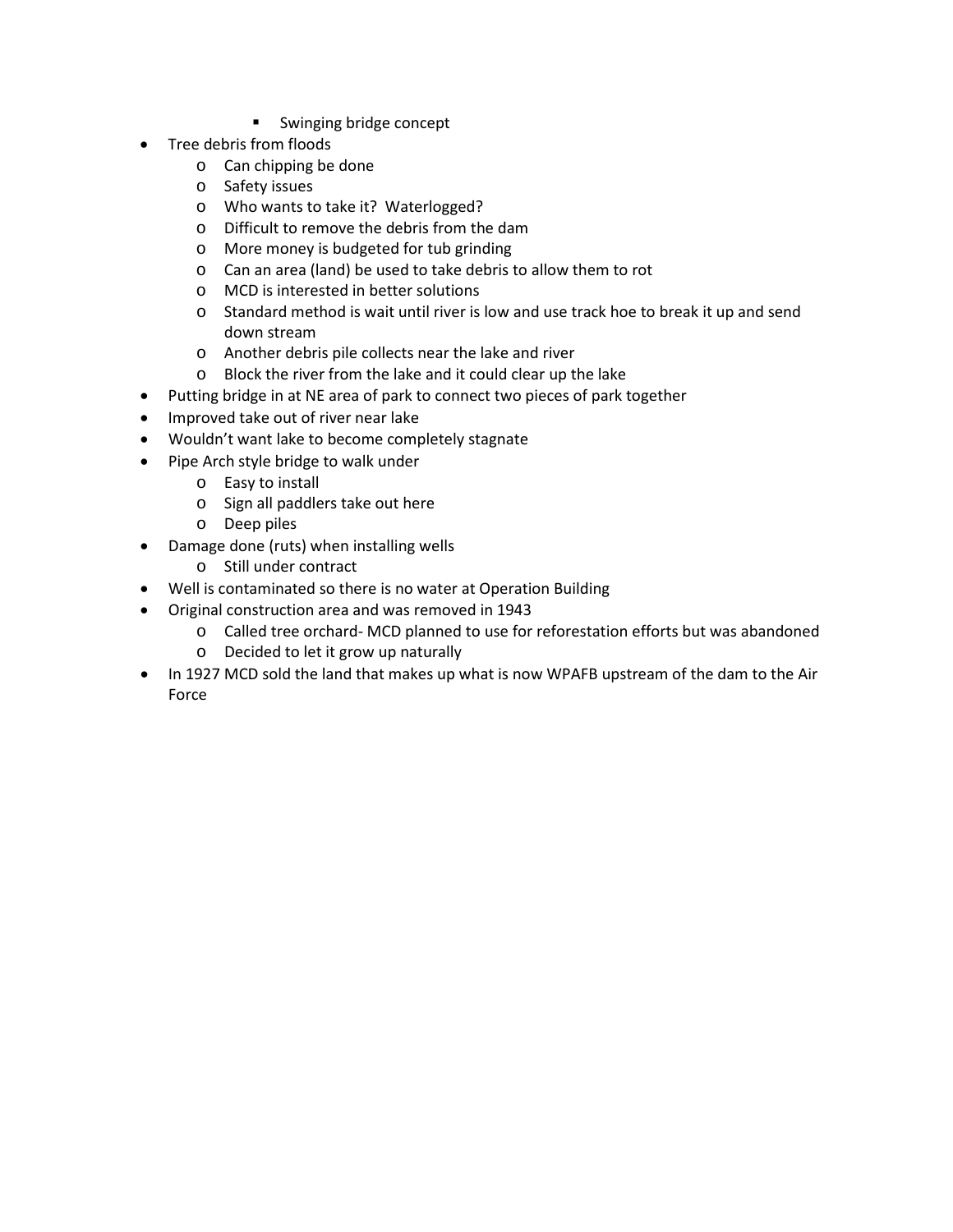## **Huffman MetroPark Map Notes**

- Add more skills features along the Hill Top Flow Trail
- Fix eroded areas near the creek crossings (very dangerous right now)
- Soil erosion needs corrected/rerouted in a few spots
- Reroute some trails to follow contours of the land. Some areas do not flow well.
- Soil erosion and reroute work
- Shelter & shade at MoMBA
- Asphalt pump track
- Picnic shelter
- Picnic shelter, pump track, and tech course for kids
- Enhance tot track: bicycle playground, asphalt pump track, family seating/viewing areas, no gravel
- No rocks on kids/family!
- Switchback exit (long) is way harder than the rest of creekside... can be a gotcha for newer riders
- Union Road is in desperate need of a full repave
- Sun shade pavilion (for events and post ride hang out)
- Primitive camping
- People come from out of state to ride the trails
- Protected bike access from Kitridge
- Signage to watch for bikes or green lanes
- Kitridge is super wide
- Build route signs in neighborhood (Like City of Kettering) to MoMBA for two way neighborhood associations
- Publicize the access to Huffman Prairie and develop natural surface trails on the base that connect to the trails/dam.
- More natural surface connector trails
- Dirt trail eastbound to MoMBA
- Beginner trails for bikes/mountain bikes
- More walking trails at Huffman and MoMBA
- I would like to see a natural surface trail next to bike path!
- Return the vehicular access along the lake (low area)
- An additional walking trail on the east side of river near 444. Small parking area perhaps
- More trails!
- Skills Park
- Cross country race loop
- Better access by bike from Forest Ridge neighborhood from road
- Incorporate some natural surface features on top of the dam then through the park to get to MoMBA from downtown
- Lunch time user improve trail conditions muddy in areas
- Trail around lake if possible
- Expand trail network
- More trails improve what's there
- Natural surface features on top of dam/parallel trails
- Used to fish & grill fishing got bad so stopped coming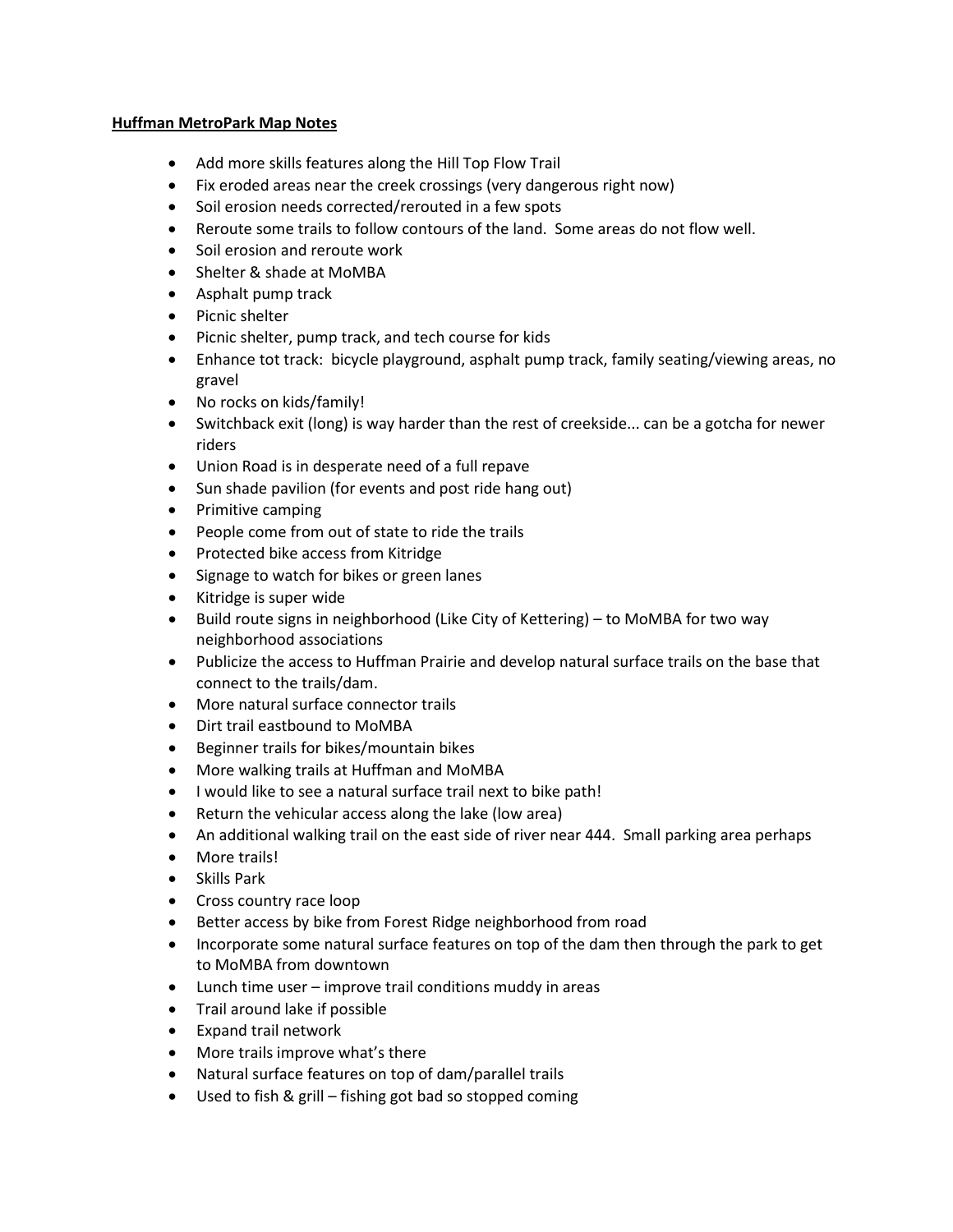- Steps on dam for exercise
- Need to make MoMBA more family friendly, pump track near technical skills area
- Bike playground at MoMBA \*
- Pump track
- Board walks
- Culvert Pipes
- Dog Park
- Gathering areas for families
- Need natural surface trails to ride on
- Ride mountain bikes from downtown & ride bikes on trails at Huffman
- MVMBA wants to be more involved with maintaining & building at MoMBA
- Tunnels concrete pipes
- Teeter totter
- Build progressive bike ramps
- Perimeter trail for hikers@ MoMBA for other family members that are not biking
- Open MoMBA on New Year's Day
- Open at 6:00 am
- Outdoor shower
- Better communication about MoMBA open or closed
	- o Blue freeze/thaw
	- o Green open
	- o Red closed
	- o Yellow caution some slick areas
	- o Post conditions on Facebook like CORA (Cincinnati Off Road Allianace)
- Look at area by maintenance building multi-use or mountain bike trail
- Northshore mountain biking elevated trail
- If we put in the connector from the paved trail to MoMBA, we could host an amazing race from downtown to MoMBA and back. They are very popular elsewhere in the country. Marquette, MI Ore to Shore
- Take over quarry for additional mountain bike trails
- Connect the paved trail to the mountain bike trail
- Improve the boat launch
- Like that it isn't built up, bird watcher, so appreciates migratory water birds
- Trails on the north (Think meant South) side of the river would be good
- Bird blind good
- No playground by lake
- Beer Garden at MoMBA and food trucks
- Allow night riding at MoMBA
- Camping at MoMBA
- Shelter by tot track
- Look for trees for camping, behind tot track
- Skills area likes idea of parallel mountain bike features from downtown
- Would like to have birding programs at Huffman
- Could the land between HMP & Huffman Prairie on base be utilized?
- Camping
- Add skills features to tot lot ex. Pump track and shade sail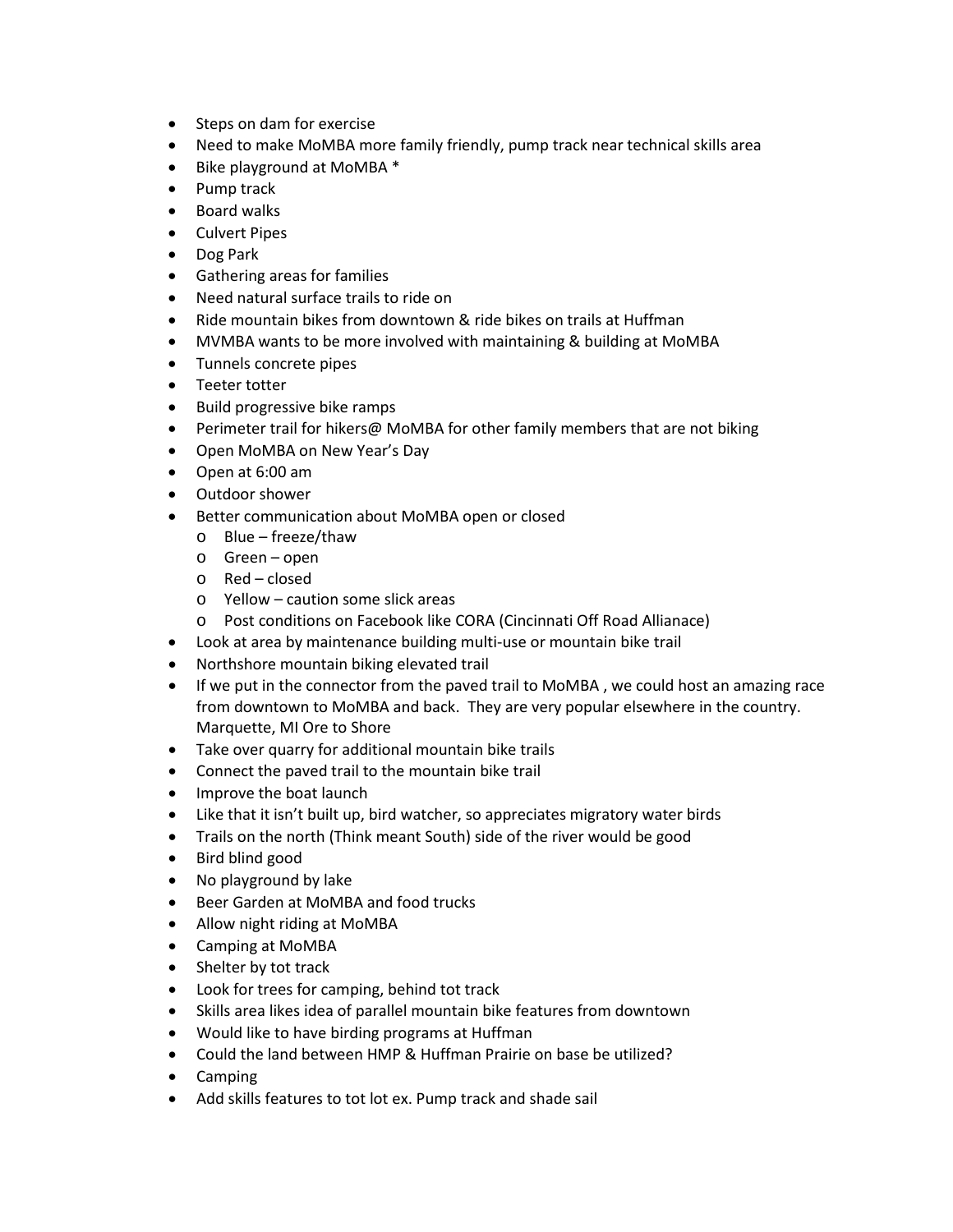- Progressive dirt jump line
- Table tops, jump lines incorporated into current MoMBA trails. Not in a pump track but part of the trails
- Shelter/sunshade for riders and events
- As the trails begin to settle after 10 years they need re-evaluated
- Trail styles and bikes have changed
- The trails have begun to wear more rocks and roots, need checked.
- Free shuttle service from Mikes to MoMBA
- Maintain the trails to keep them at a beginner/intermediate level
- Leverage the club for trail maintenance and improvement
- Downhill jump/pump line like Coler in Bentonville Arkansas
- Area for camping, maybe include covered area for live music or events
- Seating area in Hilltop for non-riding parents to observe
- Pump track some table tops for progression more skills area with more challenge
- Help out the guys with wider bar!
- More facilities/seating for pump track to come and skills area
- Comprehensive Master Plan called for 33 miles of MTB trails. Huffman could provide 2-3 miles of family friendly trails with access to the paved network\*
- Better and more up to date trail status updates utilize color code of other trails on social media
- Improved camping opportunities
- Redone fit track
- Sun shade/shelter for events and/or riders taking a break
- Pump track
- Dirt access all the way (parallel trail) from downtown/Welcome Park to MoMBA and back!
- Create a lakeside trail for bikes that are easy for beginner
- Saturday kayak rentals at lake
- Improved bat management
- Shared use trail
- Heart healthy interp & features
- Improved restroom
- Bird Blind
- Shelter and shade, picnic area @ MoMBA
- Tot Play area (bike) and nature play near tot track
- Pumptrack
- Can we create a connection over 444 to NPS?
- Connect to MoMBA
- Loop trail?
- Weak park entrance, can entrance be re-imagined?
- MTB skills area
- Pump track
- Beginner trails connecting to paved trail
- Fitness trail
- Camping option for through hikers/bikers
- Camping option bowhunting area
- Shelters added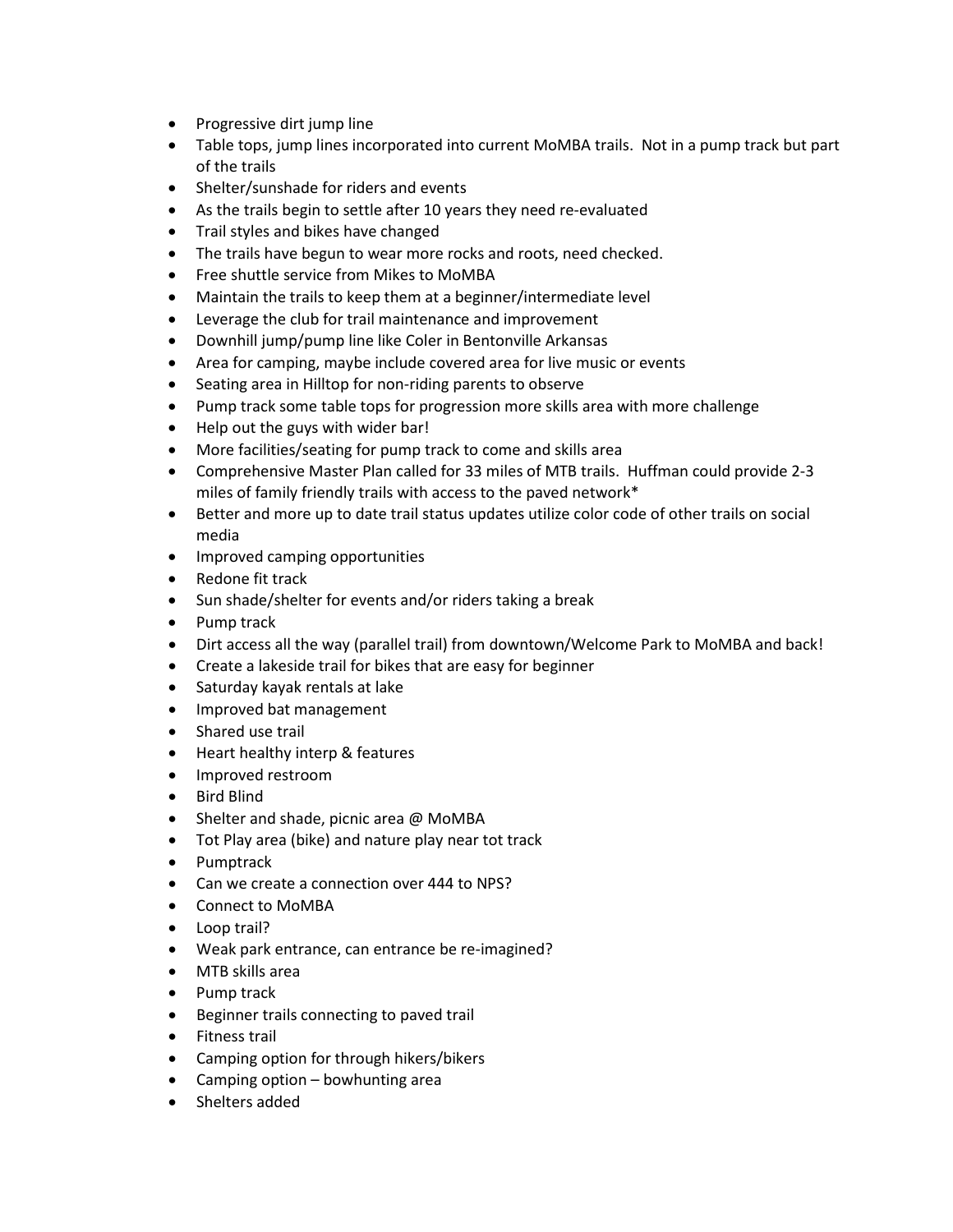- Nature playground
- Improved pond access (loop trail)
- Stacked loop fitness trail
- Water station?
- Interp dam, history of park features
- Off road trail next to bike path from downtown
- Add a connector trail (natural surface) from MoMBA to downtown
- Parallel natural surface trail between downtown, Eastwood and Huffman
- Would like to be able to drive to the back of the park like in the past
- Better access to MoMBA by bike
- Would love to see loop on walking trail
- Need safe bikeway between parks and neighborhood
- More things to do on top of MoMBA, pump track, more camping area etc.
- Fenced in area for dog park
- Expand MoMBA to the quarry x 2!
- Safe bikeway from MoMBA to paved bike path
- Loop around/across dam and around the wood area with a trail for hiking and or bikes
- Parallel dirt trail Eastwood to MoMBA
- Official kayak launch near parking lot somewhere that doesn't conflict with fishermen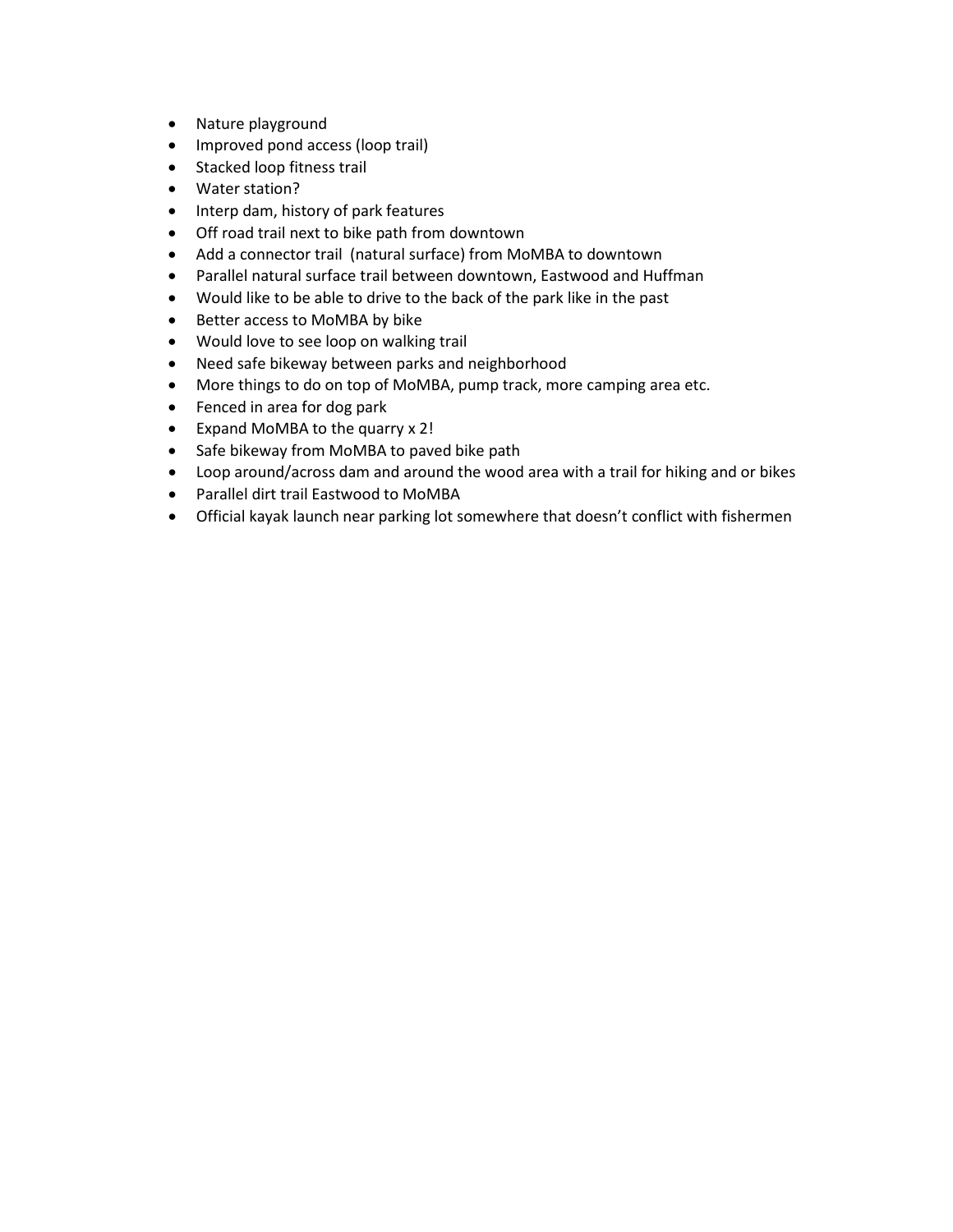|                                                                                                                                                                                                                | sponse Source Email Address IP Address Date Started Time Started Duration |                                                 |                          |                                                                                                                                                                                                                                        | <b>Status</b>                                                                                                                                                                                                                                                                                                                               | <b>Custom Field1</b>                              |                                                  | Custom Field2 Custom Field3 Custom Field4                     |                        | <b>Custom Field5</b>                                                                                                                                           | 1. About how often do you visit Huffman MetroPark?              |                                                                                     |                                                                                                               |                                                       | When do you typically visit Huffman MetroPark? |  |  |  |  |                |  |
|----------------------------------------------------------------------------------------------------------------------------------------------------------------------------------------------------------------|---------------------------------------------------------------------------|-------------------------------------------------|--------------------------|----------------------------------------------------------------------------------------------------------------------------------------------------------------------------------------------------------------------------------------|---------------------------------------------------------------------------------------------------------------------------------------------------------------------------------------------------------------------------------------------------------------------------------------------------------------------------------------------|---------------------------------------------------|--------------------------------------------------|---------------------------------------------------------------|------------------------|----------------------------------------------------------------------------------------------------------------------------------------------------------------|-----------------------------------------------------------------|-------------------------------------------------------------------------------------|---------------------------------------------------------------------------------------------------------------|-------------------------------------------------------|------------------------------------------------|--|--|--|--|----------------|--|
| Web Access                                                                                                                                                                                                     |                                                                           | 174.97.29.24                                    | 11/14/2018               | 04:01:24 PM 01:54:34                                                                                                                                                                                                                   | Completed PARTIAL Survey                                                                                                                                                                                                                                                                                                                    |                                                   |                                                  |                                                               |                        |                                                                                                                                                                | Spring                                                          |                                                                                     |                                                                                                               |                                                       |                                                |  |  |  |  |                |  |
|                                                                                                                                                                                                                | Web Access<br>Web Access                                                  |                                                 |                          |                                                                                                                                                                                                                                        | $\begin{array}{l} 17.83, 26.201, 17 & 1914.2018 & 0 \\ 17.83, 26.204 & 1914.2018 & 0 \\ 17.83, 20.172 & 1914.2018 & 0 \\ 17.83, 20.172 & 1914.2018 & 0 \\ 17.83, 20.172 & 1914.2018 & 0 \\ 17.83, 20.173 & 1914.2018 & 0 \\ 17.83, 20.174 & 1914.2018 & 0 \\ 17.83$                                                                         | hyAR2VygNth4eEKBC0upamlkR3akBx                    |                                                  |                                                               |                        |                                                                                                                                                                | Once a week                                                     | Monthly                                                                             | Several times a week<br>Monthly                                                                               | Monthly<br>Monthly                                    |                                                |  |  |  |  | $\overline{1}$ |  |
| Web Access<br>Web Access<br>Web Access                                                                                                                                                                         |                                                                           |                                                 |                          |                                                                                                                                                                                                                                        |                                                                                                                                                                                                                                                                                                                                             |                                                   |                                                  |                                                               |                        |                                                                                                                                                                |                                                                 |                                                                                     |                                                                                                               |                                                       |                                                |  |  |  |  |                |  |
|                                                                                                                                                                                                                | Web Access<br>Web Access                                                  |                                                 |                          |                                                                                                                                                                                                                                        |                                                                                                                                                                                                                                                                                                                                             |                                                   |                                                  |                                                               |                        |                                                                                                                                                                | Monthly<br>Yearly<br>Yearly<br>Monthly<br>Yearly<br>Monthly     | Yearly<br>Yearly<br>Monthly<br>Yearly                                               | Yearly<br>Yearly<br>Monthly<br>Yearly<br>Monthly                                                              | Never<br>Never<br>Monthly<br>Never<br>Never           |                                                |  |  |  |  |                |  |
|                                                                                                                                                                                                                |                                                                           | 65.186.32.145                                   |                          | 11/15/2018  08:03:15 AM  00:02:03                                                                                                                                                                                                      | Completed PARTIAL Survey                                                                                                                                                                                                                                                                                                                    |                                                   |                                                  |                                                               |                        |                                                                                                                                                                |                                                                 | Once a week                                                                         |                                                                                                               |                                                       |                                                |  |  |  |  |                |  |
| Web Access<br>Web Access<br>Web Access<br>Web Access<br>Web Access                                                                                                                                             |                                                                           |                                                 |                          |                                                                                                                                                                                                                                        |                                                                                                                                                                                                                                                                                                                                             | IwAR0w6TSVi84BcaFwUCOXn9_aEP5O                    |                                                  |                                                               |                        |                                                                                                                                                                | Monthly<br>Yearly                                               | Monthly<br>Yearly<br>Monthly<br>Yearly<br>Monthly                                   | Yearly<br>Yearly<br>Monthly<br>Never<br>Monthly                                                               | Never<br>Never                                        |                                                |  |  |  |  |                |  |
|                                                                                                                                                                                                                |                                                                           |                                                 |                          |                                                                                                                                                                                                                                        |                                                                                                                                                                                                                                                                                                                                             | IwAR2riS2Cdtoj2DAgCaEc7utM28Py                    |                                                  |                                                               |                        |                                                                                                                                                                | Teary<br>Once a week<br>Nonthly                                 |                                                                                     |                                                                                                               | Once a week<br>Never<br>Never                         |                                                |  |  |  |  |                |  |
|                                                                                                                                                                                                                |                                                                           |                                                 |                          |                                                                                                                                                                                                                                        |                                                                                                                                                                                                                                                                                                                                             |                                                   |                                                  |                                                               |                        |                                                                                                                                                                |                                                                 |                                                                                     |                                                                                                               |                                                       |                                                |  |  |  |  |                |  |
|                                                                                                                                                                                                                |                                                                           |                                                 |                          |                                                                                                                                                                                                                                        |                                                                                                                                                                                                                                                                                                                                             |                                                   |                                                  |                                                               |                        |                                                                                                                                                                |                                                                 |                                                                                     |                                                                                                               |                                                       |                                                |  |  |  |  |                |  |
|                                                                                                                                                                                                                |                                                                           |                                                 |                          |                                                                                                                                                                                                                                        |                                                                                                                                                                                                                                                                                                                                             |                                                   |                                                  |                                                               |                        |                                                                                                                                                                |                                                                 |                                                                                     |                                                                                                               |                                                       |                                                |  |  |  |  |                |  |
| Web Access<br>Web Access<br>Web Access                                                                                                                                                                         |                                                                           |                                                 |                          |                                                                                                                                                                                                                                        | 65.186.42.200    11/15/2018    08:22:13 PM    00:13:42    Completed FULL Survey<br>70.237.14.246    11/15/2018    09:13:58 PM    00:01:37    Completed PARTIAL Survey<br>66.42.196.178    11/16/2018    06:37:37 AM    00:09:02    C                                                                                                        |                                                   |                                                  |                                                               |                        |                                                                                                                                                                | Monthly<br>Everydav<br>Once a week                              | Once a week<br>Everydav<br>Several times a week                                     | Once a week<br>Everyday<br>Once a week                                                                        | Monthly<br>Everydav<br>Never                          |                                                |  |  |  |  |                |  |
|                                                                                                                                                                                                                |                                                                           |                                                 |                          |                                                                                                                                                                                                                                        |                                                                                                                                                                                                                                                                                                                                             |                                                   |                                                  |                                                               |                        |                                                                                                                                                                |                                                                 |                                                                                     |                                                                                                               |                                                       |                                                |  |  |  |  |                |  |
|                                                                                                                                                                                                                |                                                                           |                                                 |                          |                                                                                                                                                                                                                                        |                                                                                                                                                                                                                                                                                                                                             |                                                   |                                                  |                                                               |                        |                                                                                                                                                                |                                                                 |                                                                                     |                                                                                                               |                                                       |                                                |  |  |  |  |                |  |
| Web Access<br>Web Access<br>$\overline{18}$                                                                                                                                                                    |                                                                           |                                                 |                          |                                                                                                                                                                                                                                        | 75.186.52.248 11/16/2018 08:35:21 PM 00:12:02 Completed FULL Survey<br>174.233.12.232 11/17/2018 07:52:11 AM 00:04:34 Completed PARTIAL Survey                                                                                                                                                                                              | hvAR3nCuMF6XZtvawYdowa2uz/w/7BM                   |                                                  |                                                               |                        |                                                                                                                                                                | Several times a week<br>Monthly                                 | Several times a week<br>Monthly                                                     | Once a week<br>Monthly                                                                                        | Monthly<br>Monthly                                    |                                                |  |  |  |  |                |  |
| Web Access                                                                                                                                                                                                     |                                                                           | 98.29.18.232                                    |                          | 11/17/2018   09:10:01 AM   00:07:51                                                                                                                                                                                                    | Completed FULL Survey                                                                                                                                                                                                                                                                                                                       | hvAR2N4Rw4J2HzaqKm7BSQJ3fnRIfF                    |                                                  |                                                               |                        |                                                                                                                                                                | Monthly                                                         | Once a week                                                                         | Monthly                                                                                                       | Yearly                                                |                                                |  |  |  |  |                |  |
|                                                                                                                                                                                                                |                                                                           |                                                 |                          |                                                                                                                                                                                                                                        |                                                                                                                                                                                                                                                                                                                                             |                                                   |                                                  |                                                               |                        |                                                                                                                                                                | Once a week<br>Monthly                                          | Several times a week<br>Monthly                                                     | Several times a week<br>Monthly                                                                               | Monthly<br>Yearly                                     |                                                |  |  |  |  |                |  |
| $\begin{array}{l} 22 \\ 23 \\ 24 \\ 25 \end{array}$                                                                                                                                                            |                                                                           |                                                 |                          |                                                                                                                                                                                                                                        |                                                                                                                                                                                                                                                                                                                                             |                                                   |                                                  |                                                               |                        |                                                                                                                                                                | Several times a week<br>Never<br>Monthly                        | Several times a week<br>Never<br>Monthly                                            | Several times a week<br>Never<br>Monthly                                                                      | ral times a week<br>Never<br>Monthly                  |                                                |  |  |  |  |                |  |
| Web Access<br>Web Access<br>Web Access<br>Web Access<br>Web Access                                                                                                                                             |                                                                           |                                                 |                          |                                                                                                                                                                                                                                        |                                                                                                                                                                                                                                                                                                                                             | hyAR0-kRUkxKZXOvzZNtZdObaY3HG5                    |                                                  |                                                               |                        |                                                                                                                                                                | Once a week                                                     | Once a week                                                                         | Once a week                                                                                                   | Once a week                                           |                                                |  |  |  |  |                |  |
|                                                                                                                                                                                                                |                                                                           |                                                 |                          |                                                                                                                                                                                                                                        | 75.186.41.242  11/23/2018  07:11:30 PM  00:14:10  Completed FULL Survey                                                                                                                                                                                                                                                                     |                                                   |                                                  |                                                               |                        |                                                                                                                                                                |                                                                 |                                                                                     |                                                                                                               |                                                       |                                                |  |  |  |  |                |  |
| 26<br>Web Access                                                                                                                                                                                               |                                                                           |                                                 |                          |                                                                                                                                                                                                                                        |                                                                                                                                                                                                                                                                                                                                             |                                                   |                                                  |                                                               |                        |                                                                                                                                                                | Monthly                                                         | Monthly                                                                             | Monthly                                                                                                       | Monthly                                               |                                                |  |  |  |  |                |  |
| Web Access<br>Web Access<br>Web Access<br>Web Access<br>$\frac{28}{29}$<br>30                                                                                                                                  |                                                                           |                                                 |                          |                                                                                                                                                                                                                                        | $10.084-1.446 = 11.4242016 \t\t 0.11.304 \t\t 0.004.50 \t\t 0.004.004 \t\t 0.004.004 \t\t 0.004.004 \t\t 0.004.004 \t\t 0.004.004 \t\t 0.004.004 \t\t 0.004.004 \t\t 0.004.004 \t\t 0.004.004 \t\t 0.004.004 \t\t 0.004.004 \t\t 0.004.004 \t\t 0.004.004 \t\t$                                                                             | hvAR0g_fELQ_RH_5TrO3ew4qVmC3Cq                    |                                                  |                                                               |                        |                                                                                                                                                                | Yearly<br>Yearly<br>Monthly                                     | Yearly<br>Yearly<br>Monthly                                                         | Yearly<br>Never<br>Monthly                                                                                    | Never<br>Never<br>Yearly                              |                                                |  |  |  |  |                |  |
|                                                                                                                                                                                                                |                                                                           |                                                 |                          |                                                                                                                                                                                                                                        |                                                                                                                                                                                                                                                                                                                                             |                                                   |                                                  |                                                               |                        |                                                                                                                                                                | Several times a week                                            | Several times a week                                                                | Several times a week                                                                                          | Several times a week                                  |                                                |  |  |  |  |                |  |
|                                                                                                                                                                                                                |                                                                           |                                                 |                          |                                                                                                                                                                                                                                        |                                                                                                                                                                                                                                                                                                                                             |                                                   |                                                  |                                                               |                        |                                                                                                                                                                | Never                                                           | Yearly                                                                              | Yearly                                                                                                        |                                                       |                                                |  |  |  |  |                |  |
|                                                                                                                                                                                                                |                                                                           |                                                 |                          |                                                                                                                                                                                                                                        |                                                                                                                                                                                                                                                                                                                                             |                                                   |                                                  |                                                               |                        |                                                                                                                                                                |                                                                 | Several times a week                                                                |                                                                                                               |                                                       |                                                |  |  |  |  |                |  |
| Web Access<br>Web Access<br>Web Access<br>Web Access<br>Web Access<br>$\frac{34}{35}$                                                                                                                          |                                                                           |                                                 |                          |                                                                                                                                                                                                                                        |                                                                                                                                                                                                                                                                                                                                             | lwAR2Trngr833Lo-s3PKw8dWMugJi2                    |                                                  |                                                               |                        |                                                                                                                                                                | Several times a week<br>Monthly<br>Yearly<br>Monthly            | Once a week<br>Yearly<br>Monthly                                                    | Several times a week<br>Monthly<br>Yearly<br>Monthly                                                          | Never<br>Never<br>Monthly<br>Yearly<br>Monthly        |                                                |  |  |  |  |                |  |
| 36 Web Access                                                                                                                                                                                                  |                                                                           |                                                 |                          |                                                                                                                                                                                                                                        | 162.200.130.152  11/28/2018  11:24:06 PM  00:10:40  Completed FULL Survey                                                                                                                                                                                                                                                                   |                                                   |                                                  |                                                               |                        |                                                                                                                                                                | Monthly                                                         | Monthly                                                                             | Monthly                                                                                                       | Monthly                                               |                                                |  |  |  |  |                |  |
|                                                                                                                                                                                                                |                                                                           |                                                 |                          |                                                                                                                                                                                                                                        |                                                                                                                                                                                                                                                                                                                                             |                                                   |                                                  |                                                               |                        |                                                                                                                                                                |                                                                 |                                                                                     |                                                                                                               |                                                       |                                                |  |  |  |  |                |  |
|                                                                                                                                                                                                                |                                                                           |                                                 |                          |                                                                                                                                                                                                                                        |                                                                                                                                                                                                                                                                                                                                             |                                                   |                                                  |                                                               |                        |                                                                                                                                                                |                                                                 |                                                                                     |                                                                                                               |                                                       |                                                |  |  |  |  |                |  |
| Web Access<br>Web Access<br>Web Access<br>Web Access                                                                                                                                                           |                                                                           |                                                 |                          |                                                                                                                                                                                                                                        | $134.53.238.178 \newline 137.232018 \newline 124.624 PM \newline 00.07.05 \newline 0.654504 \newline 174.03.129.248 \newline 174.233.18.61 \newline 174.233.18.61 \newline 174.233.16.201 \newline 174.233.16.201 \newline 174.233.16.201 \newline 174.233.16.202 \newline 174.233.16.203 \newline 0.0746.38 AM \newline 0.012:17 \newline$ |                                                   |                                                  |                                                               |                        |                                                                                                                                                                | Yearly<br>Never<br>Several times a week                         |                                                                                     | Yearly<br>Never<br>Several times a week                                                                       | Yearly<br>Never<br>Monthly                            |                                                |  |  |  |  |                |  |
| 41<br>Web Access                                                                                                                                                                                               |                                                                           |                                                 |                          |                                                                                                                                                                                                                                        | 165.225.38.208  12/05/2018  10:29:30 AM  00:08:07  Completed PARTIAL Survey                                                                                                                                                                                                                                                                 | 282                                               | 327419945                                        | 327419945                                                     |                        | cyandershijis%40flowserve.com                                                                                                                                  | Several times a week<br>Yearly                                  | Yearly<br>Never<br>Several times a week<br>Everydav<br>Monthly                      | Several times a week<br>Once a week                                                                           | Once a week<br>Never                                  |                                                |  |  |  |  |                |  |
|                                                                                                                                                                                                                |                                                                           |                                                 |                          |                                                                                                                                                                                                                                        |                                                                                                                                                                                                                                                                                                                                             |                                                   |                                                  |                                                               |                        |                                                                                                                                                                |                                                                 |                                                                                     |                                                                                                               |                                                       |                                                |  |  |  |  |                |  |
| 42 Web Access                                                                                                                                                                                                  |                                                                           |                                                 |                          |                                                                                                                                                                                                                                        | 71.79.52.187  12/05/2018  11:07:32 AM  00:07:08  Completed FULL Survey                                                                                                                                                                                                                                                                      | 241                                               | 327419945                                        | 327419945                                                     | 260                    |                                                                                                                                                                | Monthly                                                         | Monthly                                                                             | Monthly                                                                                                       | Never                                                 |                                                |  |  |  |  |                |  |
|                                                                                                                                                                                                                |                                                                           |                                                 |                          |                                                                                                                                                                                                                                        |                                                                                                                                                                                                                                                                                                                                             |                                                   |                                                  |                                                               |                        |                                                                                                                                                                |                                                                 |                                                                                     |                                                                                                               |                                                       |                                                |  |  |  |  |                |  |
| Web Access                                                                                                                                                                                                     |                                                                           | 96.11.75.186<br>172.56.28.70                    |                          |                                                                                                                                                                                                                                        | 12/05/2018  11:32:48 AM  00:11:34  Completed FULL Survey                                                                                                                                                                                                                                                                                    |                                                   | 327419945                                        | 327419945                                                     | 3034<br>1446<br>578    | mbanderson33%40gmail.com                                                                                                                                       | Yearly                                                          | Yearly                                                                              | Yearly                                                                                                        |                                                       |                                                |  |  |  |  |                |  |
| Web Access<br>Web Access<br>Web Access<br>Web Access                                                                                                                                                           |                                                                           | 65.29.222.18                                    |                          |                                                                                                                                                                                                                                        | 1205/2018 11:32:48 MM 00:12:34 Completed FULL Survey<br>1205/2018 12:08:42 PM 00:25:10 Completed FULL Survey<br>1205/2018 12:35:50 PM 02:26:35 Completed FULL Survey<br>1205/2018 03:42:38:51 PM 00:03:35 Completed FULL Survey<br>1205/20                                                                                                  | 2582<br>1340<br>540<br>540<br>3028<br>1676<br>877 | 327419945<br>327419945<br>327419945<br>327419945 | 327419945<br>327419945<br>327419945<br>327419945<br>327419945 |                        | maandersonaarseugmail.com<br>agreatgraham%40gmail.com<br>jasminejoy82%40aol.com<br>smullens%40mcbdds.org<br>clringo%40sbcglobal.net<br>mroountry%40cutlook.com | Monthly<br>Monthly<br>Monthly<br>Yearly<br>Several times a week | Monthly<br>Monthly<br>Monthly<br>Yearly<br>Several times a week                     | Monthly<br>Monthly<br>Yearly<br>Monthly                                                                       | Yearly<br>Yearly<br>Monthly                           |                                                |  |  |  |  |                |  |
| $\frac{46}{47}$                                                                                                                                                                                                |                                                                           | 65.23.8.146<br>184.59.112.212<br>104.178.66.193 |                          |                                                                                                                                                                                                                                        |                                                                                                                                                                                                                                                                                                                                             |                                                   |                                                  |                                                               | 3615<br>1877<br>941    |                                                                                                                                                                |                                                                 |                                                                                     |                                                                                                               | Never<br>Monthly                                      |                                                |  |  |  |  |                |  |
| $rac{48}{60}$<br>Web Access<br>Web Access                                                                                                                                                                      |                                                                           | 172.56.29.229<br>99.19.80.173                   |                          |                                                                                                                                                                                                                                        |                                                                                                                                                                                                                                                                                                                                             | 2207                                              | 327419945                                        | 327419945                                                     | 2567                   | joan.matheson%40att.net                                                                                                                                        | Monthly<br>Once a week                                          | Once a week<br>Once a week                                                          | Several times a week<br>Monthly<br>Yearly                                                                     | eral times a week<br>Yearly<br>Yearly                 |                                                |  |  |  |  |                |  |
|                                                                                                                                                                                                                |                                                                           |                                                 |                          |                                                                                                                                                                                                                                        |                                                                                                                                                                                                                                                                                                                                             | $\overline{17}$                                   |                                                  |                                                               |                        |                                                                                                                                                                | Several times a wee                                             | Several times a wee                                                                 | Several times a week                                                                                          | Once a week                                           |                                                |  |  |  |  |                |  |
| $rac{61}{62}$<br>Web Access<br>Web Access<br>Web Access                                                                                                                                                        |                                                                           |                                                 |                          |                                                                                                                                                                                                                                        | 184.59.98.25    1206/2018    07:39:06 AM    00:08:20    Completed FULL Survey<br>184.59.120.16    1206/2018    08:22:45 AM    00:02:06    Completed PARTIAL Survey<br>166.137.102.130    1206/2018    12:29:23 PM    00:12:23    Com                                                                                                        | 2850<br>630                                       | 327419945<br>327419945<br>327419945              | 327419945<br>327419945<br>327419945                           | $rac{83}{3391}$<br>674 | arboristpaul%40yahoo.com<br>rdudenhofer%40gmail.com<br>ka1vossler%40frontier.com                                                                               | Never                                                           | Never                                                                               | Never                                                                                                         |                                                       |                                                |  |  |  |  |                |  |
| 54 Web Access                                                                                                                                                                                                  |                                                                           |                                                 |                          |                                                                                                                                                                                                                                        | 162.234.142.32  12/06/2018  12:43:00 PM  00:15:01  Completed FULL Survey                                                                                                                                                                                                                                                                    | 1718                                              | 327418868                                        | 327418868                                                     | 9706                   | ronaldlyttle%40att.net                                                                                                                                         | Monthly                                                         | Monthly                                                                             | Monthly                                                                                                       | Yearly                                                |                                                |  |  |  |  |                |  |
| 65<br>Web Access                                                                                                                                                                                               |                                                                           |                                                 |                          |                                                                                                                                                                                                                                        | 97.65.83.146  12/06/2018  01:00:11 PM  00:08:17  Completed FULL Survey                                                                                                                                                                                                                                                                      | 7395                                              | 327418868                                        | 327418868                                                     | 1814                   | cbuck.dayton%40gmail.com                                                                                                                                       | Monthly                                                         | Once a week                                                                         | Monthly                                                                                                       | Monthly                                               |                                                |  |  |  |  |                |  |
|                                                                                                                                                                                                                |                                                                           |                                                 |                          |                                                                                                                                                                                                                                        |                                                                                                                                                                                                                                                                                                                                             |                                                   |                                                  |                                                               |                        |                                                                                                                                                                |                                                                 |                                                                                     |                                                                                                               |                                                       |                                                |  |  |  |  |                |  |
| Web Access<br>57 Web Access<br>58 Web Access                                                                                                                                                                   |                                                                           |                                                 |                          |                                                                                                                                                                                                                                        | 131.238.93.173    12/06/2018    01:19:11    PM    00:08:13    Completed FULL Survey<br>64.56.106.118    12/06/2018    02:00:24    PM    00:10:52    Completed FULL Survey<br>107.9.34.120    12/06/2018    02:03:43    PM    00:07:1                                                                                                        | 10996                                             | 327418868                                        | 327418868                                                     | 14887                  | jrsmall0221%40gmail.com                                                                                                                                        | Once a week<br>Monthly<br>Monthly                               | Once a week<br>Monthly<br>Once a week                                               | Once a week<br>Monthly<br>Monthly                                                                             | Once a week<br>Never<br>Never                         |                                                |  |  |  |  |                |  |
|                                                                                                                                                                                                                |                                                                           |                                                 |                          |                                                                                                                                                                                                                                        | 209.34.115.41  12/06/2018  02:29:51 PM  00:05:57  Completed FULL Survey                                                                                                                                                                                                                                                                     |                                                   |                                                  |                                                               |                        |                                                                                                                                                                |                                                                 |                                                                                     | Monthly                                                                                                       |                                                       |                                                |  |  |  |  |                |  |
| 59 Web Access                                                                                                                                                                                                  |                                                                           |                                                 |                          |                                                                                                                                                                                                                                        |                                                                                                                                                                                                                                                                                                                                             | 8671                                              |                                                  | 327418868 327418868                                           | 13883                  | laurampt2001%40gmail.com                                                                                                                                       | Monthly                                                         | Once a week                                                                         |                                                                                                               | Monthly                                               |                                                |  |  |  |  |                |  |
|                                                                                                                                                                                                                |                                                                           |                                                 |                          |                                                                                                                                                                                                                                        |                                                                                                                                                                                                                                                                                                                                             |                                                   |                                                  |                                                               |                        |                                                                                                                                                                |                                                                 |                                                                                     |                                                                                                               |                                                       |                                                |  |  |  |  |                |  |
| Web Access                                                                                                                                                                                                     |                                                                           | 98.102.174.2                                    |                          | 12/06/2018  03:34:12 PM  00:12:52<br>12/06/2018  03:37:34 PM  01:24:38                                                                                                                                                                 | Completed FULL Survey                                                                                                                                                                                                                                                                                                                       | 9258<br>3611<br>8913                              | 327418868                                        | 327418868                                                     |                        | lougle%40yahoo.com                                                                                                                                             | Monthly<br>Yearly<br>Once a week                                | Once a week                                                                         | Monthly<br>Yearly<br>Once a week<br>Monthly                                                                   |                                                       |                                                |  |  |  |  |                |  |
| $\frac{61}{62}$<br>63                                                                                                                                                                                          |                                                                           | 74.140.166.24<br>24.166.27.166<br>108.81.128.73 |                          | 12/06/2018  04:50:45 PM  00:03:03<br>12/06/2018  05:01:47 PM  00:09:33                                                                                                                                                                 | Completed FULL Survey<br>Completed PARTIAL Survey                                                                                                                                                                                                                                                                                           | lwAR3roPKzYwX3VMH5abQm4YeUeGhP                    | 327418868<br>327418868                           | 327418868<br>327418868                                        | 7818<br>14244          | michael.urig%40att.net<br>dawnlofiand%40gmail.com                                                                                                              | Monthly                                                         | Yearly<br>Once a week<br>Monthly                                                    |                                                                                                               | Never<br>Yearly<br>Yearly<br>Monthly                  |                                                |  |  |  |  |                |  |
| Web Access<br>Web Access<br>Web Access<br>Web Access<br>Web Access<br>$\frac{64}{65}$                                                                                                                          |                                                                           | 216.68.249.18                                   | 12/06/2018<br>12/06/2018 | 05:24:06 PM<br>05:43:03 PM<br>00:08:26<br>00:08:03                                                                                                                                                                                     | Completed FULL Survey<br>Completed FULL Survey<br>Completed FULL Survey                                                                                                                                                                                                                                                                     | $\frac{11583}{9288}$                              | 327418868<br>327418868                           | 327418868<br>327418868                                        | 17465<br>15402         | kdiet131%40gmail.com<br>jgmiller3%40yahoo.com                                                                                                                  | Several times a week<br>Monthly                                 | Several times a week<br>Monthly                                                     | Several times a week<br>Monthly                                                                               | Once a week<br>Yearly                                 |                                                |  |  |  |  |                |  |
|                                                                                                                                                                                                                |                                                                           |                                                 |                          |                                                                                                                                                                                                                                        |                                                                                                                                                                                                                                                                                                                                             |                                                   |                                                  |                                                               |                        |                                                                                                                                                                |                                                                 |                                                                                     |                                                                                                               |                                                       |                                                |  |  |  |  |                |  |
|                                                                                                                                                                                                                |                                                                           |                                                 |                          |                                                                                                                                                                                                                                        |                                                                                                                                                                                                                                                                                                                                             |                                                   |                                                  |                                                               |                        |                                                                                                                                                                |                                                                 |                                                                                     |                                                                                                               |                                                       |                                                |  |  |  |  |                |  |
| 66 Web Access                                                                                                                                                                                                  |                                                                           |                                                 |                          |                                                                                                                                                                                                                                        | 166.137.90.86  12/06/2018  10:50:49 PM  00:25:31  Completed FULL Survey                                                                                                                                                                                                                                                                     | 2636                                              | 327419945                                        | 327419945                                                     | 3111                   | mindy.schockling%40gmail.com                                                                                                                                   | Monthly                                                         | Monthly                                                                             | Monthly                                                                                                       | Monthly                                               |                                                |  |  |  |  |                |  |
|                                                                                                                                                                                                                |                                                                           |                                                 |                          |                                                                                                                                                                                                                                        |                                                                                                                                                                                                                                                                                                                                             |                                                   |                                                  |                                                               |                        |                                                                                                                                                                |                                                                 |                                                                                     |                                                                                                               |                                                       |                                                |  |  |  |  |                |  |
|                                                                                                                                                                                                                | Web Access<br>Web Access                                                  | 64.56.101.214<br>97.78.211.198                  |                          | 12/07/2018   05:23:34 AM   00:32:14<br>12/07/2018   09:41:01 AM   00:07:39                                                                                                                                                             |                                                                                                                                                                                                                                                                                                                                             | 5411<br>9696                                      | 327418868<br>327418868                           | 327418868<br>327418868                                        | 4888<br>16541          | Janine%40Lorenz.com<br>moherd1%40udayton.edu                                                                                                                   | Several times a week                                            |                                                                                     | Several times a week<br>Monthly                                                                               |                                                       |                                                |  |  |  |  |                |  |
|                                                                                                                                                                                                                |                                                                           | 23.122.11.211                                   |                          |                                                                                                                                                                                                                                        | 12/07/2018 05:23:34 AM 00:32:14 Completed FULL Survey<br>12/07/2018 09:41:01 AM 00:07:39 Completed FULL Survey<br>12/07/2018 12:13:11 PM 00:04:30 Completed PARTIAL Survey                                                                                                                                                                  |                                                   |                                                  |                                                               |                        |                                                                                                                                                                | Monthly<br>Monthly                                              | Once a week<br>Monthly                                                              | Once a week<br>Once a week                                                                                    | Monthly<br>Never<br>Never<br>Monthly                  |                                                |  |  |  |  |                |  |
| Web Access<br>Web Access<br>Web Access<br>Web Access<br>Web Access<br>Web Access<br>Web Access<br>Web Access<br>Web Access<br>Web Access<br>Web Access<br>Web Access<br>Web Access<br>Web Access<br>Web Access |                                                                           | 98.29.18.232<br>74 140 160 51                   |                          | 12/07/2018  09:38:53 PM  00:10:10<br>12/07/2018 11:07:11 PM 00:01:34                                                                                                                                                                   | Completed FULL Survey<br>Completed PARTIAL Survey                                                                                                                                                                                                                                                                                           | 7089                                              | 327418868                                        | 327418868                                                     | 2212                   | cmikec99%40vahoo.com                                                                                                                                           | Monthly                                                         | Once a week                                                                         |                                                                                                               |                                                       |                                                |  |  |  |  |                |  |
|                                                                                                                                                                                                                |                                                                           |                                                 |                          | 4.140.160.151 1207/2018 17:07:11 PM 00:08:45<br>96.35.15.253 12008/2018 07:49:37 AM 00:08:45<br>174.103.157.107 12008/2018 19:27:25 PM 00:00:45<br>64.132.176.234 12/10/2018 02:11:51 PM 00:05:14<br>64.132.176.234 12/10/2018 02:11:5 | Completed PARTIAL Survey<br>Completed FULL Survey<br>Completed PARTIAL Survey<br>Completed FULL Survey                                                                                                                                                                                                                                      |                                                   |                                                  |                                                               |                        |                                                                                                                                                                | Several times a week<br>Monthly<br>Never                        | Several times a week<br>Several times a week<br>Monthly<br>Once a week<br>Countries | Orice a week<br>Once a week<br>Monthly<br>Once a week                                                         | Nonce a week<br>Monthly<br>Never<br>Nonthly<br>Yearly |                                                |  |  |  |  |                |  |
|                                                                                                                                                                                                                |                                                                           |                                                 |                          |                                                                                                                                                                                                                                        | Completed FULL Survey                                                                                                                                                                                                                                                                                                                       |                                                   |                                                  |                                                               |                        |                                                                                                                                                                | Once a week<br>Once a week                                      | Several times a week                                                                | Several times a week                                                                                          |                                                       |                                                |  |  |  |  |                |  |
|                                                                                                                                                                                                                |                                                                           |                                                 |                          | 108.254.191.152  12/10/2018  05:47:57 PM  00:08:44                                                                                                                                                                                     |                                                                                                                                                                                                                                                                                                                                             |                                                   |                                                  |                                                               |                        |                                                                                                                                                                | Yearly<br>Monthly                                               | Yearly<br>Monthly                                                                   | Yearly<br>Monthly                                                                                             | Monthly                                               |                                                |  |  |  |  |                |  |
| 76<br>77<br>78<br>79<br>80                                                                                                                                                                                     |                                                                           |                                                 |                          |                                                                                                                                                                                                                                        | Completed FULL Survey<br>Completed FULL Survey<br>Completed FULL Survey<br>Completed PARTIAL Survey                                                                                                                                                                                                                                         | lwAR1uvOa_WSLLD1tijx2vkzNSPhXd<br>1521            |                                                  |                                                               |                        |                                                                                                                                                                | Several times a week<br>Several times a week<br>Monthly         | Several times a week<br>Once a week                                                 | Several times a week Several times a week<br>Several times a week Several times a week<br>Once a week Monthly | Once a week<br>Monthly<br>Monthly                     |                                                |  |  |  |  |                |  |
|                                                                                                                                                                                                                |                                                                           |                                                 |                          |                                                                                                                                                                                                                                        |                                                                                                                                                                                                                                                                                                                                             |                                                   |                                                  |                                                               |                        |                                                                                                                                                                |                                                                 |                                                                                     |                                                                                                               |                                                       |                                                |  |  |  |  |                |  |
|                                                                                                                                                                                                                |                                                                           |                                                 |                          |                                                                                                                                                                                                                                        |                                                                                                                                                                                                                                                                                                                                             |                                                   |                                                  |                                                               |                        |                                                                                                                                                                |                                                                 |                                                                                     |                                                                                                               |                                                       |                                                |  |  |  |  |                |  |
|                                                                                                                                                                                                                |                                                                           |                                                 |                          |                                                                                                                                                                                                                                        |                                                                                                                                                                                                                                                                                                                                             |                                                   |                                                  |                                                               |                        |                                                                                                                                                                |                                                                 |                                                                                     |                                                                                                               |                                                       |                                                |  |  |  |  |                |  |
|                                                                                                                                                                                                                |                                                                           |                                                 |                          |                                                                                                                                                                                                                                        |                                                                                                                                                                                                                                                                                                                                             | IwAR25fzQI4BLI-A-SMFG5TpJnHPA                     |                                                  |                                                               |                        |                                                                                                                                                                |                                                                 |                                                                                     |                                                                                                               |                                                       |                                                |  |  |  |  |                |  |
| Web Access<br>Web Access                                                                                                                                                                                       |                                                                           |                                                 |                          |                                                                                                                                                                                                                                        | 05.26.156.182   12/12/2018   05:13:58 AM   00:36:46   Completed FULL Survey<br>05.186.56.35   12/12/2018   05:53:25 AM   00:06:03   Completed FULL Survey                                                                                                                                                                                   |                                                   |                                                  |                                                               |                        |                                                                                                                                                                | Monthly<br>Monthly                                              | Once a week                                                                         | Monthly<br>Monthly                                                                                            | Yearly<br>Never                                       |                                                |  |  |  |  |                |  |
| Web Access                                                                                                                                                                                                     | Web Access                                                                | 184.59.120.16<br>108.94.159.199                 |                          | 12/12/2018  08:47:30 PM  00:06:50<br>12/13/2018  04:49:06 AM  00:06:59                                                                                                                                                                 | Completed FULL Survey<br>Completed FULL Survey                                                                                                                                                                                                                                                                                              | IwAR25fzQI4BLI-A-SMFG5TpJnHPA4                    |                                                  |                                                               |                        |                                                                                                                                                                | Yearly<br>Yearly                                                | Monthly<br>Yearly                                                                   | Monthly<br>Yearly                                                                                             | Yearly                                                |                                                |  |  |  |  |                |  |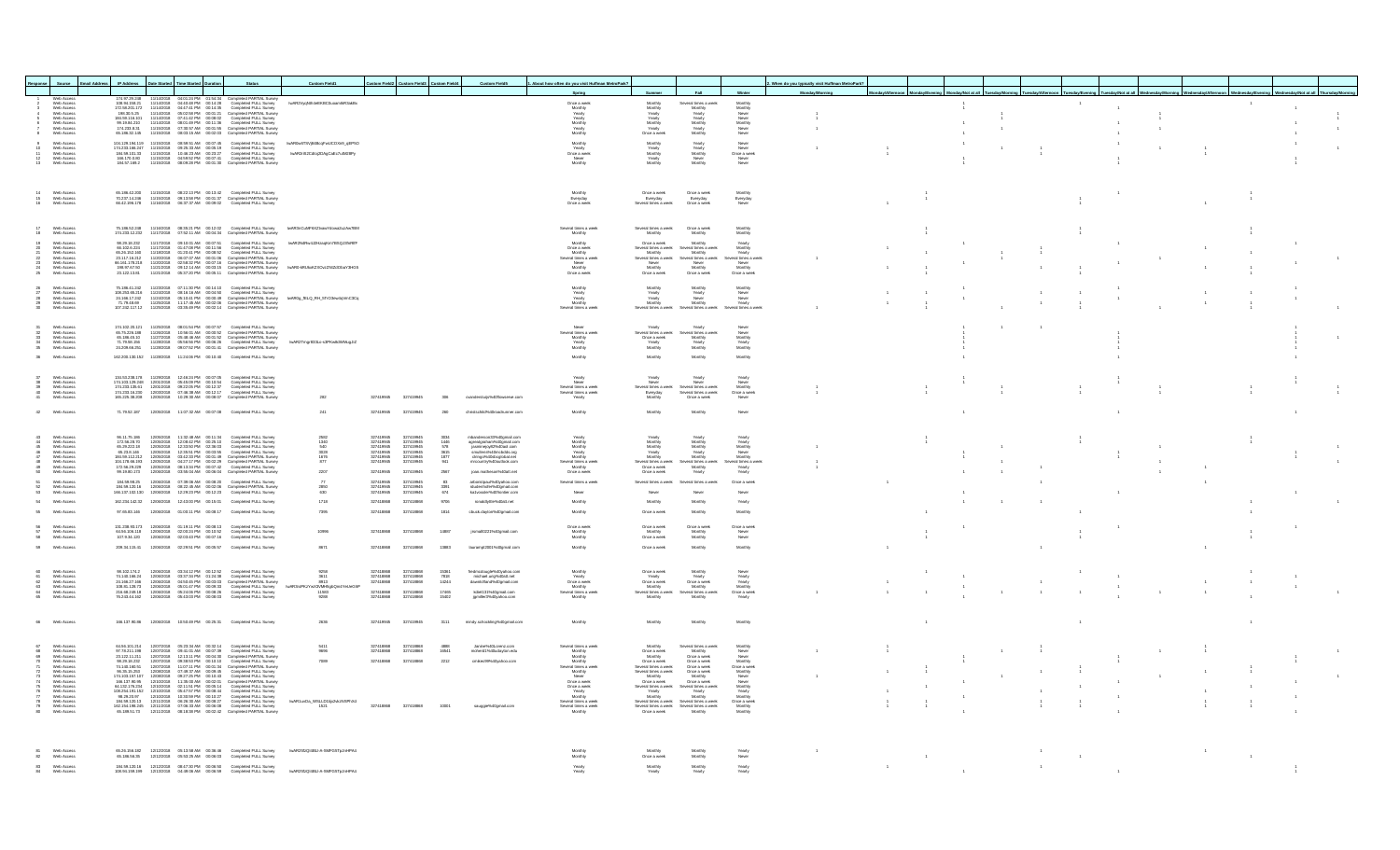| 85<br>Web Access<br>86<br>Web Access<br>87 Web Access<br>88 Web Access                                                                                                                                  | 66.102.6.224  12/13/2018  09:00:07 AM  00:33:36  Completed FULL Survey<br>64.132.176.234  12/13/2018  09:06:51 AM  00:05:22  Completed FULL Survey<br>98.29.134.2  12/13/2018  09:19:15 PM  00:01:12  Completed PARTIAL Survey<br>75.186.0.235 12/17/2018 03:57:09 PM 00:05:47 Completed FULL Survey                                                                                                                                                                                                                                                                                                                                                                                                                                                                                        | 327418868 327418868<br>17163<br>10092<br>norimarrero%40gmail.com<br>4020<br>327418868 327418868 | Yearly<br>Yearl<br>Yearly<br>Neve<br>Yearly<br>Yearly<br>Monthly<br>Never<br>Yearly<br>Once a week<br>Once a week<br>Once a week<br>Yearly                                                                                                                                                                                                                                                                                                                                                                                                                         |  |  |
|---------------------------------------------------------------------------------------------------------------------------------------------------------------------------------------------------------|---------------------------------------------------------------------------------------------------------------------------------------------------------------------------------------------------------------------------------------------------------------------------------------------------------------------------------------------------------------------------------------------------------------------------------------------------------------------------------------------------------------------------------------------------------------------------------------------------------------------------------------------------------------------------------------------------------------------------------------------------------------------------------------------|-------------------------------------------------------------------------------------------------|--------------------------------------------------------------------------------------------------------------------------------------------------------------------------------------------------------------------------------------------------------------------------------------------------------------------------------------------------------------------------------------------------------------------------------------------------------------------------------------------------------------------------------------------------------------------|--|--|
| 89 Web Access<br>90<br>Web Access<br>Web Access<br>91<br>Web Access<br>92<br>Web Access<br>93<br>94<br>Web Access<br>95 Web Access                                                                      | 64.132.176.234  12/18/2018  08:25:43 AM  00:07:42  Completed FULL Survey<br>64.132.176.234  12/18/2018  08:33:31 AM  00:03:55  Completed FULL Survey<br>64.132.176.234  12/18/2018  08:38:03 AM  00:03:45  Completed FULL Survey<br>64.132.176.234  12/18/2018  12:20:03 PM  00:04:02  Completed FULL Survey<br>64.132.176.234  12/18/2018  12:26:42 PM  00:04:32  Completed FULL Survey<br>64.132.176.234  12/18/2018  12:31:22 PM  00:13:40  Completed FULL Survey<br>64.132.176.234 12/18/2018 12:46:10 PM 00:06:40 Completed FULL Survey                                                                                                                                                                                                                                                |                                                                                                 | Monthly<br>Yearl<br>Yearly<br>Yearly<br>Yearly<br>Monthly<br>Monthly<br>Monthly<br>Never<br>Monthly<br>Monthly<br>Monthly<br>Monthly<br>Monthly<br>Monthly<br>Monthly<br>Monthly<br>Monthly<br>Once a week<br>Monthly<br>Monthly<br>Monthly<br>Monthly                                                                                                                                                                                                                                                                                                             |  |  |
| 96 Web Access<br>97 Web Access<br>98 Web Access                                                                                                                                                         | 64.132.176.234  12/18/2018  12:53:37 PM  00:47:14  Completed FULL Survey<br>166.250.145.236  12/24/2018  07:32:07 AM  00:01:22  Completed PARTIAL Survey<br>209.112.140.148  01/01/2019  12:48:47 PM  00:06:17  Completed FULL Survey                                                                                                                                                                                                                                                                                                                                                                                                                                                                                                                                                       |                                                                                                 | Several times a week<br>Monthly<br>Once a week<br>Several times a week<br>Monthly<br>Monthly<br>Monthly<br>Monthly                                                                                                                                                                                                                                                                                                                                                                                                                                                 |  |  |
| 99 Web Access<br>100<br>Web Access<br>101<br>Web Access<br>102<br>Web Access<br>103<br>Web Access<br>104<br>Web Access<br>105<br>Web Access<br>Web Access<br>106<br>107<br>Web Access<br>108 Web Access | 184.59.101.88  01/14/2019  08:11:33 AM  00:13:28  Completed FULL Survey<br>174.233.163.30  01/18/2019  02:16:17 PM  00:01:22  Completed PARTIAL Survey<br>99.203.1.95  01/18/2019  04:35:24 PM  00:07:20  Completed FULL Survey<br>174.233.8.18  01/18/2019  05:56:38 PM  00:10:23  Completed FULL Survey<br>74.140.201.85  01/18/2019  09:54:25 PM  00:11:22  Completed FULL Survey<br>71.79.50.25  01/18/2019  11:04:22 PM  00:16:29  Completed FULL Survey<br>98.29.160.233  01/19/2019  07:33:15 AM  00:01:21  Completed PARTIAL Survey<br>184.57.178.149  01/19/2019  08:22:56 AM  00:02:33  Completed PARTIAL Survey<br>162.228.44.56  01/19/2019  10:17:40 AM  00:02:55  Completed PARTIAL Survey<br>98.29.233.30  01/19/2019  12:11:01 PM  00:02:21  Completed PARTIAL Survey       |                                                                                                 | Several times a week<br>Several times a week Several times a week<br>Once a week<br>Never<br>Never<br>Never<br>Never<br>Several times a week<br>Several times a week<br>Once a week<br>Once a week<br>Yearly<br>Yearly<br>Yearly<br>Never<br>Monthly<br>Once a week<br>Monthh<br>Yearly<br>Monthly<br>Monthly<br>Monthly<br>Yearly<br>Yearly<br>Monthly<br>Yearly<br>Never<br>Monthly<br>Monthly<br>Once a week<br>Monthly<br>Yearly<br>Yearly<br>Yearly<br>Yearly<br>Several times a week<br>Several times a week<br>Several times a week<br>Several times a week |  |  |
| 109<br>Web Access<br>110 Web Access<br>111 Web Access<br>112 Web Access<br>113 Web Access<br>114 Web Access<br>115 Web Access                                                                           | 65.26.152.58  01/19/2019  12:16:52 PM  00:16:08  Completed FULL Survey<br>108.219.161.104  01/19/2019  02:50:59 PM  00:01:16  Completed PARTIAL Survey<br>23.117.20.236  01/19/2019  02:51:49 PM  00:10:37  Completed FULL Survey<br>174.101.198.130  01/19/2019  06:03:48 PM  00:07:24  Completed FULL Survey<br>108.235.134.39  01/19/2019  06:19:43 PM  00:01:42  Completed PARTIAL Survey<br>184.59.111.37  01/19/2019  07:20:57 PM  00:09:50  Completed FULL Survey<br>165.156.39.13  01/19/2019  08:48:54 PM  00:08:09  Completed FULL Survey                                                                                                                                                                                                                                         |                                                                                                 | Several times a week<br>Everyday<br>Several times a week<br>Several times a week<br>Yearly<br>Yearly<br>Yearly<br>Yearly<br>Monthly<br>Monthly<br>Monthly<br>Monthly<br>Monthly<br>Never<br>Monthly<br>Once a week<br>Several times a week<br>Several times a week<br>Several times a week<br>Several times a week<br>Several times a week<br>Once a week<br>Once a week<br>Monthly<br>Never<br>Yearly<br>Yearly<br>Yearly                                                                                                                                         |  |  |
| 116 Web Access<br>Web Access<br>117<br>118<br>Web Access<br>119<br>Web Access<br>120<br>Web Access<br>121<br>Web Access<br>122 Web Access<br>123 Web Access<br>124 Web Access                           | 71.79.54.218  01/20/2019  09:15:01 AM  00:08:29  Completed FULL Survey<br>69.135.189.168  01/20/2019  12:04:05 PM  00:07:35  Completed FULL Survey<br>166.137.90.89  01/20/2019  01:44:44 PM  00:05:42  Completed FULL Survey<br>99.67.189.238  01/20/2019  10:48:53 PM  00:05:28  Completed FULL Survey<br>74.140.198.44  01/21/2019  08:30:23 AM  00:02:05  Completed PARTIAL Survey<br>162.207.25.49  01/21/2019  10:14:24 AM  00:08:34  Completed FULL Survey<br>74.140.210.90  01/21/2019  02:23:55 PM  00:02:13  Completed PARTIAL Survey<br>98.29.164.149  01/21/2019  04:49:14 PM  00:22:43  Completed FULL Survey<br>184.59.116.67  01/21/2019  07:02:08 PM  00:13:40  Completed FULL Survey                                                                                       |                                                                                                 | Once a week<br>Once a week<br>Once a week<br>Once a week<br>Monthly<br>Once a week<br>Monthly<br>Monthly<br>Everyday<br>Everyday<br>Everyday<br>Several times a week<br>Yearly<br>Monthly<br>Once a week<br>Yearly<br>Monthly<br>Monthly<br>Monthly<br>Yearly<br>Monthly<br>Monthly<br>Yearly<br>Monthly<br>Monthly<br>Monthly<br>Never<br>Monthly<br>Monthly<br>Monthly<br>Monthly<br>Monthly<br>Several times a week<br>Several times a week<br>Several times a week<br>Several times a week                                                                     |  |  |
| 125 Web Access<br>126 Web Access<br>127 Web Access<br>128 Web Access<br>129 Web Access<br>130<br>Web Access<br>Web Access<br>131<br>132 Web Access<br>133 Web Access<br>134 Web Access                  | 162.154.200.55 01/22/2019 06:15:24 AM 00:12:34 Completed FULL Survey<br>99.19.81.77  01/22/2019  08:47:50 AM  07:28:52  Completed PARTIAL Survey<br>99.19.85.112  01/22/2019  09:58:41 PM  00:02:07  Completed PARTIAL Survey<br>174.233.132.197 01/23/2019 07:56:29 AM 00:17:54 Completed FULL Survey<br>107.205.125.119  01/23/2019  08:55:23 PM  00:06:15  Completed FULL Survey<br>24.166.222.199  01/24/2019  09:23:34 PM  00:13:50  Completed FULL Survey<br>162.234.141.147  01/25/2019  06:58:41 AM  00:02:38  Completed PARTIAL Survey<br>74.140.168.137  01/25/2019  01:58:23 PM  00:02:55  Completed PARTIAL Survey<br>108.222.115.77  01/25/2019  11:36:24 PM  00:02:42  Completed PARTIAL Survey<br>65.186.61.147  01/26/2019  12:48:23 AM  00:01:43  Completed PARTIAL Survey |                                                                                                 | Once a week<br>Once a week<br>Once a week<br>Once a week<br>Yearly<br>Yearly<br>Yearly<br>Never<br>Monthly<br>Monthly<br>Monthly<br>Monthly<br>Monthly<br>Monthly<br>Once a week<br>Once a week<br>Monthly<br>Monthly<br>Monthly<br>Yearly<br>Monthly<br>Monthly<br>Monthly<br>Never<br>Yearly<br>Yearly<br>Yearly<br>Yearly<br>Monthly<br>Monthly<br>Monthly<br>Never<br>Yearly<br>Yearly<br>Yearly<br>Yearly<br>Monthly<br>Once a week<br>Monthly<br>Once a week                                                                                                 |  |  |
| 135 Web Access<br>136 Web Access<br>137 Web Access<br>138 Web Access<br>139 Web Access                                                                                                                  | 108.81.131.121  01/26/2019  08:41:22 AM  00:12:11  Completed FULL Survey<br>107.209.118.80  01/26/2019  01:00:08 PM  00:05:53  Completed FULL Survey<br>71.79.63.200  01/27/2019  02:19:46 PM  00:09:56  Completed FULL Survey<br>184.59.113.166  01/27/2019  05:12:46 PM  00:33:27  Completed FULL Survey<br>24.209.69.177  01/28/2019  08:10:21 PM  00:02:15  Completed PARTIAL Survey                                                                                                                                                                                                                                                                                                                                                                                                    |                                                                                                 | Once a week<br>Once a week<br>Once a week<br>Monthly<br>Several times a week<br>Several times a week<br>Several times a weel<br>Monthly<br>Monthly<br>Monthly<br>Monthly<br>Monthly<br>Monthly<br>Monthly<br>Monthly<br>Monthly<br>Monthly<br>Monthly<br>Monthly<br>Yearly                                                                                                                                                                                                                                                                                         |  |  |
| 140 Web Access<br>Web Access<br>141<br>142<br>Web Access<br>143<br>Web Access<br>144 Web Access<br>145 Web Access<br>146 Web Access                                                                     | 64.93.249.188  01/28/2019  09:51:54 PM  00:07:57  Completed FULL Survey<br>104.231.15.66  01/29/2019  07:58:34 AM  00:02:49  Completed PARTIAL Survey<br>174.255.14.141  01/29/2019  08:51:59 AM  00:08:54  Completed FULL Survey<br>174.97.31.87  01/30/2019  01:02:04 AM  00:06:57<br>Completed FULL Survey<br>65.186.61.211  01/31/2019  06:48:37 AM  00:04:36  Completed FULL Survey<br>64.132.176.234 02/06/2019 12:28:15 PM 00:04:54 Completed FULL Survey<br>64.132.176.234 02/06/2019 12:33:09 PM 00:02:39 Completed FULL Survey                                                                                                                                                                                                                                                    |                                                                                                 | Several times a week Several times a week<br>Monthly<br>Monthly<br>Yearly<br>Monthly<br>Never<br>Yearly<br>Monthly<br>Once a week<br>Monthly<br>Never<br>Several times a week<br>Several times a week<br>Once a week<br>Monthly<br>Yearly<br>Never<br>Yearly<br>Yearly<br>Monthly<br>Monthly<br>Monthly<br>Monthly<br>Monthly<br>Monthly<br>Monthly                                                                                                                                                                                                                |  |  |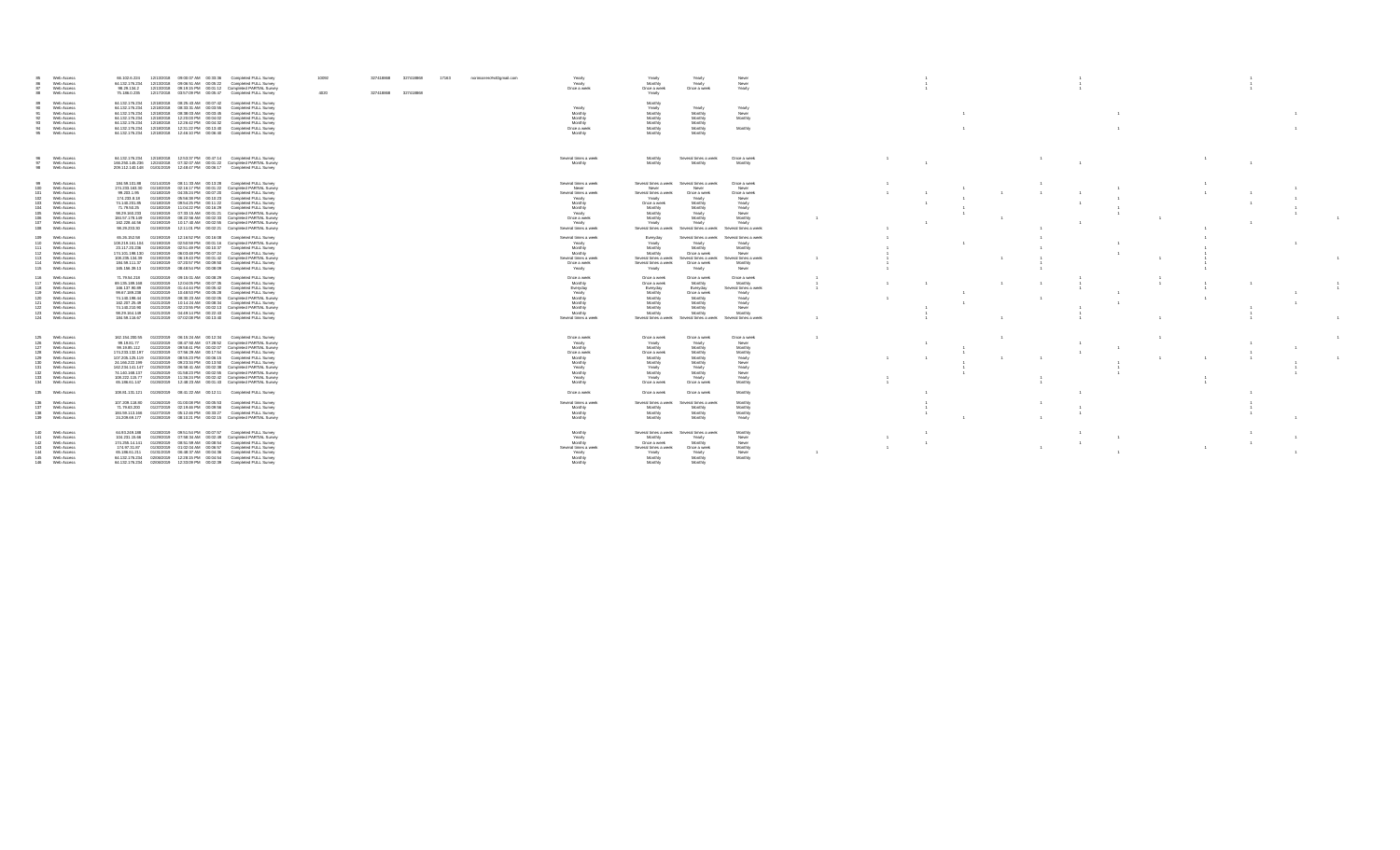|                |                |                                  |                |                |                |                                                                                                                                      |                                  |                                                   |      |                |                |                |                                   |                                                                                                                                                                                                                                                                    | How far do you live from Huffman MetroPark? 4. How do you typically get to Huffman MetroPark                                                |                        | 5. On a typical visit, how many of the following visit with you |                                          |                                               |                                                                                                                |                            |                                            | 6. How long do/ would you typically stay in the park on each vi                                                                                                                                                                                                       |
|----------------|----------------|----------------------------------|----------------|----------------|----------------|--------------------------------------------------------------------------------------------------------------------------------------|----------------------------------|---------------------------------------------------|------|----------------|----------------|----------------|-----------------------------------|--------------------------------------------------------------------------------------------------------------------------------------------------------------------------------------------------------------------------------------------------------------------|---------------------------------------------------------------------------------------------------------------------------------------------|------------------------|-----------------------------------------------------------------|------------------------------------------|-----------------------------------------------|----------------------------------------------------------------------------------------------------------------|----------------------------|--------------------------------------------|-----------------------------------------------------------------------------------------------------------------------------------------------------------------------------------------------------------------------------------------------------------------------|
|                |                |                                  |                |                |                | nursday/Evening Thursday/Not at all Friday/Morning Friday/Afternoon Friday/Evening Friday/Not at all Saturday/Morning Saturday/After |                                  | Saturday/Evening Saturday/Not at all Sunday/Morni |      |                |                |                | on Sunday/Evening Sunday/Not at a |                                                                                                                                                                                                                                                                    |                                                                                                                                             |                        | Other adult(s)                                                  | outh under the age of 5 Youth 6-12 Teens |                                               |                                                                                                                |                            |                                            |                                                                                                                                                                                                                                                                       |
|                |                |                                  | $-1$ .         |                |                |                                                                                                                                      | $\frac{1}{4}$                    |                                                   |      | $\sim$         |                |                |                                   | $\begin{array}{c} 6\text{-}10 \text{ miles} \\ \text{more than } 10 \text{ miles} \\ 5\text{-}10 \text{ miles} \\ 1\text{-}6 \text{ miles} \\ 5\text{-}10 \text{ miles} \\ \text{more than } 10 \text{ miles} \\ 1\text{-}6 \text{ miles} \end{array}$             | Carltruck<br>Carltruck<br>Carltruck<br>Carltruck<br>Walk<br>Carltruck                                                                       |                        |                                                                 |                                          |                                               |                                                                                                                |                            |                                            | An hour or two<br>More than four hours<br>An hour or two<br>An hour or two<br>An hour or two<br>An hour or two<br>An hour or two                                                                                                                                      |
|                |                | $\overline{1}$<br>$\overline{1}$ |                |                |                | $\mathbf{1}$                                                                                                                         |                                  |                                                   | $-1$ | $\sim$         |                |                | $-1$                              |                                                                                                                                                                                                                                                                    |                                                                                                                                             |                        |                                                                 |                                          |                                               | $\circ$                                                                                                        |                            |                                            |                                                                                                                                                                                                                                                                       |
|                | $\overline{1}$ | $\overline{1}$                   |                |                | $\overline{1}$ | $\overline{1}$                                                                                                                       | $\overline{1}$                   |                                                   |      | $\overline{1}$ | $\overline{1}$ |                |                                   |                                                                                                                                                                                                                                                                    |                                                                                                                                             |                        |                                                                 |                                          |                                               |                                                                                                                |                            |                                            |                                                                                                                                                                                                                                                                       |
|                | $\overline{1}$ |                                  |                |                | $\overline{1}$ |                                                                                                                                      |                                  | 1                                                 |      |                |                | 1              |                                   |                                                                                                                                                                                                                                                                    |                                                                                                                                             |                        |                                                                 |                                          |                                               |                                                                                                                |                            |                                            |                                                                                                                                                                                                                                                                       |
|                | $\overline{1}$ | $\overline{1}$                   | $-1$           |                |                | $\overline{1}$                                                                                                                       | $\frac{1}{1}$                    | $\overline{1}$                                    |      | $\frac{1}{1}$  |                |                |                                   | more than 10 miles<br>1-5 miles<br>5-10 miles<br>1-5 miles<br>5-10 miles                                                                                                                                                                                           | Car/truck<br>Bike<br>Car/truck<br>Car/truck<br>Car/truck                                                                                    |                        |                                                                 |                                          |                                               |                                                                                                                |                            |                                            | An hour or two<br>An hour or two<br>An hour or two<br>An hour or two<br>Two to four hours                                                                                                                                                                             |
|                |                |                                  |                |                |                |                                                                                                                                      |                                  |                                                   |      |                |                |                | $\frac{1}{4}$                     |                                                                                                                                                                                                                                                                    |                                                                                                                                             |                        |                                                                 |                                          |                                               | $\overline{2}$                                                                                                 |                            |                                            |                                                                                                                                                                                                                                                                       |
|                |                |                                  |                |                |                |                                                                                                                                      |                                  |                                                   |      |                |                |                |                                   |                                                                                                                                                                                                                                                                    |                                                                                                                                             |                        |                                                                 |                                          |                                               |                                                                                                                |                            |                                            |                                                                                                                                                                                                                                                                       |
|                |                |                                  |                |                |                |                                                                                                                                      |                                  |                                                   |      |                |                |                |                                   |                                                                                                                                                                                                                                                                    |                                                                                                                                             |                        |                                                                 |                                          |                                               |                                                                                                                |                            |                                            |                                                                                                                                                                                                                                                                       |
|                |                |                                  |                |                |                |                                                                                                                                      | $\ddot{\phantom{1}}$             |                                                   |      |                |                |                | $\overline{1}$                    | $1/2$ mi - 1 mile                                                                                                                                                                                                                                                  |                                                                                                                                             |                        | $\overline{2}$                                                  |                                          |                                               | $^{\circ}$                                                                                                     |                            |                                            |                                                                                                                                                                                                                                                                       |
|                |                |                                  | $\sim$         |                |                |                                                                                                                                      |                                  |                                                   |      |                |                |                |                                   | $\frac{0.2 \text{ m} + 1 \text{ m/s}}{5 \cdot 10 \text{ miles}}$                                                                                                                                                                                                   | Car/truck<br>Walk<br>Bike                                                                                                                   |                        |                                                                 |                                          |                                               | $\frac{2}{0}$                                                                                                  |                            | $\begin{array}{c} 2 \\ 1 \\ 1 \end{array}$ | An hour or two<br>An hour or two<br>An hour or two                                                                                                                                                                                                                    |
|                |                |                                  |                |                |                |                                                                                                                                      |                                  |                                                   |      |                |                |                |                                   |                                                                                                                                                                                                                                                                    |                                                                                                                                             |                        |                                                                 |                                          |                                               |                                                                                                                |                            |                                            |                                                                                                                                                                                                                                                                       |
|                |                |                                  |                |                |                |                                                                                                                                      |                                  |                                                   |      |                |                |                |                                   |                                                                                                                                                                                                                                                                    |                                                                                                                                             |                        |                                                                 |                                          |                                               | $\circ$                                                                                                        | $\circ$                    | $\overline{1}$                             |                                                                                                                                                                                                                                                                       |
|                |                |                                  |                |                |                |                                                                                                                                      |                                  |                                                   |      |                |                |                |                                   | $5-10$ miles<br>1-5 miles                                                                                                                                                                                                                                          | Bike<br>If other, please specify                                                                                                            | Bike and car           |                                                                 |                                          |                                               | $\circ$                                                                                                        |                            | $^{\circ}$                                 | Two to four hours<br>Two to four hours                                                                                                                                                                                                                                |
|                |                |                                  |                |                |                |                                                                                                                                      | $\overline{1}$                   |                                                   |      |                |                | $\overline{1}$ |                                   | more than 10 miles<br>$6-10$ miles<br>less than 1/2 mile<br>$1-5$ miles<br>more than 10 miles<br>$6-10$ miles<br>less than $1/2$ mile                                                                                                                              | Carltruck<br>Carltruck<br>Carltruck<br>Carltruck<br>Carltruck<br>Bike                                                                       |                        |                                                                 |                                          |                                               |                                                                                                                |                            |                                            | An hour or two<br>An hour or two<br>Two to four hours<br>An hour or two<br>I don't visit<br>An hour or two<br>An hour or two                                                                                                                                          |
|                |                |                                  |                |                |                |                                                                                                                                      | $\overline{1}$                   |                                                   |      |                |                |                |                                   |                                                                                                                                                                                                                                                                    |                                                                                                                                             |                        |                                                                 |                                          |                                               | $_{\rm 0}^{\rm 0}$                                                                                             |                            |                                            |                                                                                                                                                                                                                                                                       |
| $\overline{1}$ |                |                                  | $\overline{1}$ |                |                | $\overline{1}$                                                                                                                       |                                  | $\overline{1}$                                    |      |                |                | $\overline{1}$ | $\overline{1}$                    |                                                                                                                                                                                                                                                                    |                                                                                                                                             |                        |                                                                 |                                          |                                               | $^{\circ}$                                                                                                     |                            | $\circ$                                    |                                                                                                                                                                                                                                                                       |
|                |                |                                  |                |                |                |                                                                                                                                      |                                  |                                                   |      |                |                |                |                                   |                                                                                                                                                                                                                                                                    |                                                                                                                                             |                        |                                                                 |                                          |                                               |                                                                                                                | $\overline{0}$             |                                            |                                                                                                                                                                                                                                                                       |
| $\overline{1}$ |                |                                  | $\overline{1}$ |                |                |                                                                                                                                      | $\frac{1}{1}$                    | $\overline{1}$                                    |      |                |                | $\overline{1}$ |                                   | $\begin{array}{c} 5\text{-}10 \text{ miles} \\ 5\text{-}10 \text{ miles} \\ 5\text{-}10 \text{ miles} \\ 1/2 \text{ mi} \text{-}1 \text{ mile} \\ 1\text{-}5 \text{ miles} \end{array}$                                                                            | Car/truck<br>Bike<br>Car/truck<br>Car/truck<br>Car/truck                                                                                    |                        |                                                                 |                                          |                                               |                                                                                                                |                            |                                            | An hour or two<br>An hour or two<br>An hour or two<br>An hour or two<br>An hour or two                                                                                                                                                                                |
|                |                |                                  | $\overline{1}$ | $\overline{1}$ | $\overline{1}$ |                                                                                                                                      | $\overline{1}$                   | $\frac{1}{4}$                                     |      |                | $\rightarrow$  | $\frac{1}{4}$  | $\overline{1}$                    |                                                                                                                                                                                                                                                                    |                                                                                                                                             |                        |                                                                 |                                          |                                               |                                                                                                                |                            |                                            |                                                                                                                                                                                                                                                                       |
|                |                | $\overline{1}$                   |                |                |                |                                                                                                                                      |                                  |                                                   |      |                |                |                |                                   |                                                                                                                                                                                                                                                                    |                                                                                                                                             |                        |                                                                 |                                          |                                               |                                                                                                                |                            |                                            |                                                                                                                                                                                                                                                                       |
|                |                |                                  |                |                |                |                                                                                                                                      |                                  |                                                   |      |                |                |                |                                   |                                                                                                                                                                                                                                                                    |                                                                                                                                             |                        |                                                                 |                                          |                                               |                                                                                                                |                            |                                            |                                                                                                                                                                                                                                                                       |
|                |                |                                  |                |                |                |                                                                                                                                      |                                  |                                                   |      |                |                |                | $\overline{1}$                    | $\begin{array}{c} 6\text{-}10 \text{ miles} \\ \text{more than } 10 \text{ miles} \\ 1\text{-}5 \text{ miles} \\ 6\text{-}10 \text{ miles} \\ 1\text{-}5 \text{ miles} \end{array}$                                                                                | Carltruck<br>Carltruck<br>Carltruck<br>If other, please specify                                                                             |                        |                                                                 |                                          |                                               |                                                                                                                |                            |                                            | An hour or two<br>Two to four hours<br>An hour or two<br>An hour or two<br>An hour or two                                                                                                                                                                             |
|                |                |                                  |                |                |                |                                                                                                                                      | $\overline{1}$<br>$\overline{1}$ |                                                   |      |                |                |                |                                   |                                                                                                                                                                                                                                                                    |                                                                                                                                             | Running                |                                                                 |                                          |                                               | $\frac{0}{0}$                                                                                                  |                            | $\overline{0}$                             |                                                                                                                                                                                                                                                                       |
|                |                |                                  |                |                | $\overline{1}$ |                                                                                                                                      |                                  |                                                   |      |                |                |                |                                   | 5-10 miles                                                                                                                                                                                                                                                         | Car/truck                                                                                                                                   |                        |                                                                 | $\theta$                                 | $\Omega$                                      | $^{\circ}$                                                                                                     | $\overline{0}$<br>$\Omega$ | $^{\circ}$                                 | Two to four hours                                                                                                                                                                                                                                                     |
|                |                |                                  |                |                |                |                                                                                                                                      |                                  |                                                   |      |                |                |                |                                   |                                                                                                                                                                                                                                                                    |                                                                                                                                             |                        |                                                                 |                                          |                                               |                                                                                                                |                            |                                            |                                                                                                                                                                                                                                                                       |
|                |                |                                  |                |                |                |                                                                                                                                      | $\sim$                           |                                                   |      |                |                |                |                                   |                                                                                                                                                                                                                                                                    | Visik<br>Carltruck<br>Carltruck<br>If other . blease specify<br>Carltruck<br>Carltruck                                                      |                        |                                                                 |                                          |                                               |                                                                                                                |                            |                                            |                                                                                                                                                                                                                                                                       |
| $\,$ 1 $\,$    |                |                                  |                |                |                |                                                                                                                                      |                                  | $\overline{1}$                                    |      |                | $\rightarrow$  | $-1$           | $\overline{1}$                    |                                                                                                                                                                                                                                                                    |                                                                                                                                             |                        |                                                                 |                                          |                                               |                                                                                                                |                            |                                            |                                                                                                                                                                                                                                                                       |
|                |                |                                  |                |                |                |                                                                                                                                      |                                  |                                                   |      |                | $\rightarrow$  | $\overline{1}$ |                                   | more than 10 miles<br>more than 10 miles<br>1-5 miles<br>1-5 miles<br>1-5 miles                                                                                                                                                                                    |                                                                                                                                             | Run                    |                                                                 |                                          |                                               | $\int_{0}^{0}$                                                                                                 |                            |                                            | An hour or two<br>I don't visit<br>An hour or two<br>An hour or two<br>An hour or two                                                                                                                                                                                 |
|                |                |                                  |                |                |                |                                                                                                                                      |                                  |                                                   |      |                |                |                |                                   | 5-10 miles                                                                                                                                                                                                                                                         | Car/truck                                                                                                                                   |                        |                                                                 |                                          |                                               | $\circ$                                                                                                        |                            |                                            | An hour or two                                                                                                                                                                                                                                                        |
|                |                |                                  |                |                |                |                                                                                                                                      |                                  |                                                   |      |                |                |                |                                   |                                                                                                                                                                                                                                                                    |                                                                                                                                             |                        |                                                                 |                                          |                                               |                                                                                                                |                            |                                            |                                                                                                                                                                                                                                                                       |
|                |                |                                  |                |                |                |                                                                                                                                      |                                  |                                                   |      |                |                |                |                                   |                                                                                                                                                                                                                                                                    |                                                                                                                                             |                        |                                                                 |                                          |                                               |                                                                                                                |                            |                                            |                                                                                                                                                                                                                                                                       |
|                |                |                                  |                |                |                |                                                                                                                                      |                                  |                                                   |      |                |                |                |                                   | $\begin{array}{c} 1\text{-}6 \text{ miles} \\ 5\text{-}10 \text{ miles} \\ 5\text{-}10 \text{ miles} \\ 5\text{-}10 \text{ miles} \\ 1\text{-}5 \text{ miles} \\ 5\text{-}10 \text{ miles} \\ 1\text{-}5 \text{ miles} \\ 1\text{-}5 \text{ miles} \\ \end{array}$ | If other, please specify<br>Car/truck<br>Car/truck<br>Car/truck<br>Car/truck<br>Car/truck<br>Car/truck<br>Car/truck<br>Car/truck            | mes bike, sometimes ca |                                                                 |                                          |                                               |                                                                                                                |                            |                                            | An hour or two<br>An hour or two<br>An hour or two<br>An hour or two<br>An hour or two<br>Two to four hours<br>An hour or two<br>An hour or two                                                                                                                       |
|                |                |                                  |                |                |                |                                                                                                                                      |                                  |                                                   |      |                |                |                |                                   |                                                                                                                                                                                                                                                                    |                                                                                                                                             |                        |                                                                 |                                          |                                               |                                                                                                                |                            |                                            |                                                                                                                                                                                                                                                                       |
|                |                |                                  |                |                |                |                                                                                                                                      |                                  |                                                   |      |                |                |                |                                   |                                                                                                                                                                                                                                                                    |                                                                                                                                             |                        |                                                                 |                                          |                                               |                                                                                                                |                            |                                            |                                                                                                                                                                                                                                                                       |
|                |                |                                  |                |                |                |                                                                                                                                      |                                  |                                                   |      |                |                |                |                                   |                                                                                                                                                                                                                                                                    |                                                                                                                                             |                        |                                                                 |                                          |                                               |                                                                                                                |                            |                                            |                                                                                                                                                                                                                                                                       |
|                |                |                                  |                |                |                |                                                                                                                                      |                                  |                                                   |      |                |                |                |                                   | $1-5$ miles                                                                                                                                                                                                                                                        | Car/truck                                                                                                                                   |                        |                                                                 |                                          |                                               | $\circ$                                                                                                        |                            | $\circ$                                    | An hour or two                                                                                                                                                                                                                                                        |
|                |                |                                  |                |                |                |                                                                                                                                      |                                  |                                                   |      |                |                |                |                                   | $1-5$ miles                                                                                                                                                                                                                                                        | Car/truck                                                                                                                                   |                        |                                                                 |                                          |                                               | $\overline{1}$                                                                                                 | $\overline{0}$             | $\circ$                                    | I don't visit                                                                                                                                                                                                                                                         |
|                |                |                                  |                |                |                |                                                                                                                                      |                                  |                                                   |      |                |                |                |                                   | 5-10 miles                                                                                                                                                                                                                                                         | Car/truck                                                                                                                                   |                        |                                                                 |                                          |                                               | $\overline{1}$                                                                                                 | $\overline{1}$<br>$\Omega$ | $\circ$                                    | Two to four hours                                                                                                                                                                                                                                                     |
| $\overline{1}$ |                |                                  |                |                |                |                                                                                                                                      |                                  |                                                   |      |                |                | $\overline{1}$ |                                   | more than 10 miles                                                                                                                                                                                                                                                 | Car/truck                                                                                                                                   |                        |                                                                 |                                          |                                               | $\circ$                                                                                                        | $\circ$<br>$\Omega$        | $\circ$                                    | Two to four hours                                                                                                                                                                                                                                                     |
|                |                |                                  |                |                |                |                                                                                                                                      |                                  |                                                   |      |                |                |                |                                   | more than 10 miles                                                                                                                                                                                                                                                 | Carltruck<br>Carltruck<br>Carltruck                                                                                                         |                        |                                                                 |                                          |                                               | $\circ$                                                                                                        |                            |                                            | Two to four hours<br>Two to four hours<br>Two to four hours                                                                                                                                                                                                           |
| $\frac{1}{1}$  |                |                                  |                |                |                | $\frac{1}{4}$                                                                                                                        |                                  |                                                   |      |                | $\frac{1}{4}$  | $\frac{1}{1}$  |                                   | more than 10 miles<br>more than 10 miles                                                                                                                                                                                                                           |                                                                                                                                             |                        |                                                                 |                                          |                                               | $\begin{smallmatrix}1\\0\end{smallmatrix}$                                                                     | $\int_{0}^{0}$             | $\int_{0}^{0}$                             |                                                                                                                                                                                                                                                                       |
|                |                |                                  | $\sim$         |                |                |                                                                                                                                      |                                  |                                                   |      |                | $\rightarrow$  |                |                                   | more than 10 miles                                                                                                                                                                                                                                                 | Car/truck                                                                                                                                   |                        | $\theta$                                                        | $\theta$                                 |                                               | 3                                                                                                              | $\overline{0}$<br>$\theta$ | $\overline{2}$                             | Two to four hours                                                                                                                                                                                                                                                     |
|                |                |                                  |                |                |                |                                                                                                                                      |                                  |                                                   |      |                |                |                |                                   |                                                                                                                                                                                                                                                                    |                                                                                                                                             |                        |                                                                 |                                          |                                               |                                                                                                                |                            |                                            |                                                                                                                                                                                                                                                                       |
|                |                |                                  |                |                | $\overline{1}$ | $\overline{1}$                                                                                                                       |                                  |                                                   |      |                |                |                |                                   |                                                                                                                                                                                                                                                                    |                                                                                                                                             |                        |                                                                 |                                          |                                               |                                                                                                                |                            |                                            |                                                                                                                                                                                                                                                                       |
|                |                |                                  | $\overline{1}$ |                | $\overline{1}$ | $\overline{1}$                                                                                                                       |                                  |                                                   |      |                |                |                |                                   | $5-10 \text{ miles}$<br>$5-10 \text{ miles}$<br>$5-10 \text{ miles}$<br>$5-10 \text{ miles}$<br>$more than 10 \text{ miles}$                                                                                                                                       | Carltruck<br>Carltruck<br>Carltruck<br>Carltruck<br>Carltruck<br>Carltruck                                                                  |                        |                                                                 |                                          |                                               |                                                                                                                |                            |                                            | An hour or two<br>An hour or two<br>An hour or two<br>An hour or two<br>Two to four hours<br>An hour or two                                                                                                                                                           |
|                |                |                                  |                |                |                |                                                                                                                                      |                                  |                                                   |      |                |                |                |                                   |                                                                                                                                                                                                                                                                    |                                                                                                                                             |                        |                                                                 |                                          |                                               |                                                                                                                |                            |                                            |                                                                                                                                                                                                                                                                       |
|                |                |                                  |                |                |                |                                                                                                                                      |                                  |                                                   |      |                |                |                |                                   |                                                                                                                                                                                                                                                                    |                                                                                                                                             |                        |                                                                 |                                          |                                               |                                                                                                                |                            |                                            |                                                                                                                                                                                                                                                                       |
|                |                |                                  |                |                |                |                                                                                                                                      |                                  |                                                   |      |                |                |                |                                   |                                                                                                                                                                                                                                                                    |                                                                                                                                             |                        |                                                                 |                                          |                                               |                                                                                                                |                            |                                            |                                                                                                                                                                                                                                                                       |
| $\overline{1}$ |                |                                  |                |                |                |                                                                                                                                      |                                  |                                                   |      |                |                | $\overline{1}$ |                                   | 1-5 miles                                                                                                                                                                                                                                                          | Car/truck                                                                                                                                   |                        |                                                                 |                                          | $\circ$                                       | $\mathbf 0$                                                                                                    | $\circ$                    | $\,$ 0                                     | An hour or two                                                                                                                                                                                                                                                        |
|                |                |                                  |                |                |                |                                                                                                                                      |                                  |                                                   |      |                |                |                |                                   |                                                                                                                                                                                                                                                                    |                                                                                                                                             |                        |                                                                 |                                          |                                               |                                                                                                                |                            |                                            |                                                                                                                                                                                                                                                                       |
|                |                |                                  |                |                |                |                                                                                                                                      |                                  |                                                   |      |                |                |                |                                   |                                                                                                                                                                                                                                                                    |                                                                                                                                             |                        |                                                                 |                                          |                                               |                                                                                                                |                            |                                            |                                                                                                                                                                                                                                                                       |
|                |                |                                  |                |                |                |                                                                                                                                      |                                  |                                                   |      |                |                | $\overline{1}$ |                                   |                                                                                                                                                                                                                                                                    |                                                                                                                                             |                        |                                                                 |                                          |                                               |                                                                                                                |                            |                                            |                                                                                                                                                                                                                                                                       |
|                |                |                                  |                |                |                |                                                                                                                                      |                                  |                                                   |      |                |                |                |                                   |                                                                                                                                                                                                                                                                    |                                                                                                                                             |                        |                                                                 |                                          |                                               |                                                                                                                |                            |                                            |                                                                                                                                                                                                                                                                       |
| $\overline{1}$ | $\overline{1}$ |                                  |                |                |                |                                                                                                                                      |                                  |                                                   |      |                |                |                |                                   |                                                                                                                                                                                                                                                                    |                                                                                                                                             |                        |                                                                 |                                          |                                               |                                                                                                                |                            |                                            |                                                                                                                                                                                                                                                                       |
|                |                |                                  | $\overline{1}$ |                |                |                                                                                                                                      |                                  |                                                   |      |                |                |                |                                   |                                                                                                                                                                                                                                                                    |                                                                                                                                             |                        |                                                                 |                                          |                                               |                                                                                                                |                            |                                            |                                                                                                                                                                                                                                                                       |
|                |                |                                  | $\frac{1}{4}$  |                |                |                                                                                                                                      |                                  |                                                   |      |                |                | $\overline{1}$ |                                   | 5-10 miles<br>$1/2$ miles<br>$1/2$ mile film<br>$1/2$ miles<br>$1$ miles<br>$1$ miles<br>more than 10 miles<br>more than 10 miles<br>$5-10$ miles<br>$5-10$ miles<br>$5-10$ miles<br>$5-10$ miles<br>$5-10$ miles<br>$1-5$ miles<br>$1-5$ miles                    | Carltruck<br>Carltruck<br>Carltruck<br>Carltruck<br>Carltruck<br>Carltruck<br>Carltruck<br>Carltruck<br>Carltruck<br>Carltruck<br>Carltruck |                        |                                                                 |                                          |                                               |                                                                                                                |                            |                                            | An hour or two<br>Two to four hours or two<br>An hour or two<br>An hour or two<br>An hour or two<br>Two to four hours or two<br>An hour or two<br>An hour or two<br>An hour or two<br>An hour or two<br>An hour or two<br>An hour or two<br>An hour or two<br>An hour |
|                |                |                                  |                |                |                |                                                                                                                                      |                                  |                                                   |      |                |                | $\pm$          |                                   |                                                                                                                                                                                                                                                                    |                                                                                                                                             |                        |                                                                 |                                          |                                               |                                                                                                                |                            |                                            |                                                                                                                                                                                                                                                                       |
|                |                |                                  |                |                |                |                                                                                                                                      |                                  |                                                   |      |                |                |                |                                   |                                                                                                                                                                                                                                                                    |                                                                                                                                             |                        |                                                                 |                                          |                                               |                                                                                                                |                            |                                            |                                                                                                                                                                                                                                                                       |
|                |                |                                  |                |                |                |                                                                                                                                      |                                  |                                                   |      |                |                |                |                                   |                                                                                                                                                                                                                                                                    |                                                                                                                                             |                        |                                                                 |                                          |                                               |                                                                                                                |                            |                                            |                                                                                                                                                                                                                                                                       |
|                |                |                                  | $\sim$         |                |                |                                                                                                                                      |                                  |                                                   |      |                |                |                |                                   | $1-5 \text{ miles} \atop 1/2 \text{ mi} \cdot 1 \text{ mile}$                                                                                                                                                                                                      | Car/truck<br>Car/truck                                                                                                                      |                        | $\ddot{\phantom{1}}$                                            |                                          |                                               | $\begin{array}{ccccccccc} & & & & & 0 & & & & 1\\ & & & & & & 1 & & & 0\\ & & & & 1 & & & & 0 & & \end{array}$ | $\circ$                    | $\begin{smallmatrix}0\\1\end{smallmatrix}$ | An hour or two<br>An hour or two                                                                                                                                                                                                                                      |
|                |                |                                  |                | $\overline{1}$ |                | $\frac{1}{4}$                                                                                                                        | $-1$                             | $-1$                                              |      |                |                | $\overline{1}$ |                                   |                                                                                                                                                                                                                                                                    |                                                                                                                                             |                        |                                                                 | $\int_{0}^{0}$                           | $\begin{smallmatrix}0\\0\\0\end{smallmatrix}$ |                                                                                                                |                            |                                            |                                                                                                                                                                                                                                                                       |
|                |                |                                  | $\overline{1}$ |                |                |                                                                                                                                      | $\pm$                            | $\frac{1}{4}$                                     |      |                |                |                | $-1$                              | 1-5 miles<br>1-5 miles                                                                                                                                                                                                                                             | Car/truck<br>Bike                                                                                                                           |                        |                                                                 |                                          | $\frac{2}{6}$                                 | $_{\rm 0}^{\rm 0}$                                                                                             | $_{\rm 0}^{\rm 0}$         |                                            | Two to four hours<br>An hour or two                                                                                                                                                                                                                                   |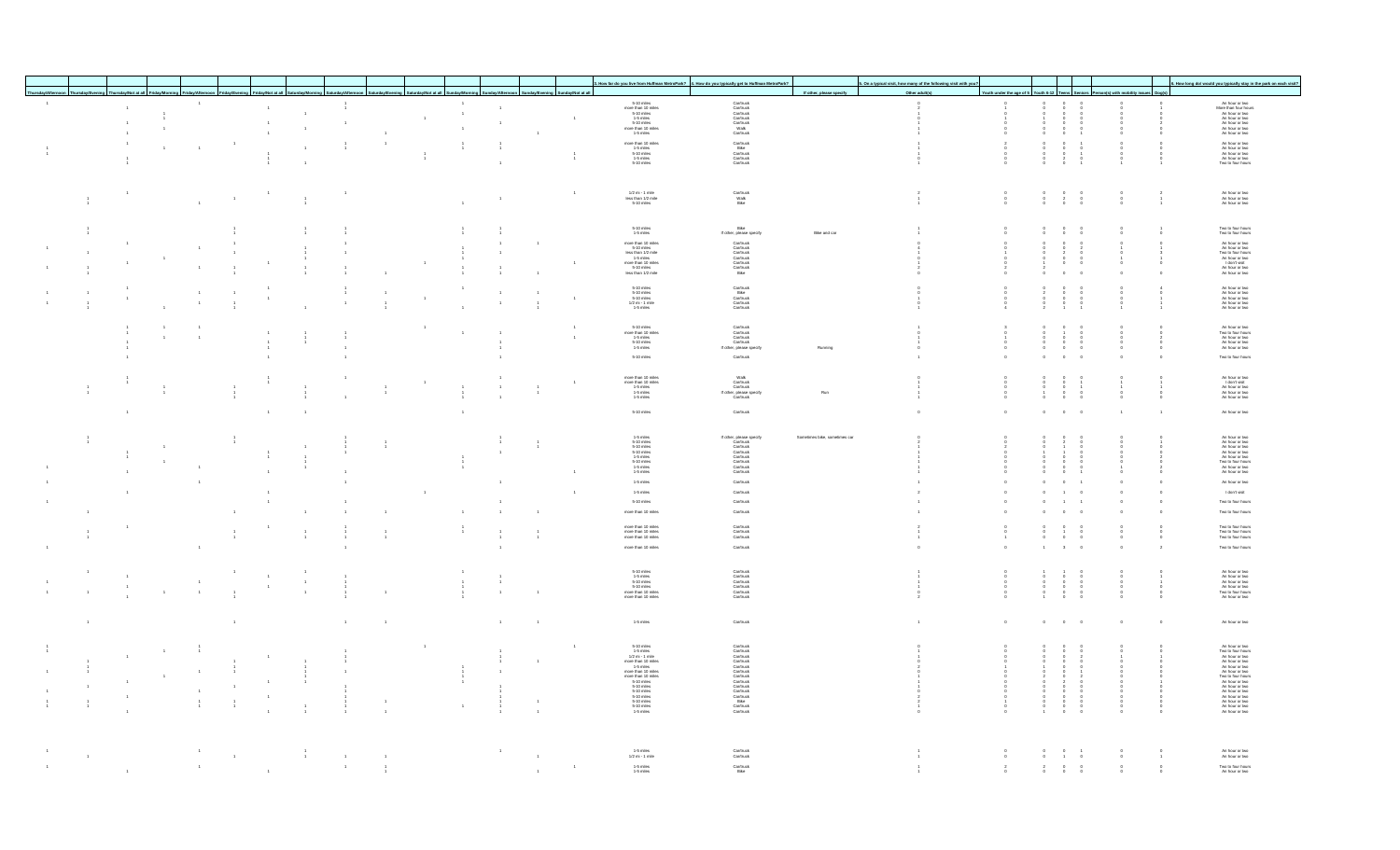|  |  |                        |                |                                  |                |  |                |                |                | 5-10 miles<br>more than 10 miles<br>1-5 miles<br>more than 10 miles                                                                                            | Car/truck<br>Car/truck<br>Bike<br>Car/truck                                                                                              |                      |                              | $\Omega$ | $\circ$<br>$\circ$ | $\sim$<br>$\sim$<br>$\sim$<br>$\sim$ 0 | $\Omega$   | $\Omega$ | An hour or two<br>An hour or two<br>An hour or two<br>An hour or two                                                                                                               |
|--|--|------------------------|----------------|----------------------------------|----------------|--|----------------|----------------|----------------|----------------------------------------------------------------------------------------------------------------------------------------------------------------|------------------------------------------------------------------------------------------------------------------------------------------|----------------------|------------------------------|----------|--------------------|----------------------------------------|------------|----------|------------------------------------------------------------------------------------------------------------------------------------------------------------------------------------|
|  |  |                        |                | $\overline{1}$<br>$\overline{1}$ |                |  | $\overline{1}$ |                |                | more than 10 miles<br>1-5 miles<br>more than 10 miles<br>1-5 miles<br>more than 10 miles<br>more than 10 miles<br>more than 10 miles                           | Car/truck<br>Car/truck<br>Car/truck<br>Car/truck<br>Car/truck<br>If other, please specify<br>Car/truck                                   | Bike and car/truck   |                              |          | $^{\circ}$         | $^{\circ}$                             |            |          | An hour or two<br>An hour or two<br>Two to four hours<br>Two to four hours<br>Two to four hours<br>An hour or two                                                                  |
|  |  |                        |                |                                  |                |  |                |                |                | more than 10 miles<br>5-10 miles                                                                                                                               | If other, please specify<br>Car/truck                                                                                                    |                      | $^{\circ}$<br>$\overline{2}$ | $\circ$  | $\circ$            | $1 \t 0$                               | $^{\circ}$ |          | An hour or two<br>An hour or two                                                                                                                                                   |
|  |  |                        | $\overline{1}$ |                                  |                |  |                |                |                | 1-5 miles<br>5-10 miles<br>$1-5$ miles<br>more than 10 miles<br>1-5 miles<br>5-10 miles<br>1-5 miles<br>5-10 miles<br>more than 10 miles<br>more than 10 miles | Car/truck<br>Car/truck<br>Car/truck<br>Car/truck<br>Bike<br>Car/truck<br>Car/truck<br>Car/truck<br>Car/truck<br>If other, please specify | Run there from woafb |                              |          |                    |                                        |            |          | An hour or two<br>I don't visit<br>An hour or two<br>Two to four hours<br>An hour or two<br>An hour or two<br>An hour or two<br>An hour or two<br>An hour or two<br>An hour or two |
|  |  |                        |                | $\overline{1}$                   |                |  |                |                | $\mathbf{1}$   | 1-5 miles<br>1-5 miles<br>$1/2$ mi - 1 mile<br>5-10 miles<br>more than 10 miles<br>1-5 miles<br>more than 10 miles                                             | Carltruck<br>Carltruck<br>Carltruck<br>Carltruck<br>Carltruck<br>Carltruck<br>Car/truck                                                  |                      |                              |          |                    |                                        |            |          | An hour or two<br>An hour or two<br>An hour or two<br>An hour or two<br>An hour or two<br>Two to four hours<br>An hour or two                                                      |
|  |  |                        |                |                                  |                |  | $-1$           |                | $\overline{1}$ | $1/2$ mi - 1 mile<br>1-5 miles<br>$1-5$ miles<br>more than 10 miles<br>1-5 miles<br>5-10 miles<br>1-5 miles<br>1-5 miles<br>1-5 miles                          | Car/truck<br>Car/truck<br>Car/truck<br>Car/truck<br>Car/truck<br>Car/truck<br>Car/truck<br>Car/truck<br>Bike                             |                      |                              |          |                    |                                        |            |          | An hour or two<br>Two to four hours<br>An hour or two<br>Two to four hours<br>An hour or two<br>Two to four hours<br>An hour or two<br>An hour or two                              |
|  |  |                        |                | $\overline{1}$                   | $\overline{1}$ |  |                |                | $\sim$         | 1-5 miles<br>1-5 miles<br>1-5 miles<br>more than 10 miles<br>1-5 miles<br>1-5 miles<br>5-10 miles<br>5-10 miles<br>1-5 miles<br>5-10 miles                     | Car/truck<br>Bike<br>Car/truck<br>Car/truck<br>Car/truck<br>Car/truck<br>Car/truck<br>Car/truck<br>Car/truck<br>Car/truck                |                      |                              |          |                    |                                        |            |          | An hour or two<br>An hour or two<br>An hour or two<br>Two to four hours<br>An hour or two<br>An hour or two<br>An hour or two<br>An hour or two<br>An hour or two                  |
|  |  |                        |                |                                  |                |  |                |                |                | 5-10 miles<br>more than 10 miles                                                                                                                               | Car/truck                                                                                                                                |                      |                              |          |                    | $\overline{1}$                         |            |          | Two to four hours                                                                                                                                                                  |
|  |  |                        |                |                                  |                |  |                |                |                | 1-5 miles<br>1-5 miles<br>5-10 miles                                                                                                                           | Car/truck<br>Car/truck<br>Car/truck<br>Car/truck                                                                                         |                      |                              |          |                    |                                        |            |          | Two to four hours<br>Two to four hours<br>An hour or two<br>Two to four hours                                                                                                      |
|  |  | $\overline{1}$<br>$-1$ | 1              | $\overline{1}$                   |                |  |                | $\overline{1}$ | $\overline{1}$ | more than 10 miles<br>5-10 miles<br>5-10 miles<br>$1/2$ mi - 1 mile<br>1-5 miles<br>more than 10 miles<br>5-10 miles                                           | Car/truck<br>Car/truck<br>Bike<br>Car/truck<br>Car/truck<br>Car/truck<br>Car/truck                                                       |                      |                              |          |                    | $\Omega$<br>$^{\circ}$                 |            |          | Two to four hours<br>An hour or two<br>Two to four hours<br>Two to four hours<br>An hour or two<br>Two to four hours<br>An hour or two                                             |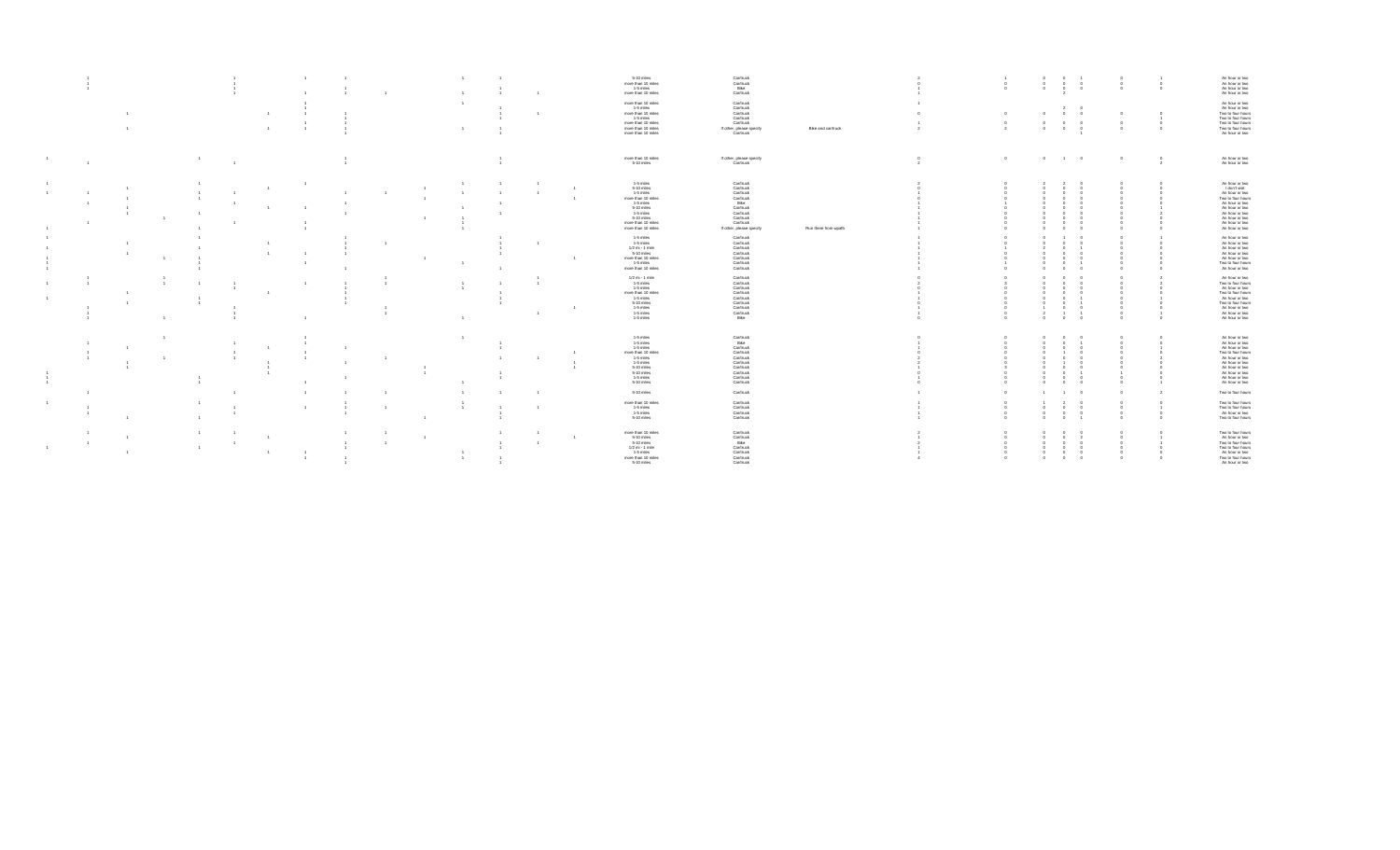|                                                                                                                                                                                                                                            |                                      |                                                                                        |                             |                                                                                                                                                                        |                                                                                                                                                                                                           |                                                                          |                                |                         |          | 8. Please rank the importance of the following features at this park: (Rank from 1-12 with 1 being |    |                                                                                       |                         |                |                  |                 |                                             |                          |
|--------------------------------------------------------------------------------------------------------------------------------------------------------------------------------------------------------------------------------------------|--------------------------------------|----------------------------------------------------------------------------------------|-----------------------------|------------------------------------------------------------------------------------------------------------------------------------------------------------------------|-----------------------------------------------------------------------------------------------------------------------------------------------------------------------------------------------------------|--------------------------------------------------------------------------|--------------------------------|-------------------------|----------|----------------------------------------------------------------------------------------------------|----|---------------------------------------------------------------------------------------|-------------------------|----------------|------------------|-----------------|---------------------------------------------|--------------------------|
| 7. Identify UP TO THREE activities that you typically do when you visit this park:                                                                                                                                                         |                                      |                                                                                        |                             |                                                                                                                                                                        |                                                                                                                                                                                                           |                                                                          |                                |                         | highest) |                                                                                                    |    |                                                                                       |                         |                | Park information |                 |                                             |                          |
| Use a trail (Bike/Mountain Bike/Run/Hike/Walk)                                                                                                                                                                                             |                                      |                                                                                        |                             |                                                                                                                                                                        | Exercise/fitness Picnic Water activities (paddle/boating/fishing) Nature play/Children's play Enjoy nature and be outdoors/Wildlife observation Socialize with family & friends Participate in program Re | unwind Find so                                                           |                                | Other, please specify   |          | Trails                                                                                             |    | Picnic areas   Forests, open meadows, native areas   Wildlife/ birds   Landscaped are |                         |                |                  |                 | a/water access Vehicle parking Bike parking |                          |
| Use a trail (Bike/Mountain Bike/Run/Hike/Walk)                                                                                                                                                                                             |                                      | Water activities (paddle/boating/fishing)                                              |                             | Eniov nature and be outdoors/Wildlife observation<br>Enjoy nature and be outdoors/Wildlife observation Socialize with family & friends                                 |                                                                                                                                                                                                           | Relax/unwind Find solitude<br>Relax/unwind Find solitude<br>Relax/unwind |                                |                         |          | $\frac{9}{6}$                                                                                      |    | $\frac{12}{2}$                                                                        | $\frac{11}{3}$          | $\frac{3}{4}$  | $\frac{2}{12}$   | $\frac{10}{11}$ | $\frac{8}{4}$                               | $\frac{4}{9}$            |
|                                                                                                                                                                                                                                            |                                      | Water activities (paddle/boating/fishing)<br>Picnic                                    | Nature plaw/Children's play |                                                                                                                                                                        |                                                                                                                                                                                                           |                                                                          |                                | Drive through           |          |                                                                                                    |    | $\overline{2}$                                                                        |                         | $^{\rm 8}$     |                  |                 |                                             |                          |
| Use a trail (Bike/Mountain Bike/Run/Hike/Walk)<br>Use a trail (Bike/Mountain Bike/Run/Hike/Walk)                                                                                                                                           |                                      |                                                                                        |                             | Enjoy nature and be outdoors/Wildlife observation<br>Enjoy nature and be outdoors/Wildlife observation                                                                 |                                                                                                                                                                                                           |                                                                          | Find solitude                  |                         |          | $\frac{1}{4}$                                                                                      |    |                                                                                       |                         |                |                  | $\frac{9}{6}$   | $\frac{6}{8}$                               | $10$<br>11               |
|                                                                                                                                                                                                                                            |                                      |                                                                                        |                             |                                                                                                                                                                        |                                                                                                                                                                                                           |                                                                          |                                | Drive around through it |          |                                                                                                    |    |                                                                                       |                         |                |                  |                 |                                             |                          |
|                                                                                                                                                                                                                                            |                                      | Water activities (paddle/boating/fishing) Nature plaw/Children's play                  |                             |                                                                                                                                                                        | Socialize with family & friends                                                                                                                                                                           |                                                                          |                                |                         |          |                                                                                                    |    |                                                                                       |                         |                |                  |                 |                                             |                          |
| Use a trail (Bike/Mountain Bike/Run/Hike/Walk)<br>Use a trail (Bike/Mountain Bike/Run/Hike/Walk)<br>Use a trail (Bike/Mountain Bike/Run/Hike/Walk)<br>Use a trail (Bike/Mountain Bike/Run/Hike/Walk)                                       |                                      | Water activities (paddle/boating/fishing)                                              |                             |                                                                                                                                                                        |                                                                                                                                                                                                           | Relaxiunwind Find solitude<br>Find solitude<br>Find solitude             |                                |                         |          |                                                                                                    |    |                                                                                       |                         |                |                  |                 |                                             |                          |
|                                                                                                                                                                                                                                            |                                      |                                                                                        |                             | Eniov nature and be outdoors/Wildlife observation                                                                                                                      |                                                                                                                                                                                                           | Relax/unwind                                                             |                                |                         |          |                                                                                                    |    |                                                                                       |                         |                |                  |                 |                                             |                          |
|                                                                                                                                                                                                                                            |                                      |                                                                                        |                             |                                                                                                                                                                        |                                                                                                                                                                                                           |                                                                          |                                |                         |          |                                                                                                    |    |                                                                                       |                         |                |                  |                 |                                             |                          |
|                                                                                                                                                                                                                                            |                                      |                                                                                        |                             |                                                                                                                                                                        |                                                                                                                                                                                                           |                                                                          |                                |                         |          |                                                                                                    |    |                                                                                       |                         |                |                  |                 |                                             |                          |
|                                                                                                                                                                                                                                            |                                      |                                                                                        |                             |                                                                                                                                                                        |                                                                                                                                                                                                           |                                                                          |                                |                         |          |                                                                                                    | 9  | $\sim$                                                                                | 6                       | 12             |                  | $\overline{2}$  | 3                                           | $-11$                    |
| Use a trail (Bike/Mountain Bike/Run/Hike/Walk)<br>Use a trail (Bike/Mountain Bike/Run/Hike/Walk)<br>Use a trail (Bike/Mountain Bike/Run/Hike/Walk)                                                                                         | Exercise/fitness<br>Exercise/fitness |                                                                                        |                             |                                                                                                                                                                        |                                                                                                                                                                                                           | Relax/unwind                                                             |                                |                         |          | $\overline{1}$                                                                                     |    | $\overline{\phantom{a}}$                                                              | 9                       |                | 11               |                 | $\overline{4}$                              |                          |
|                                                                                                                                                                                                                                            |                                      | Water activities (paddle/boating/fishing)                                              |                             | Enjoy nature and be outdoors/Wildlife observation                                                                                                                      |                                                                                                                                                                                                           |                                                                          |                                |                         |          |                                                                                                    |    |                                                                                       |                         | 6              |                  | $\overline{2}$  |                                             | $\overline{\phantom{a}}$ |
|                                                                                                                                                                                                                                            |                                      |                                                                                        |                             |                                                                                                                                                                        |                                                                                                                                                                                                           |                                                                          |                                |                         |          |                                                                                                    |    |                                                                                       |                         |                |                  |                 |                                             |                          |
| Use a trail (Bike/Mountain Bike/Run/Hike/Walk)<br>Use a trail (Bike/Mountain Bike/Run/Hike/Walk)                                                                                                                                           |                                      |                                                                                        |                             | Enjoy nature and be outdoors/Wildlife observation                                                                                                                      |                                                                                                                                                                                                           |                                                                          |                                |                         |          |                                                                                                    |    |                                                                                       |                         |                |                  |                 |                                             | $-5$                     |
|                                                                                                                                                                                                                                            | Exercise/fitness                     | Water activities (paddle/boating/fishing)                                              |                             |                                                                                                                                                                        |                                                                                                                                                                                                           | Relax/unwind                                                             |                                |                         |          |                                                                                                    |    |                                                                                       |                         |                |                  |                 |                                             |                          |
| Use a trail (Bike/Mountain Bike/Run/Hike/Walk)                                                                                                                                                                                             | Exercise/fitness                     | Picnic                                                                                 |                             | Enjoy nature and be outdoors/Wildlife observation<br>Eniov nature and be outdoors/Wildlife observation                                                                 |                                                                                                                                                                                                           |                                                                          | Find solitude                  |                         |          |                                                                                                    |    |                                                                                       |                         |                |                  |                 |                                             |                          |
| Use a trail (Bike/Mountain Bike/Run/Hike/Walk)                                                                                                                                                                                             |                                      | Water activities (paddle/boating/fishing) Nature play/Children's play                  |                             | Enjoy nature and be outdoors/Wildlife observation<br>Eniov nature and be outdoors/Wildlife observation                                                                 |                                                                                                                                                                                                           | Relax/unwind Find solitude                                               |                                |                         |          |                                                                                                    |    |                                                                                       |                         |                |                  |                 |                                             | $\frac{9}{3}$            |
|                                                                                                                                                                                                                                            |                                      |                                                                                        |                             |                                                                                                                                                                        |                                                                                                                                                                                                           |                                                                          |                                |                         |          |                                                                                                    |    |                                                                                       |                         | $10^{-1}$      |                  | $_{\rm B}$      | $\mathbf{3}$                                | $-11$                    |
| Use a trail (Bike/Mountain Bike/Run/Hike/Walk)<br>Use a trail (Bike/Mountain Bike/Run/Hike/Walk)<br>Use a trail (Bike/Mountain Bike/Run/Hike/Walk)<br>Use a trail (Bike/Mountain Bike/Run/Hike/Walk)<br>Use a trail (Bike/Mountain Bike/Ru |                                      | Water activities (paddle/boating/fishing)                                              | Nature play/Children's play | Enjoy nature and be outdoors/Wildlife observation                                                                                                                      |                                                                                                                                                                                                           |                                                                          |                                |                         |          |                                                                                                    |    |                                                                                       |                         |                |                  |                 |                                             |                          |
|                                                                                                                                                                                                                                            |                                      |                                                                                        |                             |                                                                                                                                                                        |                                                                                                                                                                                                           |                                                                          |                                |                         |          |                                                                                                    |    |                                                                                       |                         |                |                  |                 |                                             |                          |
| Use a trail (Bike/Mountain Bike/Run/Hike/Walk)                                                                                                                                                                                             |                                      |                                                                                        |                             | Enjoy nature and be outdoors/Wildlife observation<br>Enjoy nature and be outdoors/Wildlife observation                                                                 |                                                                                                                                                                                                           |                                                                          | Find solitude<br>Find solitude | Walk with my pack       |          | $\mathbf{3}$                                                                                       |    | $\overline{2}$                                                                        |                         | 6              | 9                |                 | $\overline{7}$                              | $\frac{10}{9}$           |
| Use a trail (Bike/Mountain Bike/Nutri-tike/Walk<br>Use a trail (Bike/Mountain Bike/Run/Hike/Walk<br>Use a trail (Bike/Mountain Bike/Run/Hike/Walk                                                                                          |                                      |                                                                                        |                             | Enjoy nature and be outdoors/Wildlife observation                                                                                                                      |                                                                                                                                                                                                           |                                                                          | Find solitude                  |                         |          |                                                                                                    |    |                                                                                       |                         |                |                  |                 |                                             |                          |
|                                                                                                                                                                                                                                            |                                      | Picnic                                                                                 | Nature olav/Children's play |                                                                                                                                                                        |                                                                                                                                                                                                           |                                                                          |                                | Frisbee Golf            |          |                                                                                                    |    |                                                                                       |                         |                |                  |                 |                                             |                          |
|                                                                                                                                                                                                                                            |                                      |                                                                                        |                             |                                                                                                                                                                        |                                                                                                                                                                                                           |                                                                          |                                |                         |          |                                                                                                    |    |                                                                                       |                         |                |                  |                 |                                             |                          |
|                                                                                                                                                                                                                                            |                                      |                                                                                        |                             | Nature play/Children's play Eniov nature and be outdoors/Wildlife observation Socialize with family & friends                                                          |                                                                                                                                                                                                           | Relax/unwind                                                             |                                |                         |          |                                                                                                    |    |                                                                                       |                         | 12             |                  | 11              | 8                                           | $^{9}$                   |
| Use a trail (Bike/Mountain Bike/Run/Hike/Walk)                                                                                                                                                                                             | Exercise/fitness                     | Water activities (paddle/boating/fishing)<br>Water activities (paddle/boating/fishing  |                             |                                                                                                                                                                        |                                                                                                                                                                                                           |                                                                          |                                |                         |          |                                                                                                    |    |                                                                                       |                         |                |                  |                 |                                             |                          |
| Use a trail (Bike/Mountain Bike/Nutri-rike/Walk<br>Use a trail (Bike/Mountain Bike/Run/Hike/Walk<br>Use a trail (Bike/Mountain Bike/Run/Hike/Walk                                                                                          | Exercise/fitnes                      |                                                                                        |                             | Eniov nature and be outdoors/Wildlife observatio                                                                                                                       |                                                                                                                                                                                                           |                                                                          |                                | Use the restroom        |          |                                                                                                    |    |                                                                                       |                         |                |                  | 11              | $\mathbf{s}$                                | $\overline{7}$           |
| Use a trail (Bike/Mountain Bike/Run/Hike/Walk)                                                                                                                                                                                             |                                      |                                                                                        |                             | Enjoy nature and be outdoors/Wildlife observation                                                                                                                      |                                                                                                                                                                                                           |                                                                          | Find solitude                  |                         |          |                                                                                                    |    |                                                                                       |                         |                |                  | $\overline{4}$  | $\mathbf{s}$                                | $\overline{9}$           |
|                                                                                                                                                                                                                                            |                                      |                                                                                        |                             |                                                                                                                                                                        |                                                                                                                                                                                                           |                                                                          |                                |                         |          |                                                                                                    |    |                                                                                       |                         |                |                  |                 |                                             |                          |
| Use a trail (Bike/Mountain Bike/Run/Hike/Walk)                                                                                                                                                                                             | Exercise/fitness                     |                                                                                        |                             |                                                                                                                                                                        |                                                                                                                                                                                                           | Relax/unwind Find solitude                                               |                                |                         |          |                                                                                                    |    |                                                                                       |                         |                |                  |                 |                                             |                          |
| Use a trail (Bike/Mountain Bike/Run/Hike/Walk)                                                                                                                                                                                             |                                      |                                                                                        |                             | Eniov nature and be outdoors/Wildlife observation<br>Enjoy nature and be outdoors/Wildlife observation                                                                 |                                                                                                                                                                                                           | Relax/unwind Find solitude                                               |                                |                         |          |                                                                                                    |    |                                                                                       |                         |                |                  |                 |                                             | $\frac{11}{10}$          |
| Use a trail (Bike/Mountain Bike/Run/Hike/Walk)<br>Use a trail (Bike/Mountain Bike/Run/Hike/Walk)<br>Use a trail (Bike/Mountain Bike/Run/Hike/Walk)                                                                                         |                                      | Water activities (paddle/boating/fishing)<br>Water activities (paddle/boating/fishing) |                             |                                                                                                                                                                        |                                                                                                                                                                                                           |                                                                          |                                | Frisbee                 |          |                                                                                                    |    |                                                                                       |                         |                |                  |                 |                                             |                          |
|                                                                                                                                                                                                                                            |                                      | Water activities (paddle/boating/fishing)                                              |                             |                                                                                                                                                                        |                                                                                                                                                                                                           |                                                                          | Find solitude                  |                         |          |                                                                                                    |    | $\overline{2}$                                                                        |                         | $\overline{7}$ | 9                |                 | 6                                           | $-4$                     |
| Use a trail (Bike/Mountain Bike/Run/Hike/Walk)                                                                                                                                                                                             | Exercise/fitness                     |                                                                                        |                             |                                                                                                                                                                        |                                                                                                                                                                                                           | Relax/unwind                                                             |                                |                         |          |                                                                                                    |    | $\overline{2}$                                                                        | $\mathbf{a}$            | $\overline{4}$ |                  | 10              | $\overline{7}$                              | $-6$                     |
|                                                                                                                                                                                                                                            |                                      |                                                                                        |                             |                                                                                                                                                                        |                                                                                                                                                                                                           |                                                                          |                                |                         |          |                                                                                                    |    |                                                                                       |                         |                |                  |                 |                                             |                          |
|                                                                                                                                                                                                                                            |                                      |                                                                                        |                             |                                                                                                                                                                        |                                                                                                                                                                                                           |                                                                          |                                |                         |          |                                                                                                    |    |                                                                                       |                         |                |                  |                 |                                             |                          |
| Use a trail (Bike/Mountain Bike/Run/Hike/Walk)                                                                                                                                                                                             |                                      |                                                                                        |                             | Enjoy nature and be outdoors/Wildlife observation                                                                                                                      |                                                                                                                                                                                                           |                                                                          | Find solitude                  |                         |          |                                                                                                    |    |                                                                                       |                         |                |                  |                 |                                             |                          |
| Use a trail (Bike/Mountain Bike/Run/Hike/Walk)                                                                                                                                                                                             | Exercise/fitness                     | Water activities (paddle/boating/fishing) Nature plaw/Children's play                  | Nature play/Children's play | Eniov nature and be outdoors/Wildlife observation Socialize with family & friends<br>Enjoy nature and be outdoors/Wildlife observation Socialize with family & friends | Participate in program                                                                                                                                                                                    | Relax/unwind<br>Relax/unwind                                             |                                |                         |          |                                                                                                    |    |                                                                                       |                         |                |                  |                 |                                             | $\frac{11}{8}$           |
| Use a trail (Bike/Mountain Bike/Run/Hike/Walk)                                                                                                                                                                                             |                                      |                                                                                        |                             |                                                                                                                                                                        |                                                                                                                                                                                                           | Relax/unwind                                                             |                                |                         |          |                                                                                                    |    |                                                                                       |                         |                |                  |                 |                                             |                          |
|                                                                                                                                                                                                                                            |                                      | Picnic Water activities (paddle/boating/fishing)                                       |                             | Enjoy nature and be outdoors/Wildlife observation<br>Enjoy nature and be outdoors/Wildlife observation<br>Enjoy nature and be outdoors/Wildlife observation            |                                                                                                                                                                                                           | Relax/unwind Find solitude                                               |                                |                         |          |                                                                                                    |    |                                                                                       |                         |                |                  |                 |                                             | 11                       |
|                                                                                                                                                                                                                                            |                                      |                                                                                        |                             |                                                                                                                                                                        |                                                                                                                                                                                                           | Relax/unwind                                                             |                                |                         |          |                                                                                                    |    |                                                                                       |                         |                |                  |                 |                                             |                          |
| Use a trail (Bike/Mountain Bike/Run/Hike/Walk)                                                                                                                                                                                             | Exercise/fitness                     |                                                                                        |                             |                                                                                                                                                                        |                                                                                                                                                                                                           |                                                                          | Find solitude                  |                         |          |                                                                                                    |    |                                                                                       |                         | $\kappa$       | 12               |                 |                                             | 11                       |
|                                                                                                                                                                                                                                            |                                      |                                                                                        |                             |                                                                                                                                                                        | Socialize with family & friends                                                                                                                                                                           | Relax/unwind Find solitude                                               |                                |                         |          |                                                                                                    |    | $\mathbf{a}$                                                                          |                         | $_{8}$         |                  |                 | 6                                           | $-11$                    |
| Use a trail (Bike/Mountain Bike/Run/Hike/Walk)                                                                                                                                                                                             |                                      | Water activities (paddle/boating/fishing)                                              |                             | Eniov nature and be outdoors/Wildlife observation                                                                                                                      |                                                                                                                                                                                                           |                                                                          |                                |                         |          |                                                                                                    |    |                                                                                       |                         |                |                  |                 | $\mathcal{T}$                               | $\overline{\phantom{a}}$ |
| Use a trail (Bike/Mountain Bike/Run/Hike/Walk)                                                                                                                                                                                             |                                      |                                                                                        |                             | Enjoy nature and be outdoors/Wildlife observation Socialize with family & friends                                                                                      |                                                                                                                                                                                                           |                                                                          |                                |                         |          |                                                                                                    |    | $\,$ 2                                                                                |                         |                |                  |                 | $\epsilon$                                  | 9                        |
| Use a trail (Bike/Mountain Bike/Run/Hike/Walk)                                                                                                                                                                                             |                                      |                                                                                        |                             | Enjoy nature and be outdoors/Wildlife observation                                                                                                                      |                                                                                                                                                                                                           | Relax/unwind                                                             |                                |                         |          |                                                                                                    |    |                                                                                       |                         |                |                  |                 |                                             |                          |
| Use a trail (Bike/Mountain Bike/Run/Hike/Walk)<br>Use a trail (Bike/Mountain Bike/Run/Hike/Walk)                                                                                                                                           | Exercise/fitnes                      |                                                                                        |                             |                                                                                                                                                                        |                                                                                                                                                                                                           |                                                                          |                                |                         |          |                                                                                                    |    |                                                                                       |                         |                |                  |                 |                                             |                          |
|                                                                                                                                                                                                                                            |                                      |                                                                                        |                             |                                                                                                                                                                        |                                                                                                                                                                                                           |                                                                          |                                |                         |          |                                                                                                    |    |                                                                                       |                         |                |                  |                 |                                             |                          |
| Use a trail (Bike/Mountain Bike/Run/Hike/Walk)                                                                                                                                                                                             |                                      |                                                                                        |                             | Enjoy nature and be outdoors/Wildlife observation                                                                                                                      |                                                                                                                                                                                                           | Relax/unwing                                                             |                                |                         |          |                                                                                                    |    |                                                                                       |                         | $-44$          |                  |                 | $\epsilon$                                  | $\mathbf{7}$             |
|                                                                                                                                                                                                                                            |                                      |                                                                                        |                             |                                                                                                                                                                        |                                                                                                                                                                                                           |                                                                          |                                |                         |          |                                                                                                    |    |                                                                                       |                         |                |                  |                 |                                             |                          |
| Lise a trail (Rike/Mountain Rike/Run/Hike/Walk)                                                                                                                                                                                            | Exercise/fitness                     |                                                                                        |                             |                                                                                                                                                                        |                                                                                                                                                                                                           |                                                                          |                                |                         |          |                                                                                                    |    |                                                                                       |                         |                |                  |                 |                                             |                          |
| Use a trail (Bike/Mountain Bike/Run/Hike/Wall-<br>Use a trail (Bike/Mountain Bike/Run/Hike/Wall-<br>Use a trail (Bike/Mountain Bike/Run/Hike/Wall-                                                                                         |                                      | Water activities (paddle/boating/fishing)                                              |                             | Eniov nature and be outdoors/Wildlife observation                                                                                                                      |                                                                                                                                                                                                           |                                                                          |                                |                         |          |                                                                                                    |    |                                                                                       |                         |                |                  |                 |                                             | $\frac{7}{10}$           |
|                                                                                                                                                                                                                                            |                                      |                                                                                        |                             | Eniov nature and be outdoors/Wildlife observation                                                                                                                      |                                                                                                                                                                                                           | Relax/unwind Find solitude                                               |                                |                         |          |                                                                                                    |    |                                                                                       |                         |                |                  |                 |                                             | $\frac{10}{2}$           |
| .<br>Use a trail (Bike/Mountain Bike/Run/Hike/Walk)<br>Use a trail (Bike/Mountain Bike/Run/Hike/Walk)                                                                                                                                      | Exercise/fitness                     |                                                                                        |                             | Enjoy nature and be outdoors/Wildlife observation                                                                                                                      |                                                                                                                                                                                                           |                                                                          |                                |                         |          |                                                                                                    |    |                                                                                       |                         |                |                  |                 |                                             |                          |
|                                                                                                                                                                                                                                            |                                      |                                                                                        |                             |                                                                                                                                                                        |                                                                                                                                                                                                           |                                                                          |                                |                         |          |                                                                                                    |    |                                                                                       |                         |                |                  |                 |                                             |                          |
|                                                                                                                                                                                                                                            |                                      |                                                                                        |                             |                                                                                                                                                                        |                                                                                                                                                                                                           |                                                                          |                                |                         |          |                                                                                                    |    |                                                                                       |                         |                |                  |                 |                                             |                          |
| Use a trail (Bike/Mountain Bike/Run/Hike/Walk)                                                                                                                                                                                             | Exercise/fitnes                      |                                                                                        |                             | Eniov nature and be outdoors/Wildlife observation                                                                                                                      |                                                                                                                                                                                                           |                                                                          |                                |                         |          |                                                                                                    | 10 | $\sim$                                                                                | $\overline{\mathbf{3}}$ | $\overline{7}$ | 6                | 11              | $\,2\,$                                     | 9                        |
|                                                                                                                                                                                                                                            |                                      |                                                                                        |                             |                                                                                                                                                                        |                                                                                                                                                                                                           |                                                                          |                                |                         |          |                                                                                                    |    |                                                                                       |                         |                |                  |                 |                                             |                          |
|                                                                                                                                                                                                                                            |                                      |                                                                                        |                             |                                                                                                                                                                        |                                                                                                                                                                                                           |                                                                          | Find solitude                  |                         |          |                                                                                                    |    |                                                                                       |                         |                |                  |                 |                                             |                          |
| Use a trail (Bike/Mountain Bike/Run/Hike/Walk)<br>Use a trail (Bike/Mountain Bike/Run/Hike/Walk)                                                                                                                                           | Exercise/fitness                     | Picnic                                                                                 |                             | Enjoy nature and be outdoors/Wildlife observation Socialize with family & friends                                                                                      |                                                                                                                                                                                                           | Relax/unwind                                                             |                                |                         |          |                                                                                                    |    |                                                                                       |                         |                |                  |                 |                                             | $\frac{2}{7}$            |
| Use a ual (Bike/Mountain Bike/Run/Hike/Walk)<br>Use a trail (Bike/Mountain Bike/Run/Hike/Walk)<br>Use a trail (Bike/Mountain Bike/Run/Hike/Walk)<br>Use a trail (Bike/Mountain Bike/Run/Hike/Walk)                                         |                                      |                                                                                        | Nature plaw/Children's plaw | Enjoy nature and be outdoors/whilme coservator<br>Enjoy nature and be outdoors/Wildlife observation<br>Enjoy nature and be outdoors/Wildlife observation               |                                                                                                                                                                                                           | Relax/unwind Find solitude                                               |                                |                         |          |                                                                                                    |    |                                                                                       |                         | $\overline{9}$ | $\mathbf{a}$     |                 | $\mathbf{3}$                                | $\overline{7}$           |
| Use a trail (Bike/Mountain Bike/Run/Hike/Walk)                                                                                                                                                                                             | Exercise/fitness                     |                                                                                        |                             |                                                                                                                                                                        |                                                                                                                                                                                                           |                                                                          |                                |                         |          |                                                                                                    |    |                                                                                       |                         |                |                  |                 |                                             | $\frac{8}{11}$           |
| Use a trail (Bike/Mountain Bike/Run/Hike/Walk)                                                                                                                                                                                             |                                      | Water activities (paddle/boating/fishing)<br>Water activities (paddle/boating/fishing  |                             |                                                                                                                                                                        |                                                                                                                                                                                                           |                                                                          |                                | Sail boat               |          |                                                                                                    |    |                                                                                       |                         |                |                  |                 |                                             |                          |
| Use a trail (Bike/Mountain Bike/Run/Hike/Walk)<br>Use a trail (Bike/Mountain Bike/Run/Hike/Walk                                                                                                                                            | Exercise/fitness<br>Exercise/fitness |                                                                                        |                             | Enjoy nature and be outdoors/Wildlife observation                                                                                                                      |                                                                                                                                                                                                           |                                                                          |                                |                         |          |                                                                                                    | 12 | $\overline{2}$                                                                        | $\overline{\mathbf{3}}$ | 11             |                  | 10              | 5                                           | $\frac{6}{12}$           |
|                                                                                                                                                                                                                                            |                                      |                                                                                        |                             | Enjoy nature and be outdoors/Wildlife observation                                                                                                                      | Socialize with family & friends                                                                                                                                                                           | Relax/unwind                                                             |                                |                         |          |                                                                                                    |    |                                                                                       |                         | $\cdot$ 4      |                  | 11              |                                             |                          |
| Use a trail (Bike/Mountain Bike/Run/Hike/Walk)<br>Use a trail (Bike/Mountain Bike/Run/Hike/Walk)<br>Use a trail (Bike/Mountain Bike/Run/Hike/Walk)                                                                                         | Exercise/fitness                     | Water activities (paddle/boating/fishing)                                              |                             | Enjoy nature and be outdoors/Wildlife observation                                                                                                                      |                                                                                                                                                                                                           | Relax/unwind                                                             |                                |                         |          |                                                                                                    |    |                                                                                       |                         |                |                  |                 |                                             |                          |
|                                                                                                                                                                                                                                            |                                      |                                                                                        |                             |                                                                                                                                                                        |                                                                                                                                                                                                           |                                                                          |                                |                         |          |                                                                                                    |    |                                                                                       |                         |                |                  |                 |                                             |                          |
|                                                                                                                                                                                                                                            |                                      |                                                                                        |                             |                                                                                                                                                                        |                                                                                                                                                                                                           |                                                                          |                                |                         |          |                                                                                                    |    |                                                                                       |                         |                |                  |                 |                                             |                          |
|                                                                                                                                                                                                                                            |                                      |                                                                                        |                             |                                                                                                                                                                        |                                                                                                                                                                                                           |                                                                          |                                |                         |          |                                                                                                    |    |                                                                                       |                         |                |                  |                 |                                             |                          |
| Use a trail (Bike/Mountain Bike/Run/Hike/Walk                                                                                                                                                                                              |                                      |                                                                                        |                             | Eniov nature and be outdoors/Wildlife observation                                                                                                                      |                                                                                                                                                                                                           |                                                                          |                                |                         |          |                                                                                                    |    |                                                                                       |                         |                |                  |                 |                                             |                          |
| Use a trail (Bike/Mountain Bike/Run/Hike/Walk)                                                                                                                                                                                             |                                      | Water activities (paddle/boating/fishing)                                              |                             |                                                                                                                                                                        |                                                                                                                                                                                                           |                                                                          |                                |                         |          |                                                                                                    |    |                                                                                       |                         |                | 8                |                 |                                             | $\frac{10}{5}$           |
| Use a trail (Bike/Mountain Bike/Run/Hike/Walk)<br>Use a trail (Rike/Mountain Rike/Run/Hike/Walk)                                                                                                                                           |                                      | Picnic                                                                                 |                             | Enjoy nature and be outdoors/Wildlife observation                                                                                                                      |                                                                                                                                                                                                           |                                                                          |                                |                         |          |                                                                                                    |    |                                                                                       |                         |                |                  |                 |                                             | 11                       |
|                                                                                                                                                                                                                                            | Exercise/fitness                     |                                                                                        |                             |                                                                                                                                                                        |                                                                                                                                                                                                           |                                                                          |                                |                         |          |                                                                                                    |    |                                                                                       |                         |                |                  |                 |                                             |                          |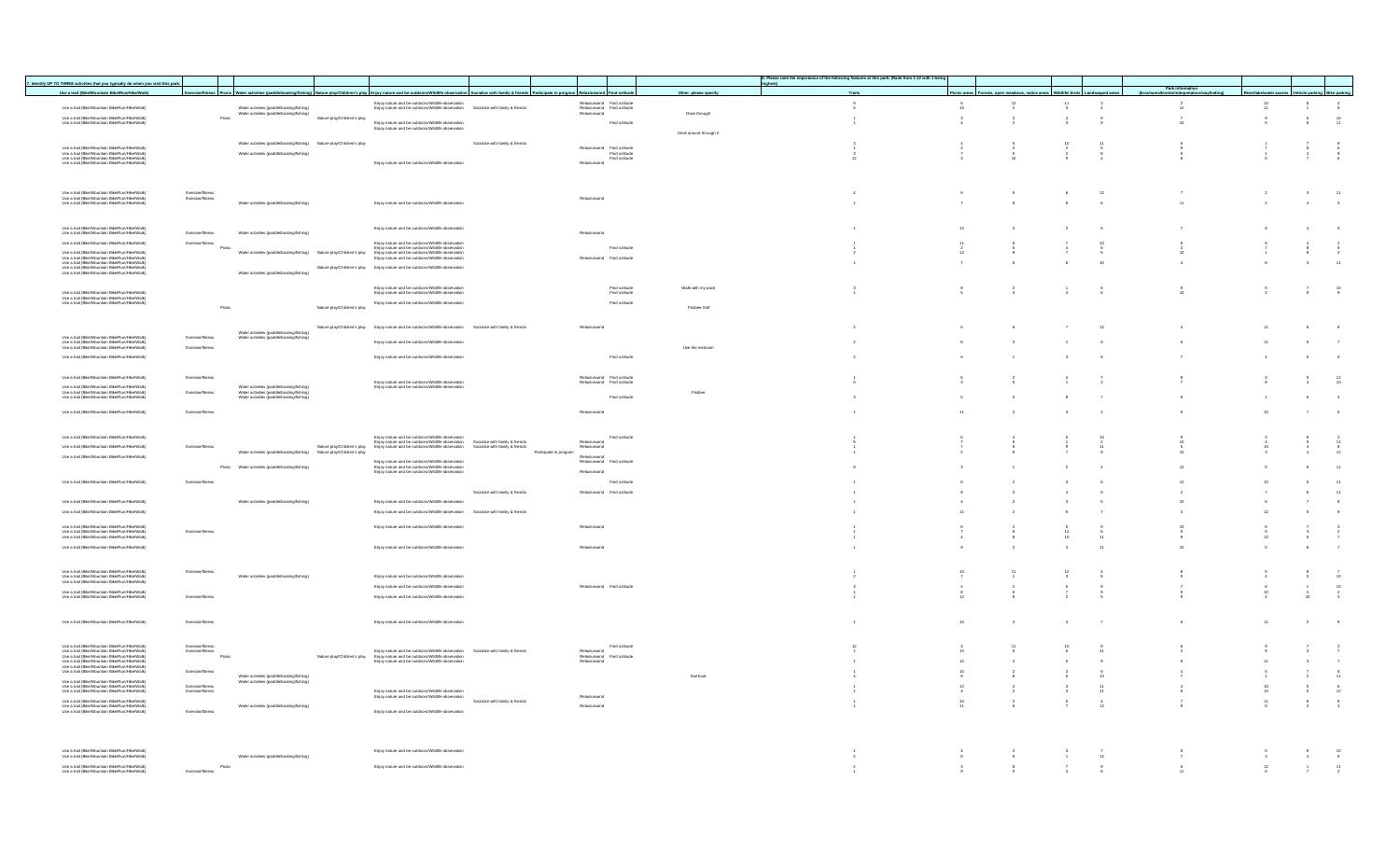| Use a trail (Bike/Mountain Bike/Run/Hike/Walk)                                                   |                                                                                                                                                           | Eniov nature and be outdoors/Wildlife observation<br>Participate in program                                                                                 |                                                                   |  |  |    |   |                |
|--------------------------------------------------------------------------------------------------|-----------------------------------------------------------------------------------------------------------------------------------------------------------|-------------------------------------------------------------------------------------------------------------------------------------------------------------|-------------------------------------------------------------------|--|--|----|---|----------------|
| Use a trail (Bike/Mountain Bike/Run/Hike/Walk)<br>Use a trail (Bike/Mountain Bike/Run/Hike/Walk) | Water activities (paddle/boating/fishing)<br>Exercise/fitness<br>Exercise/fitness                                                                         | Eniov nature and be outdoors/Wildlife observation<br>Enjoy nature and be outdoors/Wildlife observation Socialize with family & friends                      | Relax/unwind                                                      |  |  |    |   |                |
| Use a trail (Bike/Mountain Bike/Run/Hike/Walk)                                                   |                                                                                                                                                           | Enjoy nature and be outdoors/Wildlife observation Socialize with family & friends                                                                           |                                                                   |  |  |    |   |                |
| Use a trail (Bike/Mountain Bike/Run/Hike/Walk)<br>Use a trail (Bike/Mountain Bike/Run/Hike/Walk) | Picnic Water activities (paddle/boating/fishing)                                                                                                          |                                                                                                                                                             |                                                                   |  |  |    |   | 10<br>- 6      |
| Use a trail (Bike/Mountain Bike/Run/Hike/Walk)<br>Use a trail (Bike/Mountain Bike/Run/Hike/Walk) |                                                                                                                                                           | Eniov nature and be outdoors/Wildlife observation                                                                                                           | Relax/unwind Find solitude                                        |  |  |    |   | 11             |
| Use a trail (Bike/Mountain Bike/Run/Hike/Walk)<br>Use a trail (Bike/Mountain Bike/Run/Hike/Walk) |                                                                                                                                                           | Enjoy nature and be outdoors/Wildlife observation Socialize with family & friends<br>Enjoy nature and be outdoors/Wildlife observation                      |                                                                   |  |  |    |   |                |
|                                                                                                  |                                                                                                                                                           |                                                                                                                                                             |                                                                   |  |  |    |   |                |
| Use a trail (Bike/Mountain Bike/Run/Hike/Walk)                                                   | Exercise/fitness<br>Water activities (paddle/boating/fishing)                                                                                             | Enjoy nature and be outdoors/Wildlife observation<br>Eniov nature and be outdoors/Wildlife observation                                                      | Relax/unwind                                                      |  |  |    | 6 | 5              |
| Use a trail (Bike/Mountain Bike/Run/Hike/Walk)                                                   |                                                                                                                                                           | Nature play/Children's play Enjoy nature and be outdoors/Wildlife observation                                                                               | None                                                              |  |  |    |   |                |
| Use a trail (Bike/Mountain Bike/Run/Hike/Walk)                                                   |                                                                                                                                                           | Enjoy nature and be outdoors/Wildlife observation                                                                                                           | Mountain biking                                                   |  |  |    |   |                |
| Use a trail (Bike/Mountain Bike/Run/Hike/Walk)                                                   | Water activities (paddle/boating/fishing)<br>Nature play/Children's play                                                                                  | Enjoy nature and be outdoors/Wildlife observation                                                                                                           |                                                                   |  |  |    |   |                |
| Use a trail (Bike/Mountain Bike/Run/Hike/Walk)                                                   |                                                                                                                                                           | Enjoy nature and be outdoors/Wildlife observation                                                                                                           | Photography                                                       |  |  |    |   |                |
| Use a trail (Bike/Mountain Bike/Run/Hike/Walk)<br>Use a trail (Bike/Mountain Bike/Run/Hike/Walk) | Picni                                                                                                                                                     | Socialize with family & friends<br>Enjoy nature and be outdoors/Wildlife observation                                                                        | Relax/unwind                                                      |  |  |    |   |                |
| Use a trail (Bike/Mountain Bike/Run/Hike/Walk)                                                   | Picnic Water activities (paddle/boating/fishing)<br>Exercise/fitness<br>Water activities (paddle/boating/fishing)                                         | Socialize with family & friends                                                                                                                             |                                                                   |  |  |    |   |                |
| Use a trail (Bike/Mountain Bike/Run/Hike/Walk)<br>Use a trail (Bike/Mountain Bike/Run/Hike/Walk) | Picnic                                                                                                                                                    | Eniov nature and be outdoors/Wildlife observation                                                                                                           | Relax/unwind Find solitude                                        |  |  |    |   |                |
| Use a trail (Bike/Mountain Bike/Run/Hike/Walk)                                                   | Picnic<br><b>Exercise/fitness</b>                                                                                                                         | Nature plaw/Children's play Eniov nature and be outdoors/Wildlife observation                                                                               | Relax/unwind Find solitude                                        |  |  |    |   |                |
| Use a trail (Bike/Mountain Bike/Run/Hike/Walk)                                                   | Exercise/fitness Picnic<br>Picnic Water activities (paddle/boating/fishing) Nature plaw/Children's play Eniov nature and be outdoors/Wildlife observation | Enjoy nature and be outdoors/Wildlife observation                                                                                                           |                                                                   |  |  |    |   |                |
| Use a trail (Bike/Mountain Bike/Run/Hike/Walk)                                                   |                                                                                                                                                           |                                                                                                                                                             |                                                                   |  |  |    |   |                |
| Use a trail (Bike/Mountain Bike/Run/Hike/Walk)                                                   |                                                                                                                                                           |                                                                                                                                                             | Relax/unwind Find solitude                                        |  |  |    |   |                |
|                                                                                                  | Water activities (paddle/boating/fishing)                                                                                                                 | Eniov nature and be outdoors/Wildlife observation                                                                                                           | Relax/unwind<br>Relax/unwind Find solitude                        |  |  |    |   |                |
| Use a trail (Bike/Mountain Bike/Run/Hike/Walk)                                                   |                                                                                                                                                           | Enjoy nature and be outdoors/Wildlife observation                                                                                                           | Relax/unwind Find solitude                                        |  |  |    |   |                |
| Use a trail (Bike/Mountain Bike/Run/Hike/Walk)                                                   | Picnic Water activities (paddle/boating/fishing)                                                                                                          | Enjoy nature and be outdoors/Wildlife observation Socialize with family & friends                                                                           | Relax/unwind Find solitude<br>Relax/unwind                        |  |  |    |   |                |
|                                                                                                  | Water activities (paddle/boating/fishing)                                                                                                                 | Eniov nature and be outdoors/Wildlife observation Socialize with family & friends                                                                           | Relax/unwind                                                      |  |  |    |   | 12             |
| Use a trail (Bike/Mountain Bike/Run/Hike/Walk)                                                   | Exercise/fitness                                                                                                                                          | Enjoy nature and be outdoors/Wildlife observation                                                                                                           |                                                                   |  |  |    |   |                |
|                                                                                                  |                                                                                                                                                           |                                                                                                                                                             |                                                                   |  |  |    |   |                |
| Use a trail (Bike/Mountain Bike/Run/Hike/Walk)<br>Use a trail (Bike/Mountain Bike/Run/Hike/Walk) | Picnic                                                                                                                                                    | Enjoy nature and be outdoors/Wildlife observation<br>Eniov nature and be outdoors/Wildlife observation<br>Enjoy nature and be outdoors/Wildlife observation | Birding                                                           |  |  | 10 | 6 | $\overline{7}$ |
| Use a trail (Bike/Mountain Bike/Run/Hike/Walk)                                                   | Water activities (paddle/boating/fishing)                                                                                                                 |                                                                                                                                                             |                                                                   |  |  |    |   |                |
| Use a trail (Bike/Mountain Bike/Run/Hike/Walk)                                                   | Picnic<br>Picnic                                                                                                                                          | Enjoy nature and be outdoors/Wildlife observation<br>Enjoy nature and be outdoors/Wildlife observation                                                      | Relax/unwind<br>Relax/unwind                                      |  |  |    |   | 12             |
|                                                                                                  |                                                                                                                                                           | Enjoy nature and be outdoors/Wildlife observation                                                                                                           | Relax/unwind Find solitude                                        |  |  |    |   |                |
| Use a trail (Bike/Mountain Bike/Run/Hike/Walk)                                                   |                                                                                                                                                           | Enjoy nature and be outdoors/Wildlife observation<br>Enjoy nature and be outdoors/Wildlife observation                                                      | Find solitude<br>Relax/unwind Find solitude                       |  |  |    |   |                |
| Use a trail (Bike/Mountain Bike/Run/Hike/Walk)                                                   | Picnic Water activities (paddle/boating/fishing)                                                                                                          | Eniov nature and be outdoors/Wildlife observation Socialize with family & friends                                                                           | Relax/unwind Find solitude                                        |  |  |    |   |                |
| Use a trail (Bike/Mountain Bike/Run/Hike/Walk)                                                   | Exercise/fitness                                                                                                                                          |                                                                                                                                                             |                                                                   |  |  |    |   |                |
| Use a trail (Bike/Mountain Bike/Run/Hike/Walk)                                                   | Picnic Water activities (paddle/boating/fishing)<br>Water activities (paddle/boating/fishing)                                                             | Enjoy nature and be outdoors/Wildlife observation<br>Enjoy nature and be outdoors/Wildlife observation<br>Eniov nature and be outdoors/Wildlife observation | Relax/unwind Find solitude                                        |  |  |    |   |                |
| Use a trail (Bike/Mountain Bike/Run/Hike/Walk)                                                   | <b>Exercise/fitness</b>                                                                                                                                   | Socialize with family & friends                                                                                                                             | SHRED THE TRAILS! PLEASE BUILD MORE ALL OF DAYTON<br>Relax/unwind |  |  |    |   |                |
| Use a trail (Bike/Mountain Bike/Run/Hike/Walk)                                                   | Picnic<br>Water activities (paddle/boating/fishing)                                                                                                       | Enjoy nature and be outdoors/Wildlife observation<br>Eniov nature and be outdoors/Wildlife observation                                                      |                                                                   |  |  |    |   |                |
| Use a trail (Bike/Mountain Bike/Run/Hike/Walk)                                                   | Water activities (paddle/boating/fishing)                                                                                                                 |                                                                                                                                                             | Relax/unwind                                                      |  |  |    |   |                |
| Use a trail (Bike/Mountain Bike/Run/Hike/Walk)<br>Use a trail (Bike/Mountain Bike/Run/Hike/Walk) | Exercise/fitness<br>Water activities (paddle/boating/fishing)                                                                                             | Enjoy nature and be outdoors/Wildlife observation Socialize with family & friends<br>Socialize with family & friends                                        | Relax/unwind Find solitude                                        |  |  |    |   |                |
| Use a trail (Bike/Mountain Bike/Run/Hike/Walk)                                                   | Exercise/fitness                                                                                                                                          |                                                                                                                                                             |                                                                   |  |  |    |   |                |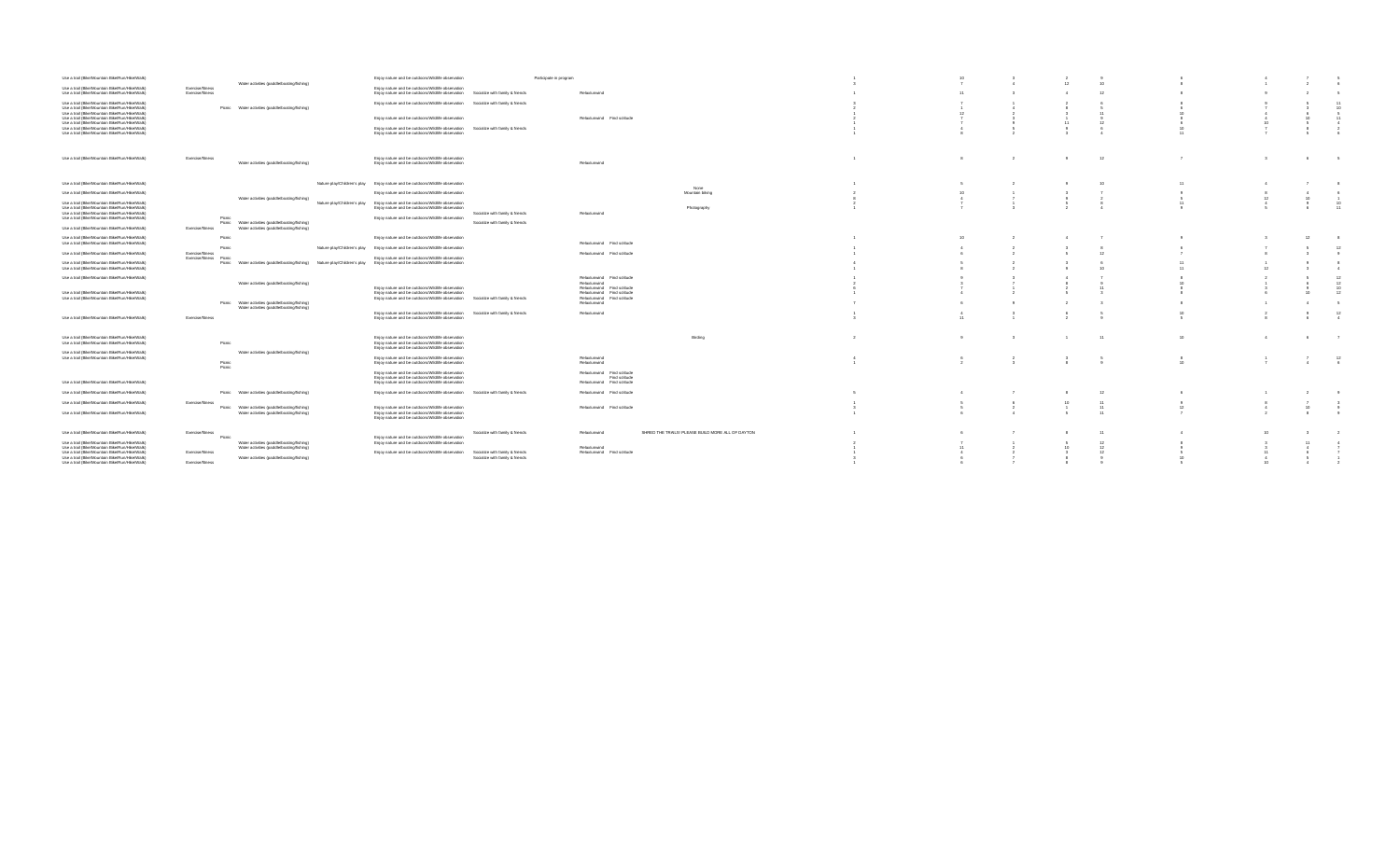|                                                                 |                          | nts (or changes) would encourage you to use Huffman MetroPark more<br>. What impro- |                                                                    |                                                                          |                                                 |                                                                     |                                                       |                                                                    |                                             |                                                                   |                                                                                              |                                                                         |                                                |                                                               |                                           |                                             |                                                                                       |                                                          |                                            |
|-----------------------------------------------------------------|--------------------------|-------------------------------------------------------------------------------------|--------------------------------------------------------------------|--------------------------------------------------------------------------|-------------------------------------------------|---------------------------------------------------------------------|-------------------------------------------------------|--------------------------------------------------------------------|---------------------------------------------|-------------------------------------------------------------------|----------------------------------------------------------------------------------------------|-------------------------------------------------------------------------|------------------------------------------------|---------------------------------------------------------------|-------------------------------------------|---------------------------------------------|---------------------------------------------------------------------------------------|----------------------------------------------------------|--------------------------------------------|
|                                                                 |                          | (Please select one answer per row)                                                  |                                                                    | Expanded Historic Farm and Cultural Interpretation related               |                                                 |                                                                     |                                                       |                                                                    |                                             |                                                                   |                                                                                              |                                                                         |                                                |                                                               |                                           |                                             |                                                                                       |                                                          |                                            |
| Play areas for children Staff support/assistance Hours of opera |                          | More/better trails                                                                  | Better maintenance                                                 |                                                                          | More things to do                               | More programs                                                       | More/better fitness oppor                             | More natural habitats/bird                                         | Better restrooms                            |                                                                   | More comfortable places to relax More information about the park More play areas for childre |                                                                         | Better parkin                                  | Dog off leash areas/dog ame                                   | <b>Better safety</b>                      | More drinking four                          | Better accessibility for people who are disabled Food concessions Nothing/Leave as it |                                                          |                                            |
| $_{8}^{\rm 5}$                                                  |                          | Neutral<br>Very Important                                                           | Not Important<br>Neutral                                           | Not at All Important<br>Very Important                                   |                                                 | Not at All Important Not at All Important<br>Very Important Neutral | Not at All Important<br>Neutral                       | Extremely Important<br>Very Important                              | Very Important<br>Extremely Importan        | Not Important<br>Very Important                                   | Not at All Important<br>Very Important                                                       | Not at All Important<br>Very Important                                  | Neutral<br>Neutral                             | Very Important<br>Very Important                              | Neutral<br>Neutral                        | Neutral<br>Neutral                          | Neutral<br>Neutral                                                                    | Not at All Important<br>Neutral                          | Neutral<br>Very Important                  |
|                                                                 | $\frac{11}{6}$           |                                                                                     | Neutral                                                            |                                                                          | Very Important                                  | Not Importan                                                        |                                                       | Neutral                                                            | Extremely Important                         | Neutral                                                           |                                                                                              | Very Important                                                          |                                                | Not Important                                                 |                                           |                                             | Extremely Important                                                                   |                                                          |                                            |
| $\frac{12}{12}$                                                 |                          | Extremely Important<br>Extremely Important                                          | Very Important                                                     | Very Important<br>Very Important                                         | Neutral                                         | Not Importan                                                        | Not Important<br>Very Important                       | Extremely Importan                                                 | Not Important                               | Very Important                                                    | Neutral<br>Neutral                                                                           | Very Importan                                                           | Not Important<br>Not Important                 | Extremely Importan                                            | Neutral<br>Neutral                        | Neutral<br>Neutral                          | Neutral                                                                               | Not at All Important<br>Not at All Important             | Neutral<br>Neutral                         |
|                                                                 |                          |                                                                                     |                                                                    |                                                                          |                                                 |                                                                     |                                                       |                                                                    |                                             |                                                                   |                                                                                              |                                                                         |                                                |                                                               |                                           |                                             |                                                                                       |                                                          |                                            |
|                                                                 |                          | Extremely Important<br>Extremely Important<br>Extremely Important<br>Very Important | Neutral<br>Very Important<br>Extremely Important<br>Very Important | Neutral<br>Not Important<br>Not at All Important<br>Not at All Important | Extremely Important<br>Neutral<br>Not Important | Neutral<br>Not at All Important                                     | Neutral<br>Not Important<br>Neutral<br>Very Important | Verv Important<br>Extremely Important<br>Verv Important<br>Neutral | Very Important<br>Very Important<br>Neutral | Not Important<br>Extremely Important<br>Neutral<br>Very Important | Verv Important<br>Neutral<br>Neutral<br>Neutral                                              | Extremely Important<br>Not at All Important<br>Neutral<br>Not Important | Neutral<br>Neutral<br>Neutral<br>Very Importan | Not at All Important<br>Not at All Important<br>Not Important | Neutral<br>Extremely Important<br>Neutral | Not important<br>Neutral<br>Not important   | Not at All Important<br>Not Important<br>Neutral<br>Neutral                           | Not at All Important<br>Not at All Important             | Neutral<br>Neutral<br>Not at All Important |
|                                                                 |                          |                                                                                     |                                                                    | Not at All Importan                                                      |                                                 |                                                                     |                                                       |                                                                    | Very Importan                               |                                                                   |                                                                                              |                                                                         |                                                | Very Importan                                                 |                                           |                                             |                                                                                       | Not Important<br>Not at All Important                    | Neutral                                    |
|                                                                 |                          |                                                                                     |                                                                    |                                                                          |                                                 |                                                                     |                                                       |                                                                    |                                             |                                                                   |                                                                                              |                                                                         |                                                |                                                               |                                           |                                             |                                                                                       |                                                          |                                            |
|                                                                 |                          |                                                                                     |                                                                    |                                                                          |                                                 |                                                                     |                                                       |                                                                    |                                             |                                                                   |                                                                                              |                                                                         |                                                |                                                               |                                           |                                             |                                                                                       |                                                          |                                            |
|                                                                 |                          |                                                                                     |                                                                    |                                                                          |                                                 |                                                                     |                                                       |                                                                    |                                             |                                                                   |                                                                                              |                                                                         |                                                |                                                               |                                           |                                             |                                                                                       |                                                          |                                            |
| $10$                                                            |                          | Very Important                                                                      | Neutral                                                            | Very Importan                                                            | Neutral                                         | Very Important                                                      | Extremely Importan                                    | Neutral                                                            | Very Importan                               | Neutral                                                           | Neutral                                                                                      | Neutral                                                                 | Not Importan                                   | Very Importan                                                 | Neutral                                   | Neutral                                     | Neutral                                                                               | Not at All Important                                     |                                            |
| 10                                                              | $\overline{\phantom{a}}$ | Extremely Important                                                                 | Neutral                                                            | Not Important                                                            | Neutral                                         | Neutral                                                             | Very Importan                                         | Neutral                                                            | Very Importan                               | Neutral                                                           | Neutral                                                                                      | Not Importan                                                            | Neutral                                        | Very Importan                                                 | Neutral                                   | Very Importan                               | Neutral                                                                               | Neutral                                                  | Neutral                                    |
|                                                                 |                          |                                                                                     |                                                                    |                                                                          |                                                 |                                                                     |                                                       |                                                                    |                                             |                                                                   |                                                                                              |                                                                         |                                                |                                                               |                                           |                                             |                                                                                       |                                                          |                                            |
|                                                                 |                          |                                                                                     |                                                                    |                                                                          |                                                 |                                                                     |                                                       |                                                                    |                                             |                                                                   |                                                                                              |                                                                         |                                                |                                                               |                                           |                                             |                                                                                       |                                                          |                                            |
|                                                                 |                          | Very Important                                                                      | Neutral                                                            | Neutral                                                                  | Neutral                                         | Neutral                                                             | Neutral                                               | Extremely Importan                                                 | Very Important                              | Neutral                                                           | Neutral                                                                                      | Neutral                                                                 | Neutral                                        | Extremely Important                                           | Very Importan                             | Neutral                                     | Neutral                                                                               | Neutral                                                  | Extremely Importan                         |
|                                                                 |                          | Extremely Importan                                                                  | Very Important                                                     | Not at All Importan                                                      | Very Important                                  | Neutral                                                             | Extremely Importan                                    | Very Important<br>Extremely Important                              | Very Important                              | Very Important                                                    | Neutral                                                                                      | Not at All Important                                                    | Very Importan                                  | leutral                                                       | Neutral                                   | Neutral                                     | Not at All Importan                                                                   | Not at All Important                                     | Very Importan                              |
|                                                                 |                          | Very Important<br>Extremely Important                                               | Very Important<br>Extremely Important                              | Not Important<br>Very Important                                          | Very Important                                  | Not Important                                                       | Not Important<br>Extremely Importan                   | Extremely Importan                                                 | Extremely Important<br>Very Important       | Very Important<br>Extremely Importan                              | Very Important<br>Extremely Importan                                                         | Neutral<br>Extremely Important                                          | Neutral<br>Extremely Importan                  | Not at All Important<br>Very Important                        | Very Important<br>Extremely Important     | Very Important<br>Extremely Importan        | Extremely Important<br>Very Important                                                 | Neutral<br>Very Important                                | Not Important<br>Neutral                   |
|                                                                 |                          | Neutral                                                                             | Neutral                                                            | Neutral                                                                  | Neutral                                         | Neutral                                                             | Neutral                                               | Neutral                                                            | Neutral                                     | Neutral                                                           | Neutral                                                                                      | Neutral                                                                 | Neutral                                        | Neutral                                                       | Neutral                                   | Neutral                                     | Neutral                                                                               | Neutral                                                  | Neutral                                    |
|                                                                 |                          |                                                                                     |                                                                    |                                                                          |                                                 |                                                                     |                                                       |                                                                    |                                             |                                                                   |                                                                                              |                                                                         |                                                |                                                               |                                           |                                             |                                                                                       |                                                          |                                            |
|                                                                 |                          |                                                                                     |                                                                    |                                                                          |                                                 |                                                                     |                                                       |                                                                    |                                             |                                                                   |                                                                                              |                                                                         |                                                |                                                               |                                           |                                             |                                                                                       |                                                          |                                            |
|                                                                 |                          | Neutral<br>Extremely Important                                                      | Not Important<br>Very Importan                                     | Not Important<br>Neutral                                                 |                                                 | Not at All Important Not at All Important<br>Neutral                | Not Important<br>Neutral                              | Extremely Importan<br>Extremely Importan                           | Neutral<br>Very Importan                    | Not Important<br>Very Important                                   | Not Importan<br>Neutral                                                                      | Not at All Important<br>Neutral                                         | Not at All Importan<br>Neutral                 | Not Important<br>Not Important                                | Not Importan<br>Neutral                   | Not Importan<br>Very Important              | Not Important<br>Neutral                                                              | Not at All Important Extremely Importan<br>Not Important | Neutral                                    |
|                                                                 |                          |                                                                                     |                                                                    |                                                                          |                                                 |                                                                     |                                                       |                                                                    |                                             |                                                                   |                                                                                              |                                                                         |                                                |                                                               |                                           |                                             |                                                                                       |                                                          |                                            |
|                                                                 |                          |                                                                                     |                                                                    |                                                                          |                                                 |                                                                     |                                                       |                                                                    |                                             |                                                                   |                                                                                              |                                                                         |                                                |                                                               |                                           |                                             |                                                                                       |                                                          |                                            |
|                                                                 |                          |                                                                                     |                                                                    |                                                                          |                                                 |                                                                     |                                                       |                                                                    |                                             |                                                                   |                                                                                              |                                                                         |                                                |                                                               |                                           |                                             |                                                                                       |                                                          |                                            |
|                                                                 |                          | Very important                                                                      | Extremely Important                                                | Extremely Important                                                      | Extremely Important                             | Extremely Importan                                                  | Not Important                                         | Neutral                                                            | Neutral                                     | Very Important                                                    | Very Important                                                                               | Extremely Important                                                     | Very Importan                                  | Not Important                                                 | Extremely Important                       | Neutral                                     | Very Importan                                                                         | Not at All Important                                     | Not Important                              |
|                                                                 |                          | Very Important                                                                      | Neutral                                                            | Neutral                                                                  | Neutral                                         | Neutral                                                             | Not Important                                         | Very Important                                                     | Very Important                              | Neutral                                                           | Neutral                                                                                      | Neutral                                                                 | Neutral                                        | Not at All Importan                                           | Very Important                            | Neutral                                     | Neutral                                                                               | Not at All Imp                                           | Neutral                                    |
|                                                                 |                          |                                                                                     |                                                                    |                                                                          |                                                 |                                                                     |                                                       |                                                                    |                                             |                                                                   |                                                                                              |                                                                         |                                                |                                                               |                                           |                                             |                                                                                       |                                                          |                                            |
|                                                                 |                          | Very Importan                                                                       | Neutral                                                            | Very Importal                                                            | Not at All Important                            |                                                                     | Neutral                                               | Very Important                                                     | Very Importan                               | Neutral                                                           | Neutral                                                                                      | Neutral                                                                 | Neutral                                        | Neutral                                                       | Not at All Importan                       | Neutral                                     | Neutral                                                                               | Not at All In                                            |                                            |
|                                                                 |                          |                                                                                     |                                                                    |                                                                          |                                                 |                                                                     |                                                       |                                                                    |                                             |                                                                   |                                                                                              |                                                                         |                                                |                                                               |                                           |                                             |                                                                                       |                                                          |                                            |
|                                                                 |                          | Extremely Important                                                                 | Extremely Important                                                | Not at All Important                                                     | Neutral                                         | Neutral                                                             | Extremely Important                                   | Extremely Important                                                | Extremely Importan                          | Extremely Importan                                                | Neutral                                                                                      | Not at All Important                                                    | Neutral                                        | Not at All Important                                          | Very Importan                             | Extremely Importan                          | Very Important                                                                        | Neutral                                                  | Neutral                                    |
|                                                                 |                          | Neutral<br>Not Important                                                            | Very Important<br>Very Important                                   | Neutral<br>Not at All Important                                          | Not Important<br>Neutral                        | Not Important<br>Not Important                                      | Not at All Important<br>Not Important                 | Extremely Importan<br>Very Important                               | Very Important<br>Very Important            | Verv Important<br>Neutral                                         | Neutral<br>Not at All Importan                                                               | Not at All Important<br>Not at All Important                            | Neutral<br>Neutral                             | Very Important<br>Very Important                              | Neutral<br>Very Important                 | Very Important<br>Neutral                   | Extremely Important<br>Very Important                                                 | Not Important<br>Not at All Important                    | Neutral<br>Neutral                         |
| 11                                                              | 12                       | Extremely Importan                                                                  | Very Important                                                     | Not Important                                                            | Not Important                                   | Not Importan                                                        | Neutral                                               | Very Important                                                     | Very Important                              | Very Important                                                    | Neutral                                                                                      | Neutral                                                                 | Neutral                                        | Not at All Importan                                           | Very Important                            | Neutral                                     | Neutral                                                                               | Not at All Important                                     | Neutral                                    |
|                                                                 |                          |                                                                                     |                                                                    |                                                                          |                                                 |                                                                     |                                                       |                                                                    |                                             |                                                                   |                                                                                              |                                                                         |                                                |                                                               |                                           |                                             |                                                                                       |                                                          |                                            |
|                                                                 |                          | Extremely Importan                                                                  | Neutra                                                             | Neutra                                                                   | Neutral                                         | Neutral                                                             | Very Importan                                         | Very Important                                                     | Extremely Importa                           | Extremely Importa                                                 | Neutral                                                                                      | Not Importan                                                            | Very Importan                                  | Very Importan                                                 |                                           |                                             | Extremely Importar                                                                    | Neutral                                                  | Not at All Importa                         |
|                                                                 |                          |                                                                                     |                                                                    |                                                                          |                                                 |                                                                     |                                                       |                                                                    |                                             |                                                                   |                                                                                              |                                                                         |                                                |                                                               |                                           |                                             |                                                                                       |                                                          |                                            |
|                                                                 |                          |                                                                                     |                                                                    | Not at All Important                                                     | Not at All Important                            | Not Importan                                                        | Not Important                                         | Very Important                                                     | Not important                               | Not important                                                     | Not important                                                                                | Not Important                                                           | Not at All Important                           | Not at All Important                                          | Neutral                                   | Very Important                              | Neutral                                                                               | Not at All Important                                     | Very Important                             |
|                                                                 |                          | Neutral<br>Not Important<br>Extremely Important<br>Neutral                          | Not Important<br>Neutral<br>Very Important<br>Neutral              | Verv Importar<br>Very Importar<br>Neutral                                | Not Importa<br>Neutral<br>Neutral               | Neutral<br>Neutral<br>Very Importan                                 | Neutral<br>Neutral<br>Neutral                         | Neutral<br>Not Important<br>Neutral                                | Neutral<br>Very Important<br>Very Important | Very Important<br>Neutral<br>Very Important                       | Not Important<br>Neutral<br>Neutral                                                          | Not Important<br>Very Important<br>Very Importan                        | Neutral<br>Very Important<br>Not Important     | Very Important<br>Not Important<br>Very Important             | Neutral<br>Very Importan<br>Neutral       | Very Important<br>Very Important<br>Neutral | Very Important<br>Very Important<br>Extremely Importa                                 | Very Important<br>Not Important<br>Very Important        | Neutral<br>Neutral<br>Neutral              |
|                                                                 |                          |                                                                                     |                                                                    |                                                                          |                                                 |                                                                     |                                                       |                                                                    |                                             |                                                                   |                                                                                              |                                                                         |                                                |                                                               |                                           |                                             |                                                                                       |                                                          |                                            |
|                                                                 |                          | Very Important                                                                      | Extremely Important                                                | Neutral                                                                  | Very Important                                  | Very Important                                                      | Neutral                                               | Extremely Importan                                                 | Extremely Important                         | Very Important                                                    | Extremely Importan                                                                           | Very Important                                                          | Extremely Importan                             | Very Important                                                | Very Important                            | Very Important                              | Extremely Importan                                                                    | Very Important                                           | Neutral                                    |
|                                                                 |                          |                                                                                     |                                                                    |                                                                          |                                                 |                                                                     |                                                       |                                                                    |                                             |                                                                   |                                                                                              |                                                                         |                                                |                                                               |                                           |                                             |                                                                                       |                                                          |                                            |
|                                                                 |                          | Very Important                                                                      | Neutral                                                            | Not Importan                                                             | Not important                                   | Not Importan                                                        | Very Important                                        | Very Important                                                     | Very Important                              | Neutral                                                           | Not Important                                                                                | Very Important                                                          | Neutral                                        | Not at All Important                                          | Neutral                                   | Very Important                              | Neutral                                                                               | Not at All Important                                     | Neutral                                    |
|                                                                 |                          | Extremely Importan                                                                  | Very Importar                                                      | Not Importan                                                             | Neutral                                         | Neutral                                                             | Neutral                                               | Very Importan                                                      | Very Importan                               | Neutral                                                           | Very Importan                                                                                | Neutral                                                                 | Very Importan                                  | Not Importan                                                  |                                           | Very Importan                               | Verv Importar                                                                         |                                                          | Neutral                                    |
|                                                                 |                          | Neutral                                                                             | Neutral                                                            | Neutral                                                                  | Neutral                                         | Neutral                                                             | Neutral                                               | Very Important                                                     | Neutral                                     | Very Important                                                    | Very Important                                                                               | Neutral                                                                 | Neutral                                        | Very Important                                                | Neutral                                   | Very Important                              | Neutral                                                                               | Not Importan                                             | Extremely Importan                         |
|                                                                 |                          | Extremely Important                                                                 | Very Important                                                     | Neutral                                                                  | Extremely Important                             | Neutral                                                             | Very Importan                                         | Very Important                                                     | Neutral                                     | Very Important                                                    | Neutral                                                                                      | Very Important                                                          | Neutral                                        | Not Important                                                 | Neutral                                   | Neutral                                     | Neutral                                                                               | Not Important                                            | Not at All Importan                        |
|                                                                 |                          |                                                                                     |                                                                    |                                                                          |                                                 |                                                                     |                                                       |                                                                    |                                             |                                                                   |                                                                                              | Not at All Important                                                    | Not at All Importan                            | Not at All Importan                                           | Not at All Important                      | Not at All Importan                         | Not at All Importan                                                                   | Not at All Important                                     |                                            |
|                                                                 |                          | Extremely Important<br>Very Important<br>Extremely Important                        | Verv Important<br>Not Important<br>Very Important                  | Neutral<br>Not at All Important<br>Neutral                               | Neutral<br>Not at All Important                 | Neutral<br>Not Importan<br>Neutral                                  | Verv Important<br>Neutral<br>Neutral                  | Very Important<br>Not at All Important<br>Not Important            | Neutral<br>Very Important<br>Very Important | Neutral<br>Not Important<br>Very Important                        | Neutral<br>Not Importan<br>Neutral                                                           | Neutral<br>Extremely Important                                          | Neutral<br>Very Important                      | Not at All Important<br>Not at All Important                  | Not at All Important<br>Neutral           | Neutral<br>Neutral                          | Not at All Important<br>Not at All Important                                          | Neutral<br>Neutral                                       | Neutral<br>Neutral<br>Neutral              |
|                                                                 |                          |                                                                                     |                                                                    |                                                                          | Very Importan<br>Neutral                        |                                                                     |                                                       |                                                                    |                                             |                                                                   |                                                                                              |                                                                         |                                                |                                                               |                                           |                                             |                                                                                       |                                                          |                                            |
|                                                                 |                          | Extremely Important                                                                 | Neutral                                                            | Neutral                                                                  |                                                 | Neutral                                                             | Neutral                                               | Neutral                                                            | Very Important                              | Neutral                                                           | Neutral                                                                                      | Neutral                                                                 | Neutral                                        | Very Important                                                | Neutral                                   | Neutral                                     | Neutral                                                                               | Not Important                                            | Neutral                                    |
|                                                                 |                          |                                                                                     |                                                                    |                                                                          |                                                 |                                                                     |                                                       |                                                                    |                                             |                                                                   |                                                                                              |                                                                         |                                                |                                                               |                                           |                                             |                                                                                       |                                                          |                                            |
|                                                                 |                          | Extremely Important<br>Very Important                                               | Neutral<br>Neutral                                                 | Neutral<br>Neutral                                                       | Very Important<br>Neutral                       | Neutral<br>Neutral                                                  | Very Important<br>Neutral                             | Not at All Important<br>Very Important                             | Neutral<br>Neutral                          | Neutral<br>Neutral                                                | Neutral<br>Neutral                                                                           | Neutral<br>Neutral                                                      | Neutral<br>Neutral                             | Neutral<br>Very Important                                     | Neutral<br>Neutral                        | Neutral<br>Neutral                          | Neutral<br>Neutral                                                                    | Neutral<br>Not Important                                 | Neutral<br>Neutral                         |
|                                                                 |                          |                                                                                     |                                                                    |                                                                          |                                                 |                                                                     |                                                       |                                                                    |                                             |                                                                   |                                                                                              |                                                                         |                                                |                                                               |                                           |                                             |                                                                                       |                                                          |                                            |
|                                                                 |                          | Very important                                                                      | Extremely Important                                                | Extremely Important                                                      | Neutral                                         | Very Importan                                                       | Very Importan                                         | Extremely Importan                                                 | Very Important<br>Extremely Important       | Very Important<br>Neutral                                         | Verv Important                                                                               | Not Important<br>Not Important                                          | Neutral                                        | Not Important                                                 | Very Important<br>Extremely Important     | Very Important                              | Very Important                                                                        | Not Important<br>Neutral                                 | Neutral                                    |
|                                                                 |                          | Extremely Important<br>Extremely Important                                          | Very Important<br>Very Important                                   | Neutral<br>Neutral                                                       | Very Important<br>Very Important                | Neutral<br>Neutral                                                  | Very Important<br>Very Important                      | Very Important<br>Extremely Important                              | Neutral                                     | Very Important                                                    | Neutral<br>Neutral                                                                           | Very Importan                                                           | Very Important<br>Neutral                      | Very Important<br>Not at All Important                        | Very Important                            | Very Important<br>Neutral                   | Neutral<br>Not Important                                                              | Not at All Important                                     | Verv Important<br>Not Important            |
|                                                                 |                          |                                                                                     |                                                                    |                                                                          |                                                 |                                                                     |                                                       |                                                                    |                                             |                                                                   |                                                                                              |                                                                         |                                                |                                                               |                                           |                                             |                                                                                       |                                                          |                                            |
|                                                                 |                          | Extremely Important                                                                 | Very Important                                                     | Not at All Importan                                                      | Not Important                                   | Not at All Importan                                                 | Neutral                                               | Very Important                                                     | Neutral                                     | Not Important                                                     | Not Importan                                                                                 | Not at All Important                                                    | Neutral                                        | Not at All Important                                          | Not Importan                              | Not Importan                                | Not Important                                                                         | Not at All Important                                     |                                            |
|                                                                 |                          |                                                                                     |                                                                    |                                                                          |                                                 |                                                                     |                                                       |                                                                    |                                             |                                                                   |                                                                                              |                                                                         |                                                |                                                               |                                           |                                             |                                                                                       |                                                          |                                            |
|                                                                 |                          |                                                                                     |                                                                    |                                                                          |                                                 |                                                                     |                                                       |                                                                    |                                             |                                                                   |                                                                                              |                                                                         |                                                |                                                               |                                           |                                             |                                                                                       |                                                          |                                            |
|                                                                 |                          | Very Important<br>Very Important                                                    | Verv Important<br>Not Important                                    | Neutral<br>Not Important                                                 | Neutral<br>Not Important                        | Neutral<br>Not Importan                                             | Very Important<br>Not Important                       | Extremely Importan<br>Very Important                               | Very Importan<br>Not Important              | Neutral<br>Not Important                                          | Verv Important<br>Neutral                                                                    | Neutral<br>Not Important                                                | Neutral<br>Neutral                             | Not Important<br>Not Important                                | Very Important<br>Neutral                 | Very Important<br>Neutral                   | Verv Important<br>Not Important                                                       | Not at All Important<br>Neutral                          | Verv Important<br>Neutral                  |
|                                                                 |                          | Extremely Important                                                                 | Extremely Importan                                                 | Not at All Importan                                                      | Extremely Importan                              | Very Importan                                                       | Very Important                                        | Very Important                                                     | Very Importan                               | Neutral                                                           | Neutral                                                                                      | Not at All Important                                                    | Not Importan                                   | Not Important                                                 | Not Importan                              | Very Important                              | Not at All Importan                                                                   | Not at All Importan                                      | Extremely Import:                          |
|                                                                 |                          |                                                                                     |                                                                    |                                                                          |                                                 |                                                                     |                                                       |                                                                    |                                             |                                                                   |                                                                                              |                                                                         |                                                |                                                               |                                           |                                             |                                                                                       |                                                          |                                            |
|                                                                 |                          | Extremely Important<br>Extremely Important                                          | Very Important<br>Very Important                                   | Not at All Important<br>Neutral                                          | Neutral<br>Neutral                              | Neutral<br>Neutral                                                  | Very Important<br>Neutral                             | Neutral<br>Very Important                                          | Neutral<br>Very Important                   | Neutral<br>Neutral                                                | Neutral<br>Neutral                                                                           | Neutral<br>Very Important                                               | Neutral<br>Neutral                             | Neutral<br>Not at All Important                               | Very Important<br>Neutral                 | Neutral<br>Neutral                          | Neutral<br>Neutral                                                                    | Not Important<br>Not Important                           | Not Important<br>Not Important             |
|                                                                 |                          | Very Important<br>Extremely Important                                               | Neutral<br>Neutral                                                 | Not Important<br>Not Important                                           | Not Important                                   | Not Importan                                                        | Not Important<br>Very Important                       | Neutral                                                            | Neutral                                     | Not Important                                                     | Not Important                                                                                | Very Important                                                          | Neutral                                        | Not Important                                                 | Not Important                             | Not important                               | Neutral<br>Neutral                                                                    | Neutral                                                  | Neutral<br>Neutral                         |
|                                                                 |                          |                                                                                     |                                                                    |                                                                          | Neutral                                         | Very Importan                                                       |                                                       | Extremely Importan                                                 | Very Important                              | Not Importan                                                      | Not Importan                                                                                 | Neutral                                                                 | Not Importan                                   | Not at All Importan                                           | Neutral                                   | Very Important                              |                                                                                       | Not at All Important                                     |                                            |
| 12 <sup>12</sup>                                                |                          | Extremely Important<br>Extremely Important                                          | Neutral<br>Verv Important                                          | Neutral<br>Very Important                                                | Very Important<br>Extremely Important           | Neutral<br>Extremely Importa                                        | Very Important<br>Extremely Importan                  | Neutral<br>Extremely Importan                                      | Not Important<br>Very Important             | Neutral<br>Neutral                                                | Neutral<br>Neutral                                                                           | Very Important<br>Neutral                                               | Neutral<br>Verv Importan                       | Very Important<br>Neutral                                     | Neutral<br>Very Importa                   | Not Important<br>Very Important             | Not Important<br>Verv Important                                                       | Not Important<br>Neutral                                 | Neutral<br>Not at All Importan             |
|                                                                 |                          |                                                                                     |                                                                    |                                                                          |                                                 |                                                                     |                                                       |                                                                    |                                             |                                                                   |                                                                                              |                                                                         |                                                |                                                               |                                           |                                             |                                                                                       |                                                          |                                            |
|                                                                 |                          |                                                                                     |                                                                    |                                                                          |                                                 |                                                                     |                                                       |                                                                    |                                             |                                                                   |                                                                                              |                                                                         |                                                |                                                               |                                           |                                             |                                                                                       |                                                          |                                            |
|                                                                 |                          | Extremely Importan<br>Very Important                                                | Verv Important<br>Verv Important                                   | Not at All Importan<br>Neutral                                           | Not at All Important<br>Very Important          | Neutral                                                             | Not Importan<br>Neutral                               | Neutral<br>Very Important                                          | Extremely Important                         | Neutral<br>Very Important                                         | Neutral<br>Very Important                                                                    | Neutral<br>Neutral                                                      | Neutral                                        | Vot Importar<br>Neutral                                       | Neutral                                   | Neutral<br>Neutral                          | Neutral                                                                               | Neutral                                                  | Not at All Importan                        |
|                                                                 |                          |                                                                                     | Extremely Important                                                |                                                                          | Extremely Important                             |                                                                     |                                                       | Very Important                                                     |                                             | Extremely Importan                                                | Very Important                                                                               | Extremely Important                                                     |                                                |                                                               |                                           |                                             |                                                                                       |                                                          |                                            |
| $\frac{10}{12}$                                                 |                          | Extremely Important<br>Extremely Important                                          | Neutral                                                            | Neutral<br>Neutral                                                       | Very Important                                  | Neutral<br>Neutral                                                  | Not Important<br>Very Important                       | Extremely Important                                                | Extremely Important<br>Very Important       | Neutral                                                           | Neutral                                                                                      |                                                                         | Neutral<br>Neutral                             | Not Important<br>Neutral                                      | Neutral<br>Very Important                 | Very Important<br>Very Important            | Neutral<br>Neutral                                                                    | Not at All Important Not Important Neutral Neutral       |                                            |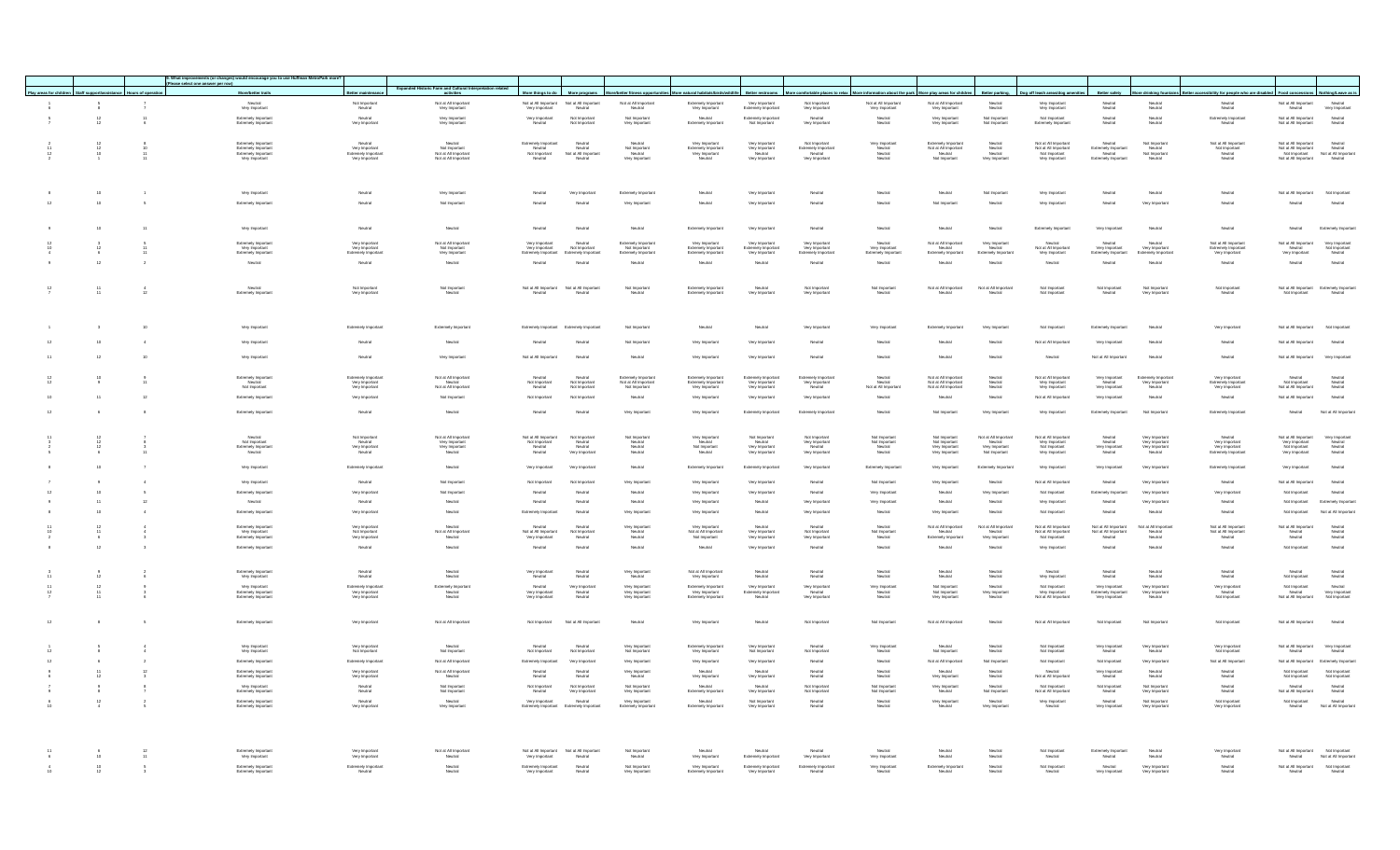|           |    |    | Extremely Important<br>Extremely Important                                                             | Extremely Important<br>Neutral                                          | <b>Extremely Important</b><br>Neutral                                                           | Not Important<br>Very Important<br>Very Important<br>Neutral                                                                                           | Not Important<br>Extremely Important                                          | <b>Extremely Important</b><br>Neutral                                               | Very Important<br>Very Important                                       | Very Important<br>Neutral                                              | Very Important<br>Neutral                                                     | Not Important<br>Neutral                                                          | Very Important<br>Neutral                                               | Very Important<br>Very Important                                 | Very Important<br>Extremely Important                            | Not important<br>Neutral                                                       | Very Important<br>Neutral                                               | Not Important<br>Not at All Important                                               | Not Important<br>Neutral                                                |
|-----------|----|----|--------------------------------------------------------------------------------------------------------|-------------------------------------------------------------------------|-------------------------------------------------------------------------------------------------|--------------------------------------------------------------------------------------------------------------------------------------------------------|-------------------------------------------------------------------------------|-------------------------------------------------------------------------------------|------------------------------------------------------------------------|------------------------------------------------------------------------|-------------------------------------------------------------------------------|-----------------------------------------------------------------------------------|-------------------------------------------------------------------------|------------------------------------------------------------------|------------------------------------------------------------------|--------------------------------------------------------------------------------|-------------------------------------------------------------------------|-------------------------------------------------------------------------------------|-------------------------------------------------------------------------|
|           |    | 6  | Very Important                                                                                         | Neutral                                                                 | Neutral                                                                                         | Neutral<br>Very Important                                                                                                                              | Very Important                                                                | Neutral                                                                             | Neutral                                                                | Neutral                                                                | Neutral                                                                       | Neutral                                                                           | Neutral                                                                 | Neutral                                                          | Neutral                                                          | Neutral                                                                        | Neutral                                                                 | Neutral                                                                             | Neutral                                                                 |
|           |    |    | Very Important<br>Not at All Important<br>Extremely Important<br>Very Important<br>Extremely Important | Very Important<br>Not at All Important<br>Neutral<br>Neutral<br>Neutral | Very Important<br>Not at All Important<br>Extremely Important<br>Not Important<br>Not Important | Not Important<br>Very Important<br>Extremely Important<br>Not at All Important<br>Neutral<br>Neutral<br>Not Important<br>Neutral<br>Neutral<br>Neutral | Neutral<br>Not at All Important<br>Neutral<br>Not Important<br>Very Important | Extremely Important<br>Not at All Important<br>Neutral<br>Very Important<br>Neutral | Not Important<br>Not at All Important<br>Neutral<br>Neutral<br>Neutral | Neutral<br>Not at All Important<br>Neutral<br>Neutral<br>Not Important | Very Important<br>Not at All Important<br>Neutral<br>Neutral<br>Not Important | Not Important<br>Extremely Important<br>Neutral<br>Not at All Importan<br>Neutral | Very Important<br>Not at All Important<br>Neutral<br>Neutral<br>Neutral | Neutral<br>Not at All Important<br>Neutral<br>Neutral<br>Neutral | Neutral<br>Not at All Important<br>Neutral<br>Neutral<br>Neutral | Very Important<br>Not at All Important<br>Neutral<br>Neutral<br>Very Important | Very Important<br>Not at All Important<br>Neutral<br>Neutral<br>Neutral | Very Important<br>Not at All Important<br>Neutral<br>Not Important<br>Not Important | Neutral<br>Not at All Important<br>Neutral<br>Very Important<br>Neutral |
|           |    |    | Extremely Important<br>Extremely Important                                                             | Extremely Important<br>Neutral                                          | Not at All Important<br>Not Important                                                           | Extremely Important<br>Neutral<br>Neutral<br>Neutral                                                                                                   | Extremely Important<br>Neutral                                                | Neutral<br>Neutral                                                                  | Very Important<br>Very Important                                       | Neutral<br>Very Important                                              | Neutral<br>Very Important                                                     | Very Important<br>Neutral                                                         | Neutral<br>Neutral                                                      | Neutral<br>Extremely Important                                   | Neutral<br>Extremely Important                                   | Neutral<br>Very Important                                                      | Neutral<br>Extremely Important                                          | Neutral<br>Not at All Important Not at All Important                                | Neutral                                                                 |
| $10^{-1}$ |    |    | Extremely Important                                                                                    | Very Important                                                          | Not at All Important                                                                            | Not at All Important Extremely Important                                                                                                               | Extremely Important                                                           | Not at All Important                                                                | Not at All Important                                                   | Not at All Important                                                   | Not at All Important                                                          | Extremely Important                                                               | Not at All Important                                                    | Not at All Important                                             | Not at All Important                                             | Not at All Important                                                           | Not at All Important                                                    | Not at All Important Not at All Important                                           |                                                                         |
|           | 12 |    | Extremely Important                                                                                    | Very Important                                                          | Neutral                                                                                         | Neutral<br>Neutral                                                                                                                                     | Neutral                                                                       | Very Important                                                                      | Very Important                                                         | Very Important                                                         | Neutral                                                                       | Extremely Important                                                               | Very Important                                                          | Not at All Important                                             | Extremely Important                                              | Extremely Important                                                            | Very Important                                                          | Not Important                                                                       | Very Important                                                          |
|           |    |    | Extremely Important                                                                                    | Neutral                                                                 | Very Important                                                                                  | Neutral<br>Very Important                                                                                                                              | Extremely Important                                                           | Extremely Important                                                                 | Very Important                                                         | Neutral                                                                | Neutral                                                                       | Neutral                                                                           | Neutral                                                                 | Neutral                                                          | Neutral                                                          | Very Important                                                                 | Neutral                                                                 | Neutral                                                                             | Neutral                                                                 |
|           | 12 |    | Very Important<br>Neutral                                                                              | Neutral<br>Neutral                                                      | Not Important<br>Not Important                                                                  | Not Important<br>Not Important<br>Very Important<br>Not Important                                                                                      | Not Important<br>Neutral                                                      | Very Important<br>Very Important                                                    | Very Important<br>Neutral                                              | Not Important<br>Neutral                                               | Not Important<br>Not at All Important                                         | Neutral<br>Very Important                                                         | Neutral<br>Neutral                                                      | Neutral<br>Not Important                                         | Very Important<br>Neutral                                        | Very Important<br>Neutral                                                      | Very Important<br>Neutral                                               | Not Important<br>Not at All Important                                               | Very Important<br>Neutral                                               |
|           |    |    | Extremely Important                                                                                    | Very Important                                                          | Neutral                                                                                         | Not Important<br>Neutral                                                                                                                               | Neutral                                                                       | Very Important                                                                      | Very Important                                                         | Very Important                                                         | Neutral                                                                       | Not Important                                                                     | Very Important                                                          | Very Important                                                   | Very Important                                                   | Not Important                                                                  | Neutral                                                                 | Not Important                                                                       | Neutral                                                                 |
|           |    | 11 | Very Important                                                                                         | Very Important                                                          | Neutral                                                                                         | Neutral<br>Neutral                                                                                                                                     | Very Important                                                                | Very Important                                                                      | Very Important                                                         | Very Important                                                         | Very Important                                                                | Very Important                                                                    | Neutral                                                                 | Not Important                                                    | <b>Extremely Important</b>                                       | Very Important                                                                 | Neutral                                                                 | Not Important                                                                       | Not Important                                                           |
|           |    |    | Very Important<br>Extremely Important                                                                  | Neutral<br>Very Important                                               | Neutral<br>Not Important                                                                        | Neutral<br>Neutral<br>Not Important<br>Not Important                                                                                                   | Neutral<br>Very Important                                                     | Very Important<br>Very Important                                                    | Very Important<br>Very Important                                       | Very Important<br>Neutral                                              | Very Important<br>Neutral                                                     | Very Important<br>Not Important                                                   | Neutral<br>Very Important                                               | Neutral<br>Not at All Important                                  | Extremely Important<br>Neutral                                   | Neutral<br>Very Important                                                      | Neutra<br>Neutral                                                       | Not Important<br>Not Important                                                      | Neutral<br>Neutral                                                      |
|           |    |    | Neutral<br>Extremely Important                                                                         | Very Important<br>Neutral                                               | Not Important<br>Neutral                                                                        | Very Important<br>Neutral<br>Not Important<br>Not Important                                                                                            | Neutral<br>Not Important                                                      | Very Important<br>Not important                                                     | Very Important<br>Not Important                                        | Neutral<br>Not important                                               | Neutral<br>Not Important                                                      | Neutral<br>Not Important                                                          | Neutral<br>Not Important                                                | Neutral<br>Not Important                                         | Neutral<br>Not Important                                         | Neutral<br>Not Important                                                       | Very Important<br>Not Important                                         | Neutral<br>Not at All Important                                                     | Neutral<br>Very Important                                               |
|           |    |    | Extremely Important<br>Extremely Important                                                             | Very Important<br>Neutral                                               | Neutral<br>Neutral                                                                              | Extremely Important<br>Extremely Importan<br>Extremely Important<br>Very Important                                                                     | Neutral<br>Neutral                                                            | Very Important<br>Neutral                                                           | Extremely Important<br>Neutral                                         | Very Important<br>Neutral                                              | Extremely Important<br>Neutral                                                | Neutral<br>Extremely Important                                                    | Very Important<br>Very Important                                        | Very Important<br>Neutral                                        | Very Important<br>Neutral                                        | Very Important<br>Very Important                                               | Very Important<br>Very Important                                        | Very Important<br>Neutral                                                           | Neutral<br>Not at All Important                                         |
|           |    |    | Not at All Important<br>Extremely Important                                                            | <b>Extremely Important</b><br>Very Important                            | Not Important<br>Very Important                                                                 | Not at All Important<br>Very Important<br>Very Important<br>Very Important                                                                             | Not at All Important<br>Very Important                                        | Extremely Important<br>Extremely Important                                          | Very Important<br>Extremely Important                                  | Extremely Important<br>Very Important                                  | Very Important<br>Very Important                                              | Very Important<br>Neutral                                                         | Not Important<br>Neutral                                                | Not at All Important<br>Neutral                                  | Very Important<br>Very Important                                 | Not Important<br>Very Important                                                | Very Important<br>Extremely Important                                   | Not at All Important Extremely Important<br>Very Important                          | Neutral                                                                 |
|           |    | 11 | Neutral                                                                                                | Neutral                                                                 | Extremely Important                                                                             | Very Important<br>Neutral                                                                                                                              | Neutral                                                                       | Very Important                                                                      | Very Important                                                         | Very Important                                                         | Very Important                                                                | Not Important                                                                     | Very Important                                                          | Not at All Important                                             | Neutral                                                          | Very Important                                                                 | Neutral                                                                 | Not Important                                                                       | Neutral                                                                 |
|           |    |    | Very Important<br>Very Important                                                                       | Neutral<br>Neutral                                                      | Neutral<br>Very Important                                                                       | Very Important<br>Neutral<br>Neutral<br>Very Important                                                                                                 | Neutral<br>Very Important                                                     | Neutral<br>Extremely Important                                                      | Neutral<br>Very Important                                              | Very Important<br>Very Important                                       | Neutral<br>Neutral                                                            | Very Important<br>Neutral                                                         | Neutral<br>Neutral                                                      | Neutral<br>Not Important                                         | Neutral<br>Neutral                                               | Neutral<br>Very Important                                                      | Neutral<br>Very Important                                               | Neutral<br>Neutral                                                                  | Very Important<br>Neutral                                               |
|           | 12 |    | Very Important                                                                                         | Extremely Important                                                     | Not at All Important                                                                            | Not at All Important Not at All Important                                                                                                              | Not at All Important                                                          | Extremely Important                                                                 | Very Important                                                         | Not Important                                                          | Not Important                                                                 | Not at All Important                                                              | Not Important                                                           | Not at All Important                                             | Very Important                                                   | Very Important                                                                 | Neutral                                                                 | Not at All Important Not Important                                                  |                                                                         |
|           |    |    | Extremely Important                                                                                    | Extremely Important                                                     | Neutral                                                                                         | Extremely Important Extremely Important                                                                                                                | Extremely Important                                                           | Extremely Important                                                                 | Extremely Important                                                    | Extremely Important                                                    | Very Important                                                                | Neutral                                                                           | Neutral                                                                 | Neutral                                                          | Neutral                                                          | Very Important                                                                 | Neutral                                                                 | Not at All Important Not at All Important                                           |                                                                         |
|           | 12 | 11 | Extremely Important<br>Very Important                                                                  | Very Important<br>Very Important                                        | Very Important<br>Neutral                                                                       | Very Important<br>Very Important<br>Very Important<br>Neutral                                                                                          | Very Important<br>Neutral                                                     | Extremely Important<br>Very Important                                               | Very Important<br>Very Important                                       | Very Important<br>Very Important                                       | Very Important<br>Very Important                                              | Neutral<br>Very Important                                                         | Neutral<br>Very Important                                               | Very Important<br>Neutral                                        | Very Important<br>Very Important                                 | Very Important<br>Neutral                                                      | Very Important<br>Neutral                                               | Not Important<br>Not Important                                                      | Neutral<br>Neutral                                                      |
|           | 11 | 10 | Not at All Important                                                                                   | Neutral                                                                 | Neutral                                                                                         | Very Important<br>Neutral                                                                                                                              | Neutral                                                                       | Very Important                                                                      | Very Important                                                         | Neutral                                                                | Neutral                                                                       | Very Important                                                                    | Neutral                                                                 | Neutral                                                          | Very Important                                                   | Very Important                                                                 | Neutral                                                                 | Not at All Important Not at All Important                                           |                                                                         |
|           |    |    | Extremely Important                                                                                    | Neutral                                                                 | Not at All Important                                                                            | Neutral<br>Neutral                                                                                                                                     | Very Important                                                                | Neutral                                                                             | Very Important                                                         | Neutral                                                                | Not Important                                                                 | Very Important                                                                    | Neutral                                                                 | Neutral                                                          | Neutral                                                          | Very Important                                                                 | Not Important                                                           | Not Important                                                                       | Neutral                                                                 |
|           |    |    | Extremely Important<br>Extremely Important                                                             | Extremely Important<br>Neutral                                          | Neutral<br>Not Important                                                                        | Very Important<br>Very Important<br>Very Important<br>Neutral                                                                                          | Very Important<br>Neutral                                                     | Extremely Important<br>Very Important                                               | Very Important<br>Neutral                                              | Extremely Important<br>Very Important                                  | Neutral<br>Neutral                                                            | Neutral<br>Not Important                                                          | Neutral<br>Not Important                                                | Neutral<br>Neutral                                               | Very Important<br>Not Important                                  | Very Important<br>Extremely Important                                          | Very Important<br>Neutral                                               | Neutral<br>Not at All Important                                                     | Not at All Important<br>Neutral                                         |
|           |    |    | Extremely Important                                                                                    | Very Important                                                          | Not at All Important                                                                            | Extremely Important<br>Extremely Importan                                                                                                              | Extremely Important                                                           | Neutral                                                                             | Neutral                                                                | Neutral                                                                | Very Important                                                                | Not at All Important                                                              | Neutral                                                                 | Very Important                                                   | Very Important                                                   | Neutral                                                                        | Not at All Important                                                    | Very Important                                                                      | Neutral                                                                 |
|           |    |    | Neutral<br>Extremely Important                                                                         | Neutral<br>Very Important                                               | Very Important<br>Neutral                                                                       | Neutral<br>Neutral<br>Neutral<br>Neutral                                                                                                               | Very Important<br>Neutral                                                     | Extremely Important<br>Very Important                                               | Neutral<br>Extremely Important                                         | Neutral<br>Very Important                                              | Neutral<br>Very Important                                                     | Neutral<br>Very Important                                                         | Not Important<br>Very Important                                         | Neutral<br>Neutral                                               | Neutral<br>Very Important                                        | Neutral<br>Very Important                                                      | Very Important<br>Very Important                                        | Not at All Important<br>Neutral                                                     | Very Importan<br>Neutral                                                |
|           |    |    | Extremely Important                                                                                    | Very Important                                                          | Neutral                                                                                         | Very Important<br>Neutral                                                                                                                              | Very Important                                                                | Extremely Important                                                                 | Very Important                                                         | Extremely Important                                                    | Very Important                                                                | Neutral                                                                           | Neutral                                                                 | Very Important                                                   | Very Important                                                   | Very Important                                                                 | Very Important                                                          | Neutral                                                                             | Neutral                                                                 |
|           |    |    | Extremely Important<br>Extremely Important                                                             | Extremely Important<br>Neutral                                          | Not at All Important<br>Not at All Important                                                    | Extremely Important<br>Neutral<br>Very Important<br>Neutral                                                                                            | Extremely Important<br>Very Important                                         | Extremely Important<br>Neutral                                                      | Extremely Important<br>Neutral                                         | Extremely Important                                                    | Very Important                                                                | Extremely Important                                                               | Very Important                                                          |                                                                  | Very Important                                                   | Extremely Important                                                            | Neutral                                                                 | Not Important                                                                       |                                                                         |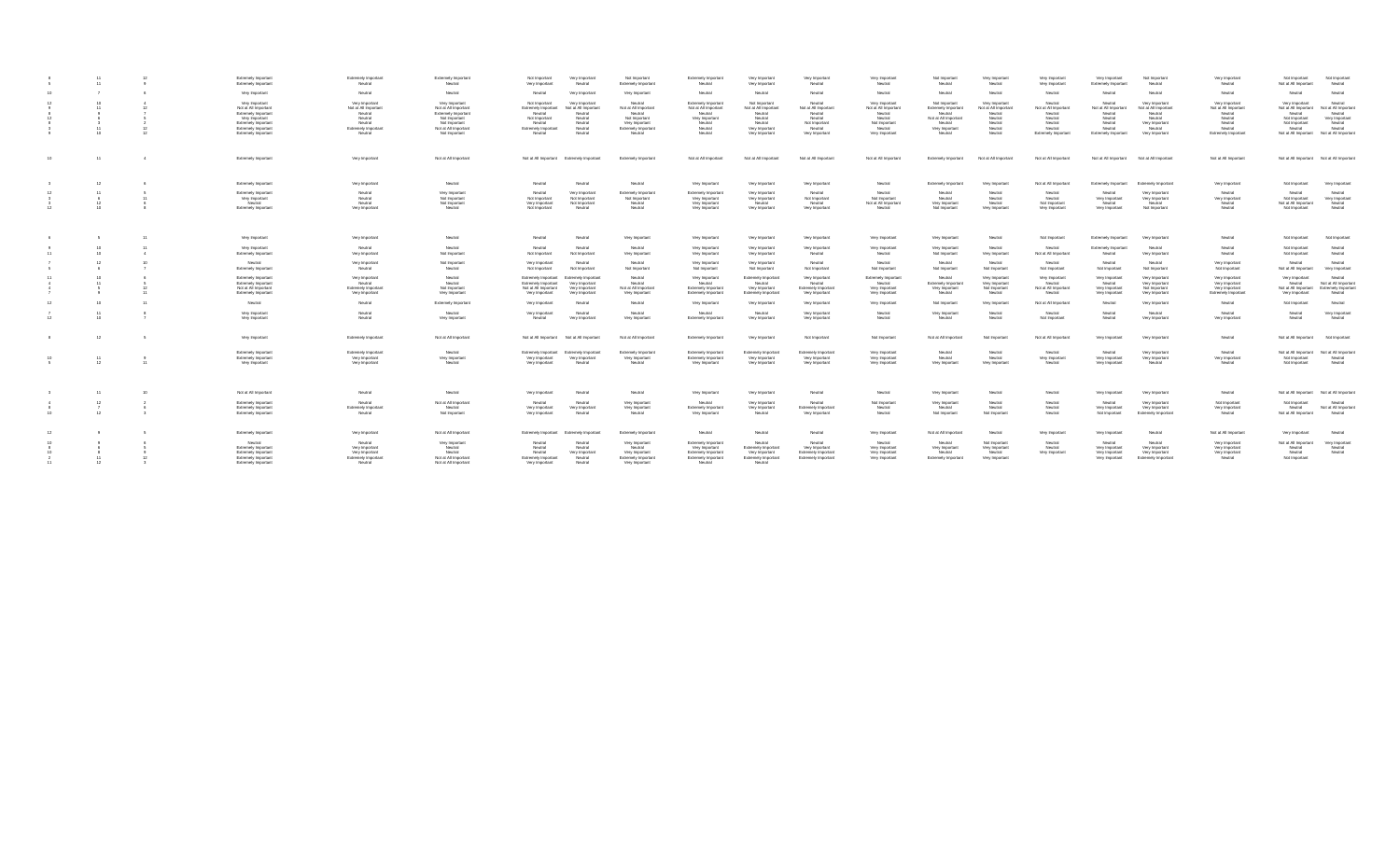|                                                                                                                                                                                                                                                                                                                                          |                                                                                                                                                                                                                        |                                                                                                                                                                                                                                         |                                                                                                                                               |                                                                                                                                                                                                                                                                                                                                     | 15. Would you like to be kept up-to-date on our plans? Please provide your email address and we |                                                                 |                        |                         |                                                               |
|------------------------------------------------------------------------------------------------------------------------------------------------------------------------------------------------------------------------------------------------------------------------------------------------------------------------------------------|------------------------------------------------------------------------------------------------------------------------------------------------------------------------------------------------------------------------|-----------------------------------------------------------------------------------------------------------------------------------------------------------------------------------------------------------------------------------------|-----------------------------------------------------------------------------------------------------------------------------------------------|-------------------------------------------------------------------------------------------------------------------------------------------------------------------------------------------------------------------------------------------------------------------------------------------------------------------------------------|-------------------------------------------------------------------------------------------------|-----------------------------------------------------------------|------------------------|-------------------------|---------------------------------------------------------------|
| 10. What makes Huffman MetroPark unique or special to you?                                                                                                                                                                                                                                                                               | 11. What do you like most about Huffman MetroPark?                                                                                                                                                                     | 12. What do you like least about Huffman MetroPark?                                                                                                                                                                                     | 13. If you could use one word or phrase to describe this park what would it be? 14. Any other comments or ideas that you would like to share? |                                                                                                                                                                                                                                                                                                                                     | ill send updates about the Huffman MetroPark Master Plan.                                       | 6. Home ZIP Code: 17. Your gender: 18. Your age: 19. Your race: |                        |                         |                                                               |
|                                                                                                                                                                                                                                                                                                                                          |                                                                                                                                                                                                                        | I remember more access to the shoreline from my younger days                                                                                                                                                                            |                                                                                                                                               |                                                                                                                                                                                                                                                                                                                                     | Email                                                                                           |                                                                 |                        |                         |                                                               |
| Bird watching. Father used to take me there 53 years ago.<br>Beautiful and close                                                                                                                                                                                                                                                         | Not usually crowded                                                                                                                                                                                                    |                                                                                                                                                                                                                                         | Historic                                                                                                                                      |                                                                                                                                                                                                                                                                                                                                     |                                                                                                 | 45410<br>45324                                                  | Male<br>Female         | 56-65                   | White or Caucasian<br>Other                                   |
| The lake and the damn, the peaceful setting, proximity to my house<br>The different wildlife areas, beautiful in the different seasons.                                                                                                                                                                                                  | t is neaceful<br>ent, peaceful, I always feel like I've gone back in time there.                                                                                                                                       | Trail aren't easy to find No bathroom<br>Flooded trails, but that's to be expecte                                                                                                                                                       | Peaceful<br>Peaceful                                                                                                                          |                                                                                                                                                                                                                                                                                                                                     | mby2318@anLcom                                                                                  | 45424<br>4543                                                   | Enmale                 | 35-45                   | White or Caucasia<br>White or Caucasia                        |
|                                                                                                                                                                                                                                                                                                                                          |                                                                                                                                                                                                                        |                                                                                                                                                                                                                                         |                                                                                                                                               |                                                                                                                                                                                                                                                                                                                                     |                                                                                                 |                                                                 |                        |                         |                                                               |
| Water access to the lake & the river<br>The river and the trails                                                                                                                                                                                                                                                                         | Water access to the lake & the river                                                                                                                                                                                   | A dock would be helpful for entering/exiting the lake from a kayak. Lack of lake to shore accessible picnic                                                                                                                             | kavaking                                                                                                                                      | Would like to see picnic areas accessible from the lake (kavak)                                                                                                                                                                                                                                                                     | rvan.mcmanus.05@gmail.com                                                                       |                                                                 |                        | $25-3$                  | White or Caucasian                                            |
| close to the Mad river and very close to my home<br>Not special at all                                                                                                                                                                                                                                                                   | LOCATION<br>Trails are the only thing good                                                                                                                                                                             | THE PARK NEEDS A KAYAK/CANOE LAUNCH DOCK THE WATER AREA IS DEEP MUD<br>Due to a lack of security, you're likely to find all sorts of weird people and things going on there                                                             | the park seems like it is the stepchild compared to the fancy parks                                                                           |                                                                                                                                                                                                                                                                                                                                     | thomliptak@vahoo.com<br>Jblair5145@gmail.com                                                    | 45431<br>45424<br>45424                                         | Female<br>Male<br>Male | 46-55<br>46-55<br>46.55 | Non-Hispanic White<br>White or Caucasian<br>White or Caucasia |
|                                                                                                                                                                                                                                                                                                                                          |                                                                                                                                                                                                                        |                                                                                                                                                                                                                                         |                                                                                                                                               |                                                                                                                                                                                                                                                                                                                                     |                                                                                                 |                                                                 |                        |                         |                                                               |
|                                                                                                                                                                                                                                                                                                                                          |                                                                                                                                                                                                                        |                                                                                                                                                                                                                                         |                                                                                                                                               | A beach would be great. I have no idea about the feasibility of course, but that would be a great spot. If there was a beach 1d actually discourspe a concession and beach straight discover the big of the single of the sin                                                                                                       |                                                                                                 |                                                                 |                        |                         |                                                               |
| The trails! They are open to the landscape, but I wish they connected to the lake side, it would be great to                                                                                                                                                                                                                             |                                                                                                                                                                                                                        | I wish the lake had a beach! We don't own a boat or paddle boards, so we can't really spend time                                                                                                                                        |                                                                                                                                               |                                                                                                                                                                                                                                                                                                                                     |                                                                                                 |                                                                 |                        |                         |                                                               |
| run lakeside and then back into the main park easily. I rarely visit the lake because I'm typically running<br>when I visit, but if there was a beach we would be there every day!                                                                                                                                                       | Trails, lake                                                                                                                                                                                                           | enjoying the lake.                                                                                                                                                                                                                      | Cute                                                                                                                                          |                                                                                                                                                                                                                                                                                                                                     |                                                                                                 | 45431                                                           | Female                 |                         | White or Caucasian                                            |
| Grew up there                                                                                                                                                                                                                                                                                                                            | Easy access                                                                                                                                                                                                            | Maintenance of trails                                                                                                                                                                                                                   | Relaxing                                                                                                                                      | maybe a mowed strip through the tall wildflower meadow just north of the dam for more bird access the                                                                                                                                                                                                                               | torresmichele@yahoo.com                                                                         | 45440                                                           | Female                 | 35-45                   | Other                                                         |
|                                                                                                                                                                                                                                                                                                                                          |                                                                                                                                                                                                                        |                                                                                                                                                                                                                                         |                                                                                                                                               | big loop around is fine                                                                                                                                                                                                                                                                                                             |                                                                                                 |                                                                 |                        |                         |                                                               |
| l use MOMBA frequently throughout the year - I ride as well as take the car there. I also use the large<br>meadow loop for bird observation mostly spring and summer but also to walk the dog in all seasons.                                                                                                                            | Momba is excellent amenity. keep at it folks. access to Huffman via the Mad River bikeway is great --<br>Ikive in Dayton and ride there w lunch and binoculars. :)                                                     | I like Huffman because it has a more "wild " element to it --- Good birding opportunities. /                                                                                                                                            |                                                                                                                                               | the loop offfers lakeside, meadow w transition as well as riverine / meadow transition pulls in good                                                                                                                                                                                                                                |                                                                                                 | 45415                                                           |                        | 56-65                   | White or Caucasian                                            |
| It is where I mountain bike and I'm proud of what we have in this area. I know it can be better with more<br>time and resources.                                                                                                                                                                                                         | <b>Isolated</b> quietness                                                                                                                                                                                              | The distance from my home in Centerville                                                                                                                                                                                                | Natura                                                                                                                                        | Please consider more trails at the Momba site and on the lake side of the park as well.                                                                                                                                                                                                                                             | CmikeC99@yahoo.com                                                                              |                                                                 |                        | $35-45$                 | White or Caucasia                                             |
| Nature & safe park to visit<br>Close to home and offers easy access to bike trail, lake and mad River.                                                                                                                                                                                                                                   | The relaxation of being in nature. Quiet, and a fun place to visit with friends and family.<br>See above                                                                                                               | Later in the day. I do not feel safe there if I go alone<br>ared to other metro park                                                                                                                                                    | Central to land and water                                                                                                                     | Just concerned about feeling safe there at any time.<br>Would like to see this park become more involved in the kavaking/canoeing activities                                                                                                                                                                                        | sondragh2o.ss@gmail.com<br>andyflagg@att.net                                                    | 45524<br>45424                                                  | Female<br>Male         | 66-75<br>35-45          | White or Caucasian<br>anic White                              |
|                                                                                                                                                                                                                                                                                                                                          |                                                                                                                                                                                                                        |                                                                                                                                                                                                                                         |                                                                                                                                               |                                                                                                                                                                                                                                                                                                                                     |                                                                                                 |                                                                 |                        |                         |                                                               |
|                                                                                                                                                                                                                                                                                                                                          |                                                                                                                                                                                                                        |                                                                                                                                                                                                                                         |                                                                                                                                               |                                                                                                                                                                                                                                                                                                                                     |                                                                                                 |                                                                 |                        |                         |                                                               |
| We love Huffman in its wilder state. It is usually a quiet park and I cherish that. It is nice to have a place to<br>get away from people and enjoy the birds and trees. Please don't ruin it with changes to its unique                                                                                                                 | It is less traveled                                                                                                                                                                                                    | Discarded fishing lies near water                                                                                                                                                                                                       | Tranquil                                                                                                                                      | Please don't add a playground. Kids are everywhere and I treasure a natural park                                                                                                                                                                                                                                                    | Tei321@rocketmail.com                                                                           | 45430                                                           | Female                 | 56-65                   | White or Caucasian                                            |
| The pond and river access                                                                                                                                                                                                                                                                                                                |                                                                                                                                                                                                                        |                                                                                                                                                                                                                                         |                                                                                                                                               |                                                                                                                                                                                                                                                                                                                                     |                                                                                                 | 45440                                                           | Male                   | 35-45                   | White or Caucasian                                            |
|                                                                                                                                                                                                                                                                                                                                          |                                                                                                                                                                                                                        |                                                                                                                                                                                                                                         |                                                                                                                                               |                                                                                                                                                                                                                                                                                                                                     |                                                                                                 |                                                                 |                        |                         |                                                               |
| Growing up, we traveled here as a family often.□<br>When I had kids, I wanted to take them to experience the park, also.□<br>What I ran into was unmaintained trails and not feeling safe.□<br>Wh                                                                                                                                        |                                                                                                                                                                                                                        |                                                                                                                                                                                                                                         |                                                                                                                                               |                                                                                                                                                                                                                                                                                                                                     |                                                                                                 |                                                                 |                        |                         |                                                               |
| We now go to Carriage Hill and John Brvan for hikes instead.                                                                                                                                                                                                                                                                             | Old memories as a kid and the trees and lake.                                                                                                                                                                          | Not always feeling safe, things overgrown, and trails not properly marked.                                                                                                                                                              | Nature                                                                                                                                        |                                                                                                                                                                                                                                                                                                                                     | Kristabentrup@gmail.com                                                                         | 45420                                                           | Female                 | 25-34                   | White or Caucasian                                            |
|                                                                                                                                                                                                                                                                                                                                          |                                                                                                                                                                                                                        |                                                                                                                                                                                                                                         |                                                                                                                                               |                                                                                                                                                                                                                                                                                                                                     |                                                                                                 |                                                                 |                        |                         |                                                               |
| good place to see spring and fall warbler migration.                                                                                                                                                                                                                                                                                     | the trail below the dam is my favorite                                                                                                                                                                                 |                                                                                                                                                                                                                                         | hidden gem                                                                                                                                    |                                                                                                                                                                                                                                                                                                                                     |                                                                                                 | 45377                                                           | Female                 | 56-65                   | White or Caucasian                                            |
| It is a wooded area created /preserved by the special flood control measures of the region.                                                                                                                                                                                                                                              | Access to the river lake, and dam, plus trails in the woods                                                                                                                                                            | Few (no?) rest rooms. :<br>Not under park control, but the water has some odors of sewage.<br>That when the large picnic was allowed to go natural, all it became was a sea of ragweed (which I'm<br>allergic to) and drier weeds. Thuy | Floodplain vegetatio                                                                                                                          |                                                                                                                                                                                                                                                                                                                                     |                                                                                                 | 45419                                                           | Female                 | <b>FALAR</b>            | Non-Hispanic White                                            |
|                                                                                                                                                                                                                                                                                                                                          |                                                                                                                                                                                                                        |                                                                                                                                                                                                                                         |                                                                                                                                               |                                                                                                                                                                                                                                                                                                                                     |                                                                                                 |                                                                 |                        |                         |                                                               |
| My family has had picnics there for the last 70 years.<br>I've not been to Huffman so I don't have a valid response to this question.                                                                                                                                                                                                    | The lake and river                                                                                                                                                                                                     | Not enough hiking.                                                                                                                                                                                                                      | Not much there                                                                                                                                | Wish there were boat rentals either here or at Eastwood                                                                                                                                                                                                                                                                             |                                                                                                 |                                                                 | Female<br>Male         | 56-65<br>56-65          | White or Caucasian<br>Other                                   |
| Close to home. Variety of birds and wildlife.                                                                                                                                                                                                                                                                                            | Lake                                                                                                                                                                                                                   | Condition of paved roadshorrible!                                                                                                                                                                                                       | Familiar                                                                                                                                      | I've noticed a lack of wading and water birds this year. Wondering about the water condition                                                                                                                                                                                                                                        | Remwatcher@aol.com                                                                              | 45345<br>45424<br>45424                                         | Female<br>Male         | 56-65<br>19-24          | White or Caucasian<br>Two or More Races                       |
| Quite                                                                                                                                                                                                                                                                                                                                    | Close proximity to Daytor                                                                                                                                                                                              | boat access                                                                                                                                                                                                                             | peaceful                                                                                                                                      |                                                                                                                                                                                                                                                                                                                                     |                                                                                                 |                                                                 |                        |                         |                                                               |
| the bike trails for beginners                                                                                                                                                                                                                                                                                                            | bike trails                                                                                                                                                                                                            | can be dangerous in some places; don't feel safe alone                                                                                                                                                                                  |                                                                                                                                               | please make safe for women. keep bike trails but love for them to be a safe place to come out alone.<br>also like to walk dog but he is small and dogs running off leash are a serious deterrent. thanks.                                                                                                                           | dschild@ROADRUNNER.COM                                                                          | 45424                                                           | Female                 | 46-55                   | White or Caucasia                                             |
| luffman MetroPark is unique because not everything is mapped; e.g. trails to the peninsula on the south                                                                                                                                                                                                                                  |                                                                                                                                                                                                                        |                                                                                                                                                                                                                                         |                                                                                                                                               |                                                                                                                                                                                                                                                                                                                                     |                                                                                                 |                                                                 |                        |                         |                                                               |
| end of the park between Huffman Lake and Mas River. The area is described it on the other that the form one will be three are multiple areas all around the lake. Most car and picinic ratific heads the western and southern<br><br>very little foot traffic. It is nice to head to that part of the park and enjoy nature in solitude. | end for people like me who want to escape into nature                                                                                                                                                                  | Better equipment for securing bicycles would be nice. About half the time I visit the park I ride my bike<br>there. I usually have to secure it to one of the signs near the parking lot.                                               | Solitude                                                                                                                                      |                                                                                                                                                                                                                                                                                                                                     | metroparks@mattbanderson.com                                                                    | 45431                                                           | Male                   | 35-45                   | White or Caucasian                                            |
| arew up near here and I went here a lot as a kid and I still go here now.                                                                                                                                                                                                                                                                | The peacefulness away from the city                                                                                                                                                                                    | Nothing really                                                                                                                                                                                                                          |                                                                                                                                               | Non                                                                                                                                                                                                                                                                                                                                 |                                                                                                 | 45431<br>45434                                                  | Female<br>Female       | 18 or under<br>35-45    | White or Caucasian<br>White or Caucasia                       |
| My son loves being able to access water activities                                                                                                                                                                                                                                                                                       | Close to my home                                                                                                                                                                                                       |                                                                                                                                                                                                                                         |                                                                                                                                               |                                                                                                                                                                                                                                                                                                                                     |                                                                                                 | 45371                                                           |                        |                         |                                                               |
| The access to the river to fish and the different types of wildlife.                                                                                                                                                                                                                                                                     | Proximity to Davton                                                                                                                                                                                                    | When it floods                                                                                                                                                                                                                          | Beautiful                                                                                                                                     |                                                                                                                                                                                                                                                                                                                                     | heminoway2164@gmail.com                                                                         | 45420                                                           | Female                 | 46-55                   | Non-Hispanic White                                            |
| It is close to my home and it is easy to access                                                                                                                                                                                                                                                                                          | I like Huffman because it is a lightly used park that has a beautiful lake and hiking trails. It is in a quiet,<br>out of the way. location which makes it unique.                                                     |                                                                                                                                                                                                                                         | quiet and serene                                                                                                                              |                                                                                                                                                                                                                                                                                                                                     | arboristpaul@vahoo.com                                                                          | 45424                                                           | Male                   | 56-65                   | White or Caucasian                                            |
| Spent a lot of time there as a vouth<br>The Mountain biking trails and plea                                                                                                                                                                                                                                                              |                                                                                                                                                                                                                        | Criminal activity supposed to be taking place                                                                                                                                                                                           | Neglected in the system                                                                                                                       | Not a developed area in the system                                                                                                                                                                                                                                                                                                  | Ka1vossler@frontier.com                                                                         | 45424                                                           | Male                   | 56-65                   | White or Caucasia                                             |
| Soent a lot of time there as a voutil.<br>The Mountain biking trails and please don't let hikers or<br>unners and hikers have plenty of other options we dont<br>lease don't let hikers or runners on them this park should stay bike only                                                                                               | mountain biking and you can ride your bike from eastwood or other                                                                                                                                                      |                                                                                                                                                                                                                                         | <b>BIKEFFFFFFFFF</b>                                                                                                                          | Please keep the bike trails bike only                                                                                                                                                                                                                                                                                               | ronaldivttle@att.ne                                                                             | 45420                                                           | Male                   | 56-65                   | White or Caucasia                                             |
| Great place to ride bikes. For some reason, the only place in MetroParks to ride on natural surface trails<br>even though there are many miles of trails in the MetroParks.                                                                                                                                                              | A place to ride                                                                                                                                                                                                        | the a pain to get to. Its not like if I want to go hiking or something, the hiking trails are plentiful, but to ride<br>It is a pain to get to. Its not like if I want to get hiking or something, the hiking trails are plentifu       |                                                                                                                                               | More trails please!                                                                                                                                                                                                                                                                                                                 |                                                                                                 | 45419                                                           |                        | 25-34                   | White or Caucasia                                             |
| For me, the most unique thing are the mountain bike trails. There are few parks dedicated for this purpose<br>and I think that it is a credit to the Miami Valley and the Park System for creating such an area.                                                                                                                         | The Mountain Bike Trails!                                                                                                                                                                                              | It would be nice if there was a way to connect the bike path to the mountain bike area. That way it would<br>be easy to cycle in and out of the park.                                                                                   | Fun                                                                                                                                           | Keep up the great work!                                                                                                                                                                                                                                                                                                             |                                                                                                 | 45459                                                           |                        | 35-45                   | White or Caucasian                                            |
|                                                                                                                                                                                                                                                                                                                                          | It is the only MetroPark that allows mountain biking                                                                                                                                                                   |                                                                                                                                                                                                                                         | Eun                                                                                                                                           |                                                                                                                                                                                                                                                                                                                                     | irsmall0221@gmail.com                                                                           | 45324<br>45504                                                  | Male<br>Female         | 35-45<br>35-45          | White or Caucasia<br>White or Caucasia                        |
| and it unto state in the case that allows mountain biking.<br>It is the only MetroPark that allows mountain biking.<br>MoMBA has great mountain bike trails.<br>MOMBA has great mountain bike trails.<br>MOMBA bike trails. Would love to<br>1. There aren't alot of close options for mountain                                          | MOMBA bike                                                                                                                                                                                                             |                                                                                                                                                                                                                                         | Mountain biking                                                                                                                               |                                                                                                                                                                                                                                                                                                                                     | Laura31173@aol.cor                                                                              | 45434                                                           | Female                 | 35-45                   | White or Caucas                                               |
|                                                                                                                                                                                                                                                                                                                                          |                                                                                                                                                                                                                        |                                                                                                                                                                                                                                         |                                                                                                                                               | As stated previously, MOMBA is the best mountain biking in the area. I would really like to see the area                                                                                                                                                                                                                            |                                                                                                 |                                                                 |                        |                         |                                                               |
|                                                                                                                                                                                                                                                                                                                                          |                                                                                                                                                                                                                        | I do not really use the east side of the park that much. Maybe add some biking trails down there by the                                                                                                                                 |                                                                                                                                               | continue to make use of that area by adding more trails. I put a couple of suggestions for the area around<br>the lake in the east side of the park like perhaps a couple of bike trails down there or a disc golf course                                                                                                           |                                                                                                 |                                                                 |                        |                         |                                                               |
| MOMBA, it is the best mountain biking area around and I would like to see it continue to expand the trails. MOMBA<br>It's close to home and I have observed many migrating birds                                                                                                                                                         | It's not used extensively by others and therefore, it is a quite and relaxing place to visit.                                                                                                                          | ake? Maybe add a disc golf course around the lake?<br>It had (maybe still does?) a reputation for being a location for same sex hook ups                                                                                                | MOMBA<br>Outlet                                                                                                                               | around the lake. I would use either but not sure if those are a good fit down by the lake or not.<br>I'd be interested in any rare bird sightings at Huffman                                                                                                                                                                        | fredmodougle@vaboo.com<br>michael urio@att.net                                                  | 45324<br>45424                                                  | Male<br>Male           | $35 - 45$<br>46-55      | White or Caucasian<br>White or Caucasian                      |
| Began visiting the park as a voung child.                                                                                                                                                                                                                                                                                                | Place to relax and hear nature                                                                                                                                                                                         |                                                                                                                                                                                                                                         | peaceful                                                                                                                                      | We need more mountain bike trails and access to trails from bike paths.                                                                                                                                                                                                                                                             | unguia@aol.com<br>Kdiet131@amail.com                                                            | 45324                                                           | Female<br>Male<br>Male | <b>SS-RS</b>            | Non-Hispanic White                                            |
| MoMBA. it's one of the few mountain bike only trails between here and cinci.<br>Decent mountain bike trails close to home                                                                                                                                                                                                                |                                                                                                                                                                                                                        |                                                                                                                                                                                                                                         |                                                                                                                                               | I rated parking very high because I need a place to park, but I've never had an issue finding a spot. If the                                                                                                                                                                                                                        |                                                                                                 | 45458                                                           |                        | 35-45<br>46-55          |                                                               |
| It's the closest place to my home where I can go for a walk in the woods. I like that Huffman has trails but                                                                                                                                                                                                                             |                                                                                                                                                                                                                        |                                                                                                                                                                                                                                         |                                                                                                                                               | park is expanding and likely to attract more visitors perhaps the park association should consider adding<br>parking. I get kind of confused by the access area on the other side of the dam. Is this also Huffman? Are<br>these areas connected by a walking path other than through the bike path? It would be nice if they could |                                                                                                 |                                                                 |                        |                         |                                                               |
| it's usually not very crowded. I like wildlife and I remember seeing a possum and a raccoon at Huffman<br>which was fun for me. It is also where my husband proposed to me                                                                                                                                                               | I most like that it is a wooded area with decent trails that isn't very crowded.                                                                                                                                       | The walking/hiking trail system is a little bit confusing and I've taken some pretty muddy walks.                                                                                                                                       | Nature nearest my home                                                                                                                        |                                                                                                                                                                                                                                                                                                                                     | mindy.kootstra@gmail.com                                                                        | 45431                                                           | Female                 | 25-34                   | White or Caucasian                                            |
| easily accessible while returning home fro work.                                                                                                                                                                                                                                                                                         | it is not utilized as much some of the other MetroParks, so the quiet and sometimes seclusion is nice, o                                                                                                               |                                                                                                                                                                                                                                         |                                                                                                                                               |                                                                                                                                                                                                                                                                                                                                     |                                                                                                 |                                                                 |                        |                         |                                                               |
| water features. D<br>watching aircraft from WPAFBD<br>access to bikewayD                                                                                                                                                                                                                                                                 | the other hand, sectuation can be scary. It's nice to be aware that the maintenance building is close by.<br>The other hand, sectuation can be scary. It's nice to be aware that the maintenance building is close by. |                                                                                                                                                                                                                                         |                                                                                                                                               |                                                                                                                                                                                                                                                                                                                                     | ia9chambers@hotmail.com                                                                         |                                                                 |                        |                         |                                                               |
| access to unteway<br>seeing wildlife at any time of day<br>MOMBA is great, always look for more trails, though.                                                                                                                                                                                                                          |                                                                                                                                                                                                                        | that it is not bigger and have more hiking trails                                                                                                                                                                                       | convenient                                                                                                                                    |                                                                                                                                                                                                                                                                                                                                     |                                                                                                 | 45424<br>45409                                                  | Female<br>Male         | 46-55<br>19-24          | White or Caucasian<br>White or Caucasia                       |
| It's my favorite place to ride my mountain bike                                                                                                                                                                                                                                                                                          | The quiet and natural setting                                                                                                                                                                                          | The long drive from my home                                                                                                                                                                                                             | The place to mountain bike in a city that supports bicycling in all its forms                                                                 | More trails would boost tourism and economy to the area                                                                                                                                                                                                                                                                             | CmikeC99@yahoo.com                                                                              | 45458                                                           | Male                   | 35-45                   | White or Caucasian                                            |
| MoMRA<br>It's sailing lake.                                                                                                                                                                                                                                                                                                              | The sailing lake                                                                                                                                                                                                       | Not enough trails/diversity of mountain bike exp<br><b>Deat comme</b>                                                                                                                                                                   | Unfinished<br>Treasure                                                                                                                        |                                                                                                                                                                                                                                                                                                                                     | George.porter.ir@gmail.com                                                                      | 45409<br>45429                                                  | Male<br>Male           | 48-55<br>66-75          | White or Caucasis<br>White or Caucasi                         |
|                                                                                                                                                                                                                                                                                                                                          | <b>M-AIDA</b>                                                                                                                                                                                                          |                                                                                                                                                                                                                                         |                                                                                                                                               |                                                                                                                                                                                                                                                                                                                                     | james.mynes@metroparks.org                                                                      | <b>ARADO</b>                                                    |                        |                         | White or Caucasia                                             |
| Dam and lake not as many people.                                                                                                                                                                                                                                                                                                         | Scenery                                                                                                                                                                                                                | Short trail                                                                                                                                                                                                                             | Lake                                                                                                                                          |                                                                                                                                                                                                                                                                                                                                     | gow867@gmail.com                                                                                | 45429<br>45410                                                  | Male<br>Male           | 46-55<br>35-45          | White or Caucasian                                            |
| Location of mtb trails in proximity of downtown. What a gem<br>The natural lay of the land, proximity and the mountain bike trails                                                                                                                                                                                                       | Mountain bike trails!                                                                                                                                                                                                  | Unreliable open hours of trails                                                                                                                                                                                                         | Awesomel                                                                                                                                      | We are lucky to have momba in Dayton.                                                                                                                                                                                                                                                                                               |                                                                                                 | 45502                                                           | Female                 | 25-34                   | White or Caucasian<br>Two or More Races                       |
| Many thanks to MetroPark and citizens for these parks. A place to get away from the development i                                                                                                                                                                                                                                        |                                                                                                                                                                                                                        |                                                                                                                                                                                                                                         |                                                                                                                                               | This park has lagged in attention by MetroParks. Probably because of lack of good access, safety                                                                                                                                                                                                                                    |                                                                                                 |                                                                 |                        |                         |                                                               |
| many unance one of this park important. That and flood control, obviously. I have fished, strolled, with the picture of the strong price of the strong picture of the strong picture of the strong picture of the strong pictu                                                                                                           |                                                                                                                                                                                                                        |                                                                                                                                                                                                                                         |                                                                                                                                               | The pain main upground that the meaning Eastwood Park. With resources limited I can understand East geological enterprise and the other nearby Eastwood Park. With resources limited I can understand East                                                                                                                          |                                                                                                 |                                                                 |                        |                         |                                                               |
| As I get older my family doesn't come as often. My wife and I do hike here but not as often as we did.                                                                                                                                                                                                                                   | The multifaceted or varied flora and the trails near water and trees are special. Being close and                                                                                                                      |                                                                                                                                                                                                                                         |                                                                                                                                               | But Huffman has suffered. It does need improved trails not just for bikes.                                                                                                                                                                                                                                                          |                                                                                                 |                                                                 |                        |                         |                                                               |
| Partly because of the disinvestment on the west side of the park. 20 years ago there was a safety issue<br>here due to thefts, etc. Trails for strolling or walking are the single most important issue. Safety is second. decision                                                                                                      | accessible are great. Trails are the most important. Need improvement and more close to water. Too<br>bad the open grass near the foot of the east side of the dam is gone. But it probably was a good use             | ms this park maintenance and trails are not maintained to the high standard of the other Metroparks.<br>Safety is and was a concern. Lacks trails that are not wet with dew or muddy                                                    |                                                                                                                                               | Thanks                                                                                                                                                                                                                                                                                                                              |                                                                                                 |                                                                 |                        | 66-75                   | White or Caucasia                                             |
| Eastwood Lake                                                                                                                                                                                                                                                                                                                            |                                                                                                                                                                                                                        | Trails poorly marked, often muddy, poor picnic areas (the mosquitos don't help), and lack of children's                                                                                                                                 | Under-utilized                                                                                                                                |                                                                                                                                                                                                                                                                                                                                     |                                                                                                 | 45431                                                           | Male                   | 46-55                   | White or Caucasian                                            |
| The bike tail connections - especially the Huffman Prairie Flying Field. The wildlife on the water.                                                                                                                                                                                                                                      | The Bike trails                                                                                                                                                                                                        |                                                                                                                                                                                                                                         |                                                                                                                                               |                                                                                                                                                                                                                                                                                                                                     |                                                                                                 | 45424<br>45431                                                  | Female<br>Female       | 35-45<br>35-45          | White or Caucasian<br>White or Caucasian                      |